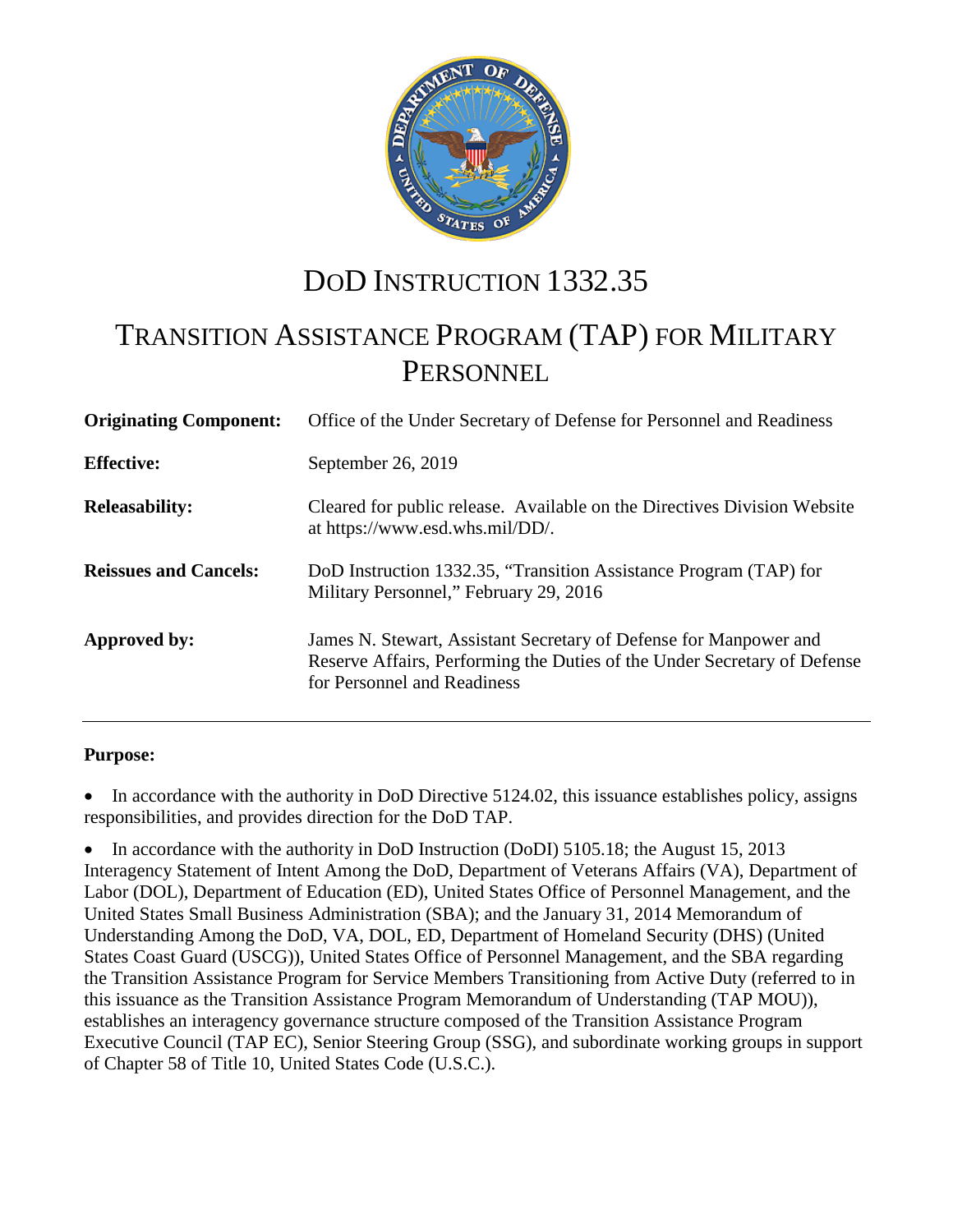# **TABLE OF CONTENTS**

| 2.1. Assistant Secretary of Defense For Manpower And Reserve Affairs (ASD(M&RA)) 6      |  |
|-----------------------------------------------------------------------------------------|--|
| 2.2. Deputy Assistant Secretary of Defense for Reserve InteGration (DASD(RI)).  6       |  |
| 2.3. Deputy Assistant Secretary of Defense for Military Community and Family Policy.  6 |  |
|                                                                                         |  |
|                                                                                         |  |
|                                                                                         |  |
| 2.7. Deputy Assistant Secretary of Defense for Force Education and Training.  8         |  |
|                                                                                         |  |
| 2.9. Director, Department of Defense Human Resources Activity (DoDHRA) 9                |  |
|                                                                                         |  |
|                                                                                         |  |
|                                                                                         |  |
|                                                                                         |  |
|                                                                                         |  |
|                                                                                         |  |
|                                                                                         |  |
|                                                                                         |  |
|                                                                                         |  |
|                                                                                         |  |
|                                                                                         |  |
|                                                                                         |  |
|                                                                                         |  |
|                                                                                         |  |
|                                                                                         |  |
|                                                                                         |  |
|                                                                                         |  |
|                                                                                         |  |
|                                                                                         |  |
|                                                                                         |  |
|                                                                                         |  |
|                                                                                         |  |
|                                                                                         |  |
|                                                                                         |  |
|                                                                                         |  |
|                                                                                         |  |
|                                                                                         |  |
|                                                                                         |  |
|                                                                                         |  |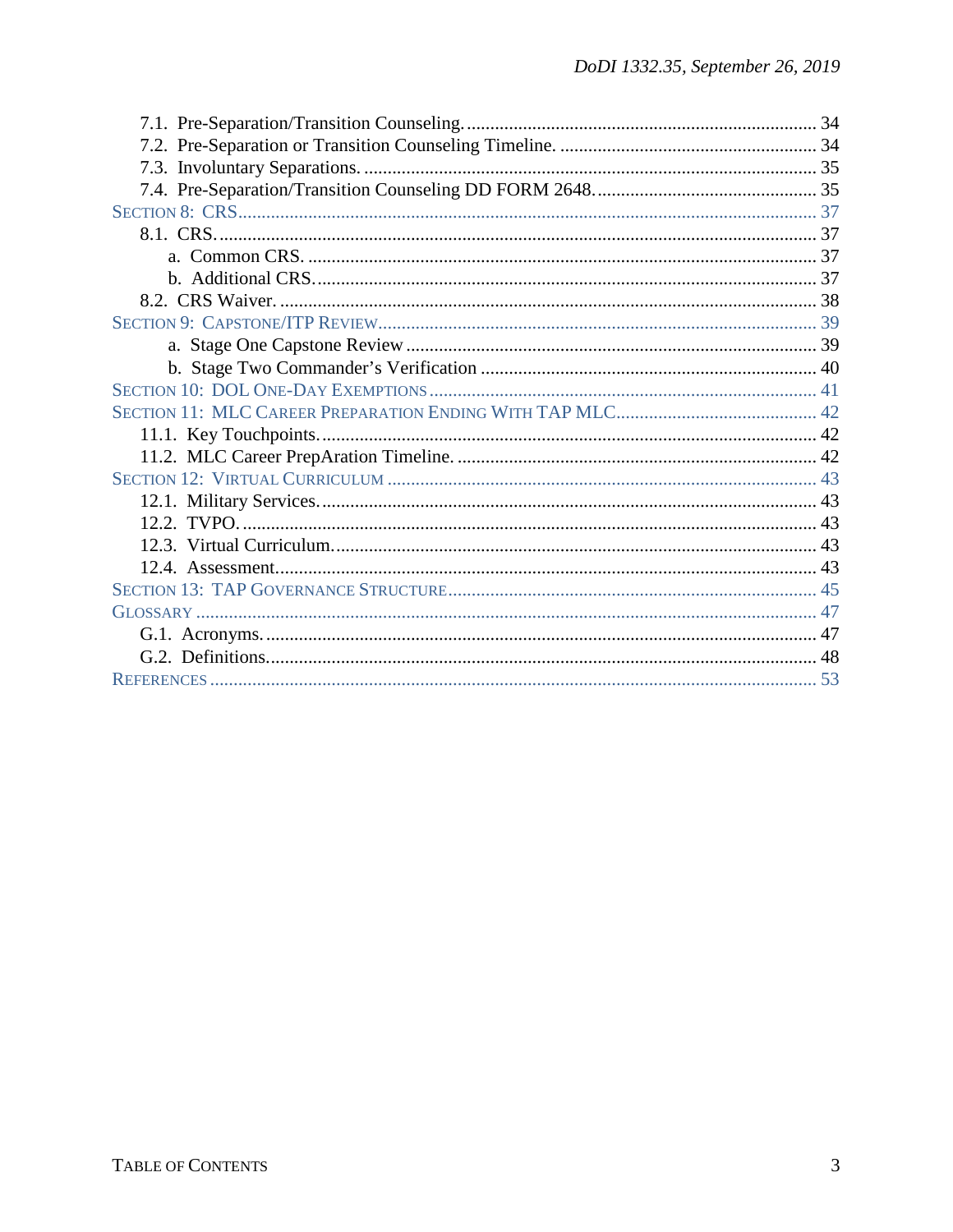# **SECTION 1: GENERAL ISSUANCE INFORMATION**

### <span id="page-3-1"></span><span id="page-3-0"></span>**1.1. APPLICABILITY.** This issuance:

a. Applies to OSD, the Military Departments (including the USCG at all times, including when it is a Service in the DHS by agreement with that Department), the Office of the Chairman of the Joint Chiefs of Staff and the Joint Staff, the Combatant Commands, the Office of the Inspector General (IG) of the DoD, the Defense Agencies, the DoD Field Activities, and all other organizational entities within the DoD (referred to collectively in this issuance as the "DoD Components").

b. Does not apply to members of the Army and Air National Guard serving in accordance with Title 32, U.S.C.

### <span id="page-3-2"></span>**1.2. POLICY.** The TAP:

a. Prepares all eligible members of the Military Services for their transition from active duty to civilian life.

b. Provides eligible Service members with transition counseling pursuant to the criteria prescribed in this issuance and Section 1142 of Title 10, U.S.C.

c. Provides eligible Service members with transition employment assistance pursuant to the criteria prescribed in this issuance and Sections 1143 and 1144 of Title 10, U.S.C.

d. Establishes transition career readiness standards (CRS) throughout an eligible Service member's military life cycle (MLC) that concludes with the Transition Assistance Program Military Life Cycle (TAP MLC) pursuant to the criteria prescribed in this issuance.

e. Provides eligible Service members, as well as spouses and caregivers of Service members, with transition assistance information concerning potential benefits pursuant to the criteria prescribed in this issuance and Chapter 58 of Title 10, U.S.C.

f. Establishes a DoD-wide single-source collection of data to align outcomes to transitioning Service members' expectations, provide the structure to define and assess transition needs and gaps, and provide DoD and interagency partners with observable, transparent, and measurable indicators associated with successful Service member transitions pursuant to the criteria prescribed in this issuance and in accordance with Chapter 58 of Title 10, U.S.C.

<span id="page-3-3"></span>**1.3. INFORMATION COLLECTIONS.** The reporting requirements referred to in Section 4 of this issuance do not require licensing with a report control symbol in accordance with Paragraph 13 in DoD Manual, 8910.01, Volume 1. The electronic Department of Defense (DD) Form 2648, "Service Member Pre-Separation/Transition Counseling and Career Readiness Standards eForm for Service Members Separating, Retiring, Released From Active Duty (REFRAD)," hereafter referred to as the electronic DD Form 2648 (eForm), does not require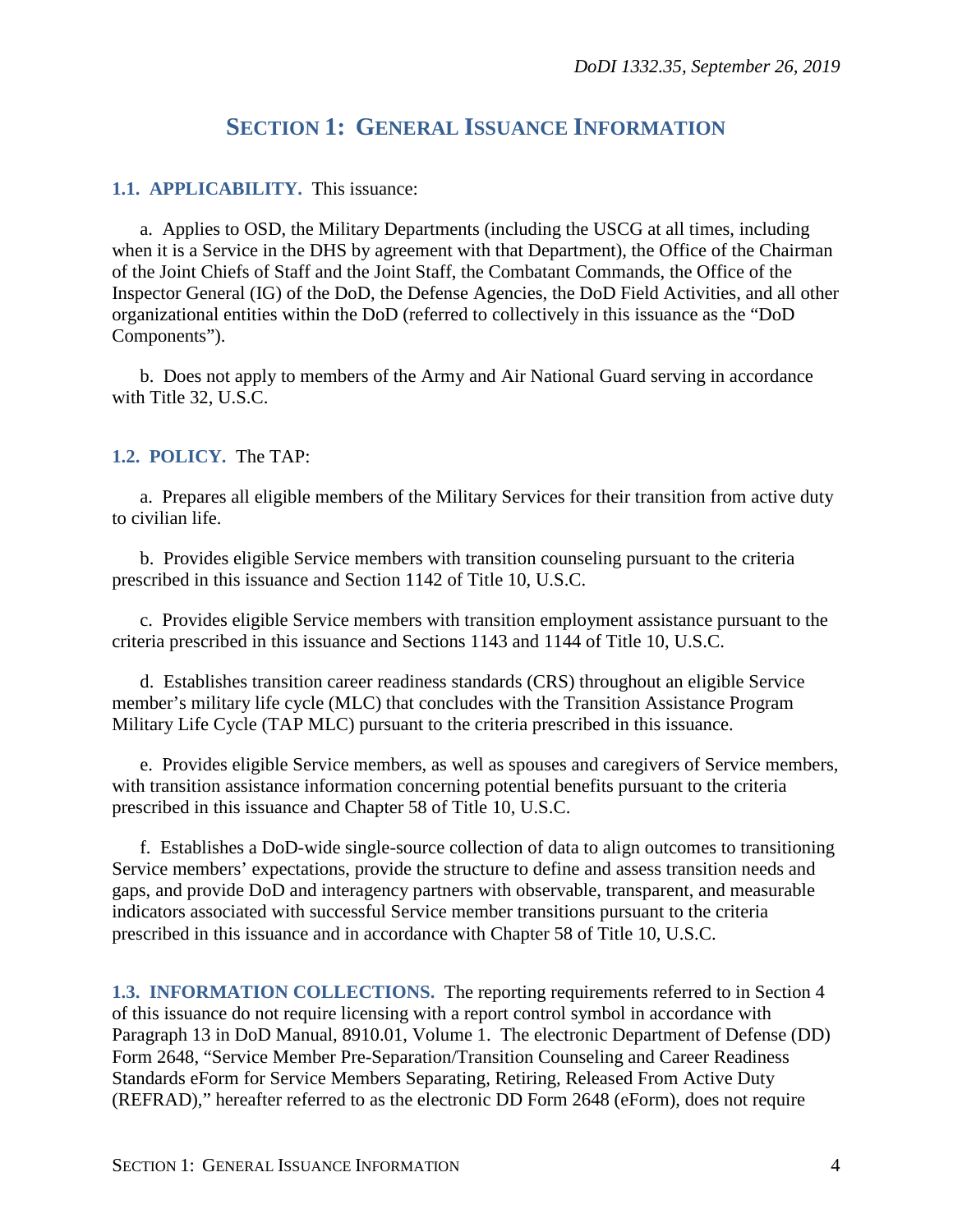licensing with a report control symbol in accordance with Paragraph 13 in Volume 1 of DoD Manual 8910.01.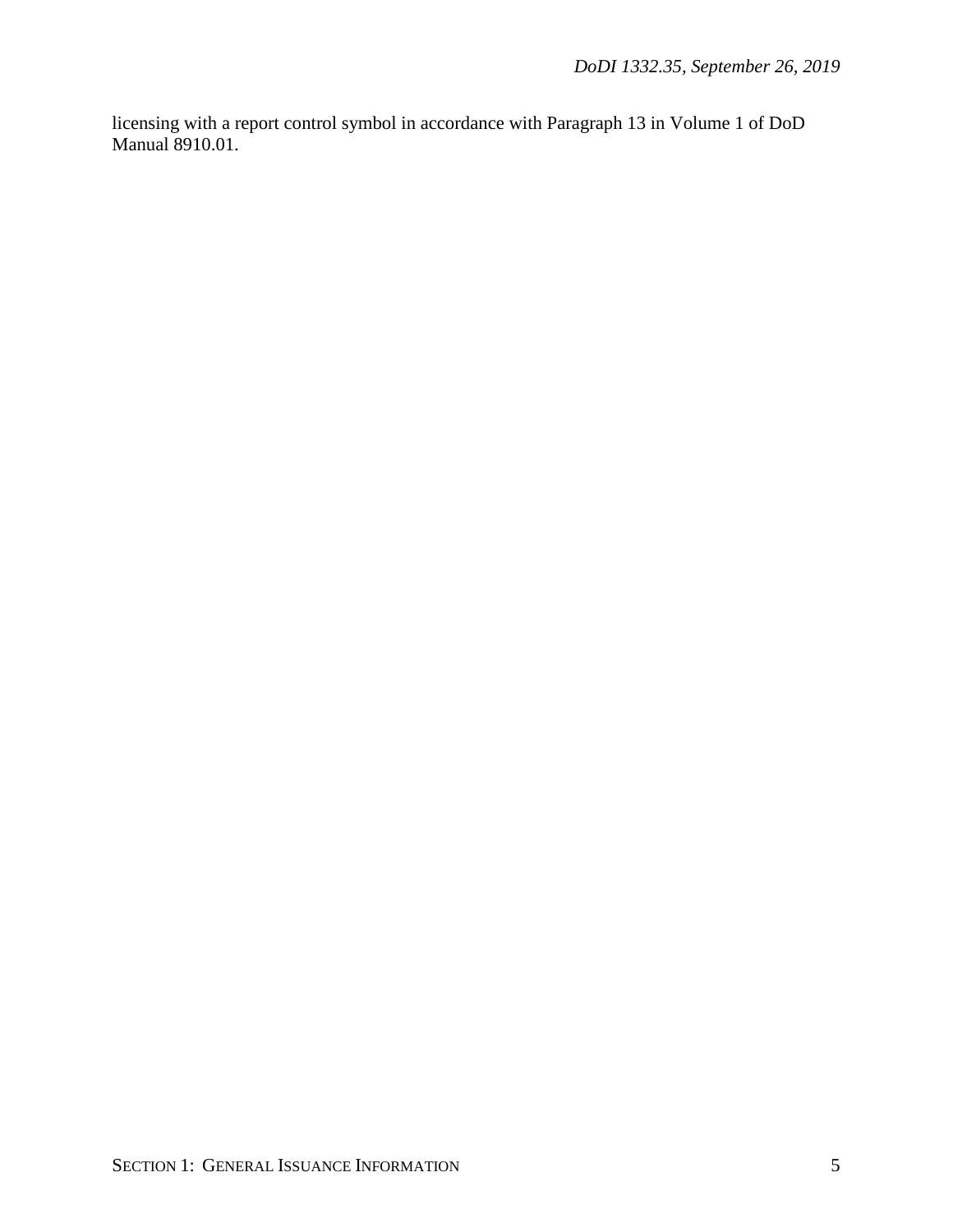# **SECTION 2: RESPONSIBILITIES**

<span id="page-5-1"></span><span id="page-5-0"></span>**2.1. ASSISTANT SECRETARY OF DEFENSE FOR MANPOWER AND RESERVE AFFAIRS (ASD(M&RA)).** Under the authority, direction, and control of the Under Secretary of Defense for Personnel and Readiness (USD(P&R)), the ASD(M&RA):

a. Provides policy, direction, and oversight to the Transition to Veterans Program Office (TVPO) specific to eligible Active Component (AC) and Reserve Component (RC) Service members as defined in this issuance and Title 10, U.S.C.

b. Provides oversight and governance for the TAP, and either serves or designates a Senior Executive Service (SES)-level DoD representative to serve as the DoD lead Chair of the TAP EC on a rotational basis with DOL and VA.

c. Oversees and monitors compliance with TAP policy and programs, and provides guidance on TAP to DoD Component heads.

d. Coordinates with the Chairman of the Joint Chiefs of Staff to secure the participation of the Senior Enlisted Advisor to the Chairman of the Joint Chiefs of Staff on the TAP EC, and the participation of a representative of the Senior Enlisted Advisor on the TAP SSG.

e. Manages and delegates responsibilities, as deemed necessary, to the Director, Defense Personnel and Family Support Center (DPFSC), to oversee policy for TVPO.

### <span id="page-5-2"></span>**2.2. DEPUTY ASSISTANT SECRETARY OF DEFENSE FOR RESERVE INTEGRATION (DASD(RI)).** Under the authority, direction, and control of the ASD(M&RA), the DASD(RI):

a. Oversees the Director, DPFSC, regarding all policy as relates to TVPO.

<span id="page-5-3"></span>b. Coordinates with the Director, DPFSC, to evaluate and develop recommendations for changes to policy, procedures, resourcing and legislation regarding implementation of TAP.

**2.3. DEPUTY ASSISTANT SECRETARY OF DEFENSE FOR MILITARY COMMUNITY AND FAMILY POLICY.** Under the authority, direction, and control of the ASD(M&RA), the Deputy Assistant Secretary of Defense for Military Community and Family Policy:

a. Develops programs that complement the TAP in accordance with DoDI 1342.22.

b. Coordinates with the TVPO and the Military Services on the policies, roles, and responsibilities of personnel who deliver TAP components to enable eligible Service members to meet CRS.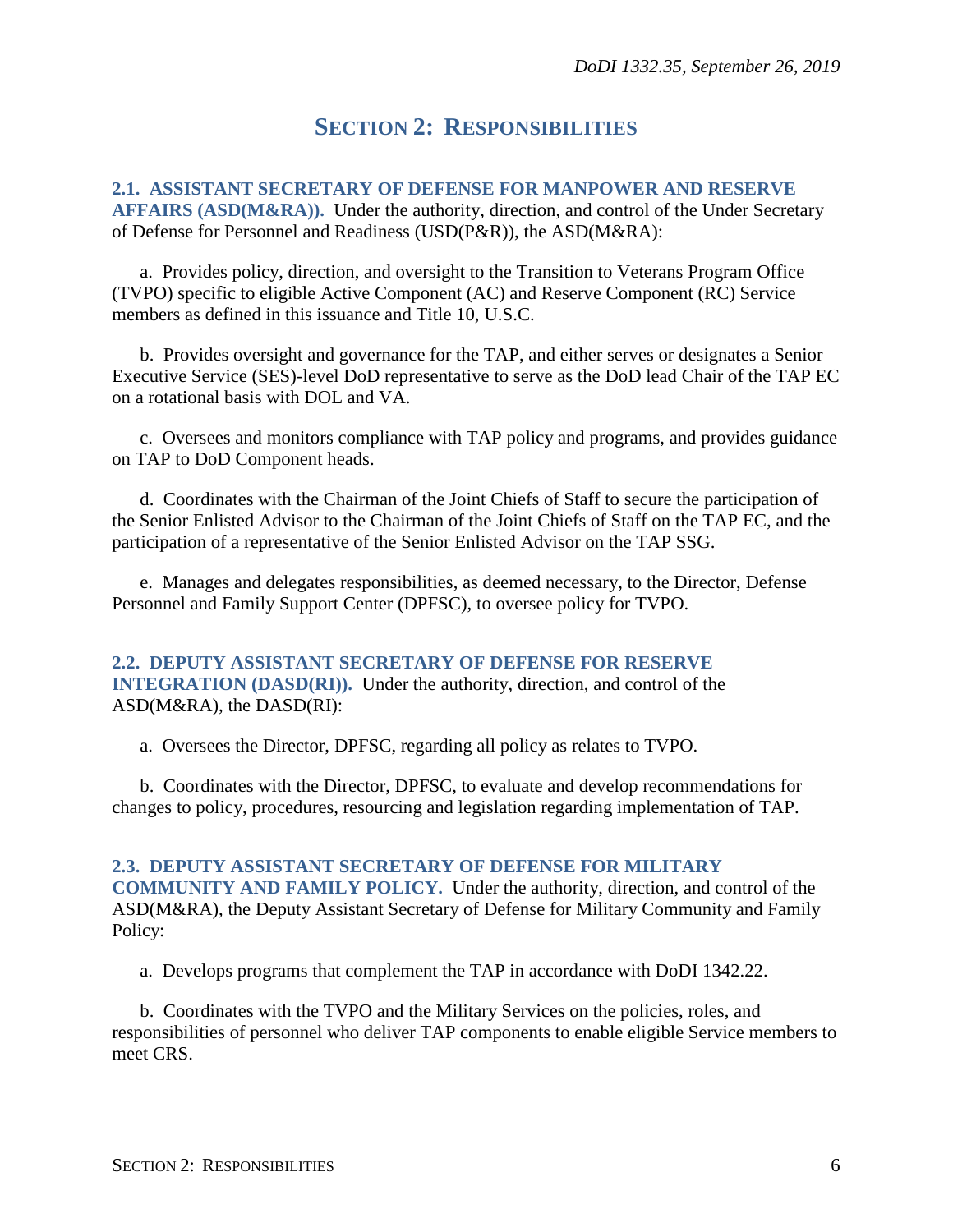c. Collaborates with TVPO and the Military Services to provide policy about job placement counseling for the spouses of eligible transitioning Service members and career change counseling to Service members and dependents of eligible Service members in accordance with Section 1142 of Title 10, U.S.C.

d. Provides information and updates to TVPO on Military Community and Family Policy programs and services available to eligible transitioning Service members and their dependents, including Military OneSource, for incorporation into pre-separation/transition counseling and transition assistance curriculum.

e. Collaborates with TVPO and the Military Services in providing representation to the TAP EC and SSG working groups, as necessary.

<span id="page-6-0"></span>**2.4. DEPUTY ASSISTANT SECRETARY OF DEFENSE FOR MILITARY PERSONNEL POLICY.** Under the authority, direction, and control of the ASD(M&RA), the Deputy Assistant Secretary of Defense for Military Personnel Policy:

a. Provides information on updates to law and policy affecting entitlements for eligible Service members to TVPO for incorporation into pre-separation/transition counseling.

b. Provides representation to the TAP EC, SSG, and subordinate working groups, as necessary.

<span id="page-6-1"></span>**2.5. ASSISTANT SECRETARY OF DEFENSE FOR HEALTH AFFAIRS.** Under the authority, direction, and control of the USD(P&R), the Assistant Secretary of Defense for Health Affairs:

a. Ensures the Defense Health Agency provides transitional medical and dental care information pursuant to Section 1145 of Title 10, U.S.C., to TVPO for incorporation into preseparation counseling/transition counseling, to include the following:

(1) Information explaining medical examinations before administrative separation for members with post-traumatic stress disorder or traumatic brain injury in connection with a deployment overseas in support of a contingency operation or a member alleges post-traumatic stress disorder or traumatic brain injury due to a sexual assault in accordance with Section 1177(a)(1) of Title 10, U.S.C.

(2) Information regarding confidential counseling available at Veterans Health Administration facilities, which may be secured without the need for a referral from DoD's *inTransition* program in accordance with DoDI 6490.10.

b. Provides policy and guidance to the Military Departments for eligible transitioning Service members to receive a separation history and physical examination prior to separation, retirement, or release from active duty in accordance with DoDI 6040.46.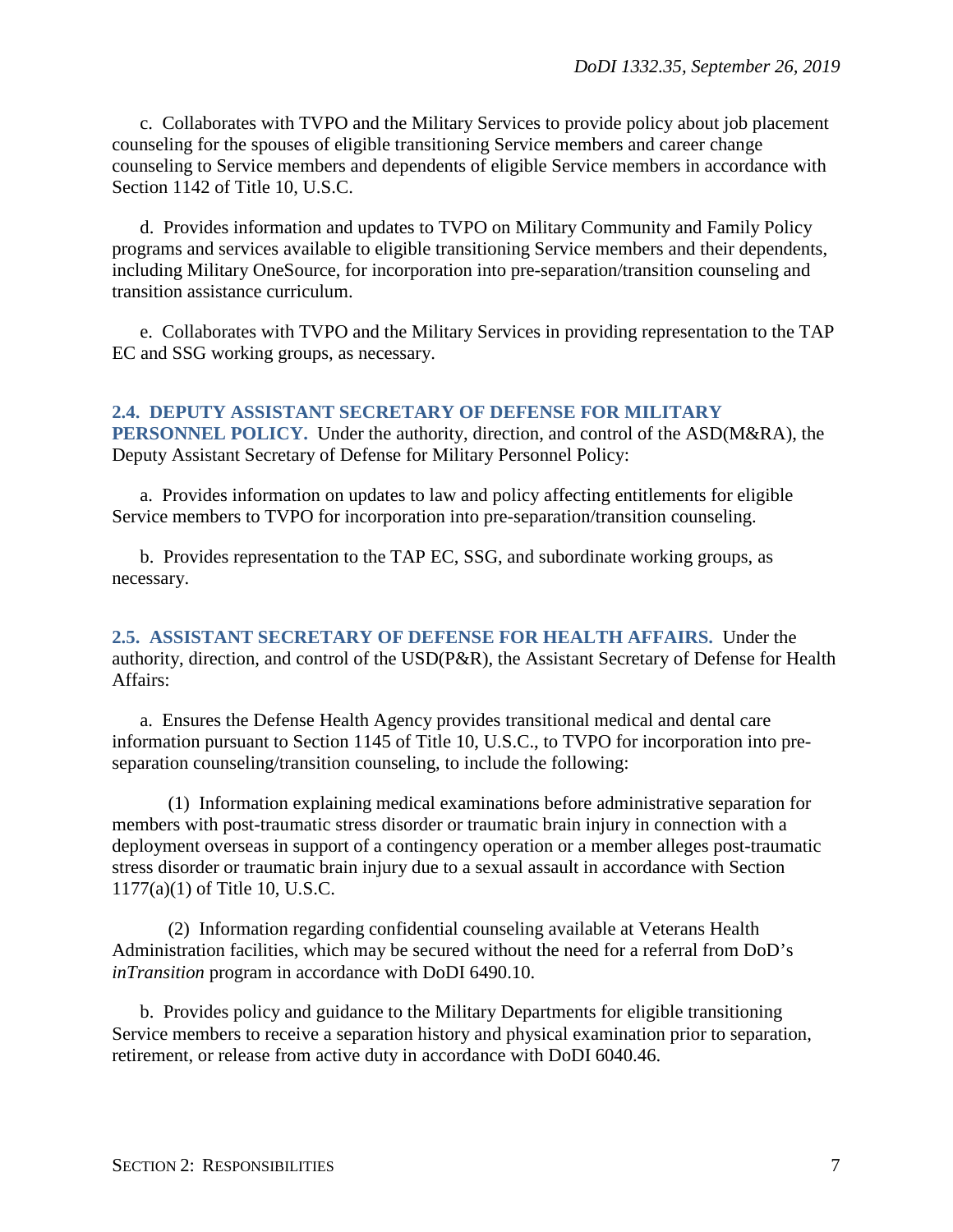c. Provides policy and guidance to the Military Departments for eligible transitioning Service members on receiving a mental health assessment pursuant to Section 1145(a)(5)(A) of Title 10, U.S.C.

d. Provides representation to the TAP EC, SSG, and subordinate working groups, as necessary.

<span id="page-7-0"></span>**2.6**. **ASSISTANT SECRETARY OF DEFENSE FOR READINESS.** Under the authority, direction, and control of the USD(P&R), the Assistant Secretary of Defense for Readiness provides representation to the TAP EC, SSG, and subordinate working groups, as necessary.

<span id="page-7-1"></span>**2.7. DEPUTY ASSISTANT SECRETARY OF DEFENSE FOR FORCE EDUCATION AND TRAINING.** Under the authority, direction, and control of the Assistant Secretary of Defense for Readiness, the Deputy Assistant Secretary of Defense for Force Education and Training:

a. Exercises oversight of programs that complement and support the accomplishment of TAP objectives.

b. Coordinates with TVPO and the Military Services as appropriate on the policies, roles, and responsibilities of installation education officers who impact the delivery of the DoD education track of the TAP.

c. Serves as the proponent for financial readiness for the DoD, including developing standards for financial literacy training throughout the MLC, coordinating with DPFSC/TVPO to ensure training standards are implemented in the financial planning for transition curriculum, and engaging with interagency partners related to financial literacy.

d. To the extent possible and where available, considers TAP requirements in accordance with Chapter 58 of Title 10, U.S.C., in programs and policies related to job training, employment skills training, apprenticeships, and internships.

e. Coordinates private-sector credentialing, licensing, apprenticeship, and training outreach in support of the MLC; collaborates with TVPO to align transition preparation with TAP across the TAP MLC; and facilitates the transition of military talent from the Military Services to the civilian work force.

f. Sets policy for and oversees enforcement of qualifications for nationally-recognized certified financial counselors that impact the delivery of the transition assistance curriculum for financial planning for DoD Transition Day within TAP.

g. Provides representation to the TAP EC, SSG, and subordinate working groups, as necessary.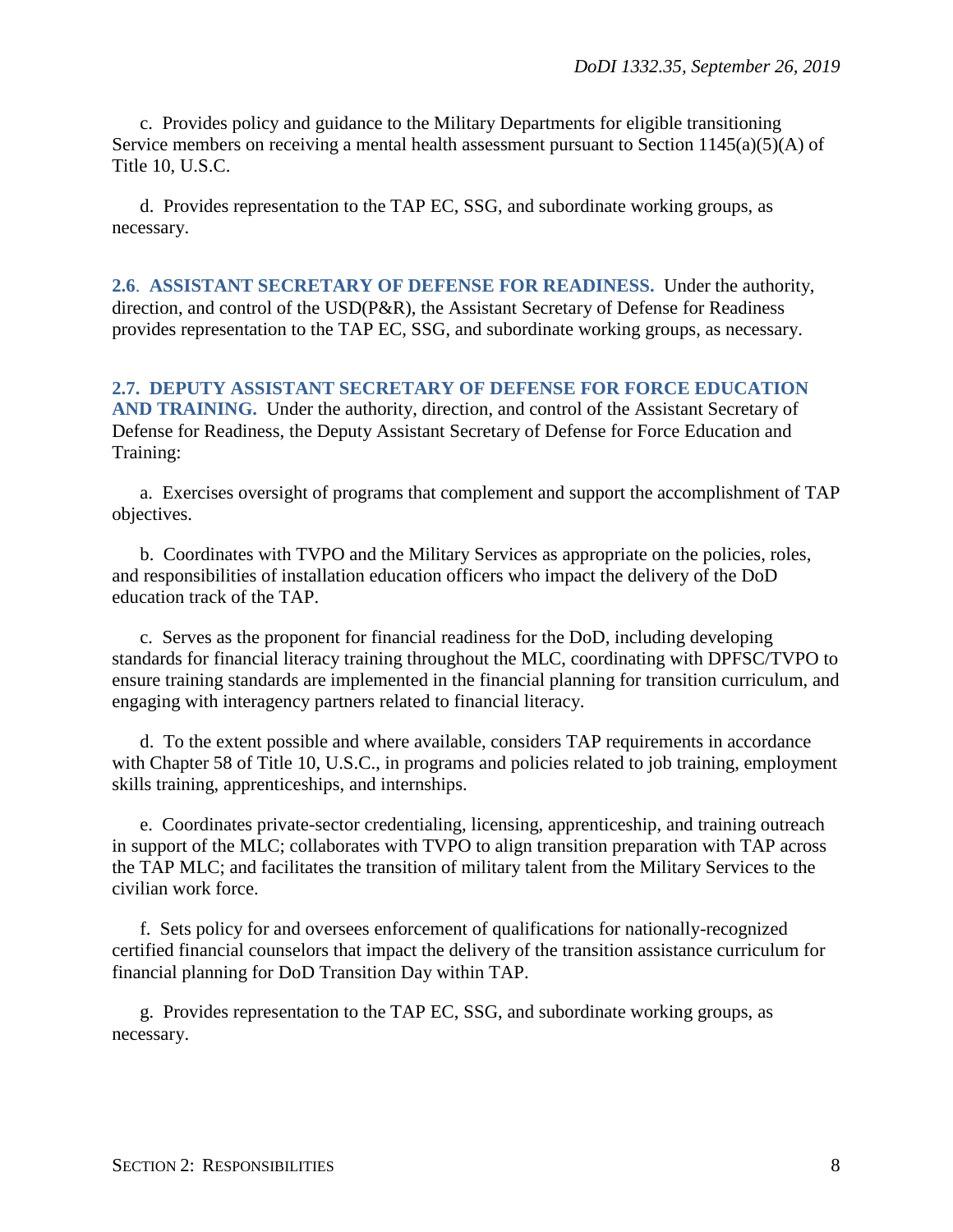<span id="page-8-0"></span>**2.8. EXECUTIVE DIRECTOR, FORCE RESILIENCY.** Under the authority, direction, and control of the USD(P&R), the Executive Director for Force Resiliency:

a. Coordinates with the DASD(RI) and the Director, DPFSC, on all policy matters pertaining to resiliency that impact transitioning Service members during MLC career preparation and TAP MLC.

b. Provides information explaining to a Service member who made an Unrestricted Report of sexual assault and is recommended for involuntary separation from the Military Services within 1 year of final disposition of his or her sexual assault case that he or she may request a general officer/flag officer (GO/FO) review of the circumstances of and grounds for the involuntary separation in accordance with DoDIs 1332.14 and 1332.30.

c. Collaborates with the Military Services to ensure information explaining to Service member sexual assault victims, witnesses, bystanders, and first responders involved in a sexual assault report that they have the right to speak with a GO/FO if they believe there were impacts to their military career resulting from a report of sexual assault in accordance with Section 4.4.4. of the DoD Retaliation Prevention Response Strategy Implementation Plan.

### <span id="page-8-1"></span>**2.9. DIRECTOR, DEPARTMENT OF DEFENSE HUMAN RESOURCES ACTIVITY (DODHRA).** Under the authority, direction, and control of the USD(P&R), the Director, DoDHRA:

a. Coordinates with the ASD(M&RA) on the operational responsibilities of the Director, DPFSC.

b. Provides administrative support to TVPO through DPFSC for matters involving human capital, funding, and logistics.

c. Provides representation to the TAP EC, SSG, and subordinate working groups, as necessary.

<span id="page-8-2"></span>**2.10. DIRECTOR, DEFENSE SUICIDE PREVENTION OFFICE**. Under the authority, direction, and control of the Director, DoDHRA, the Director, Defense Suicide Prevention Office:

a. Provides suicide prevention and resource information to the TVPO for incorporation into TAP for eligible Service members pursuant to Section 1142 of Title 10, U.S.C.

b. Coordinates with TVPO and the Military Services on the roles and responsibilities of suicide prevention program managers with respect to TAP.

c. Provides representation to the TAP EC, SSG, and subordinate working groups, as necessary.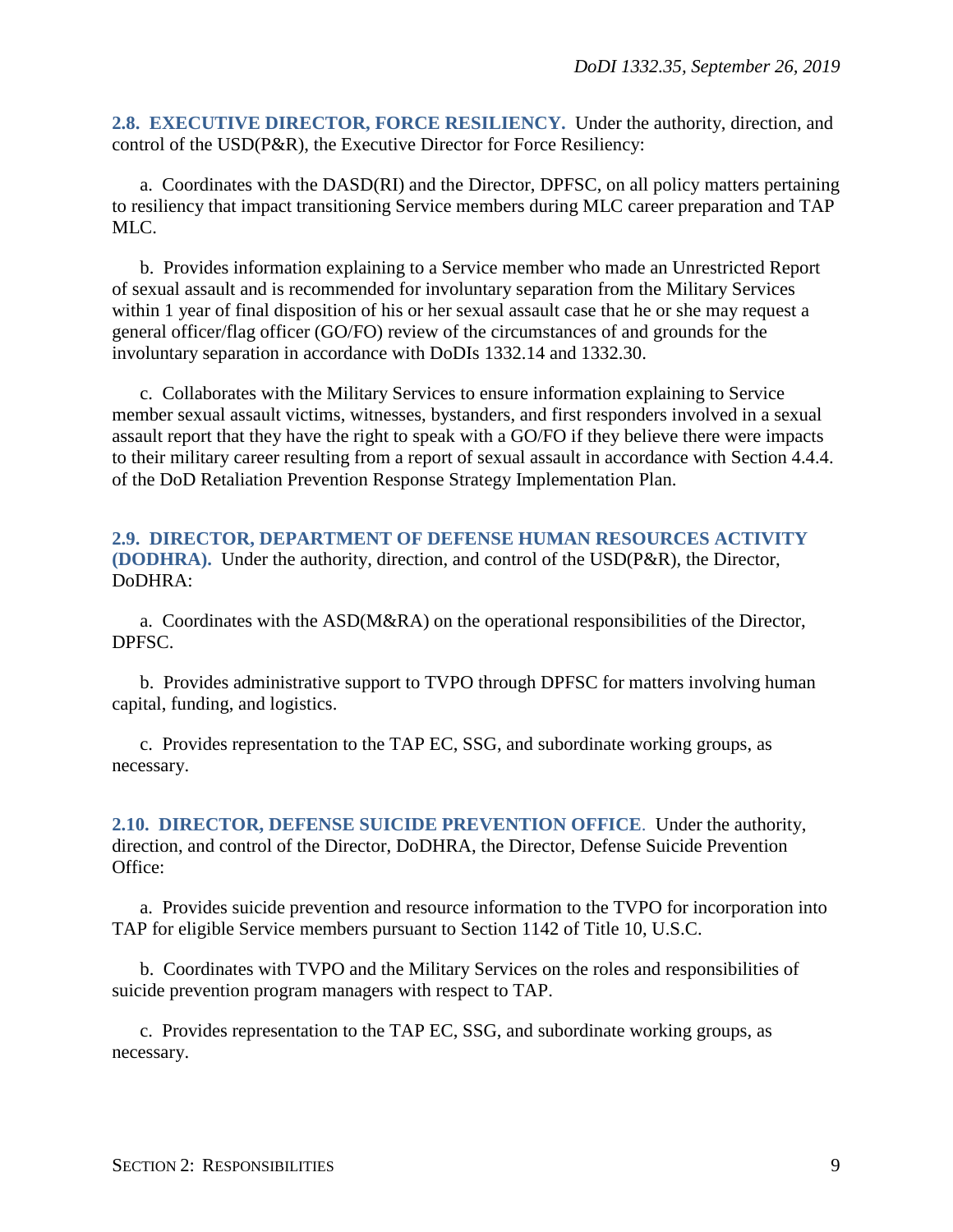#### <span id="page-9-0"></span>**2.11. DIRECTOR, SEXUAL ASSAULT PREVENTION AND RESPONSE OFFICE.**

Under the authority, direction, and control of the Director, DoDHRA, the Director, Sexual Assault Prevention and Response Office, provides sexual assault prevention and response program information to the TVPO for incorporation into pre-separation/transition counseling for eligible Service members, to include:

a. The process for filing both Restricted and Unrestricted reports of sexual assault, and the documentation required by VA to determine eligibility for services and disability assessments.

b Information explaining to Service members who reported a sexual assault or sought mental health treatment for sexual assault that they have the opportunity to communicate with a GO/FO regarding issues related to their military career the victim believes are associated with the sexual assault, in accordance with DoDI 6495.02.

<span id="page-9-1"></span>**2.12. DIRECTOR, DEFENSE MANPOWER DATA CENTER (DMDC)**. Under the authority, direction, and control of the Director, DoDHRA, the Director, DMDC:

a. Oversees implementation of the TAP data collection, data sharing, and information technology (IT) portfolio management requirements in this issuance.

b. Provides assistance to TVPO with the establishment of business processes for data collection, data sharing, web services, and cost sharing related to IT portfolio management requirements in this issuance.

c. Provides transmission of the electronic DD Form 2648 (eForm) into a Service member's official military personnel file and the TAP Data Retrieval Web Service, which provides data gathered by TAP to the Military Services.

d. Provides program status updates, as determined by TVPO, based on data housed within DMDC capabilities.

e. Provides representation to the TAP EC, SSG, and subordinate working groups, as necessary.

#### <span id="page-9-2"></span>**2.13. DIRECTOR, DPFSC.**

<span id="page-9-3"></span>**a. Policy Responsibilities.** Under the authority, direction, and control of the ASD(M&RA), and in coordination with the DASD(RI), the Director, DPFSC:

(1) Coordinates the development and delivery of TAP policies and programs with the USD(P&R).

(2) Develops strategic guidance and program goals for TAP; and reviews, modifies, and reissues such guidance, as required.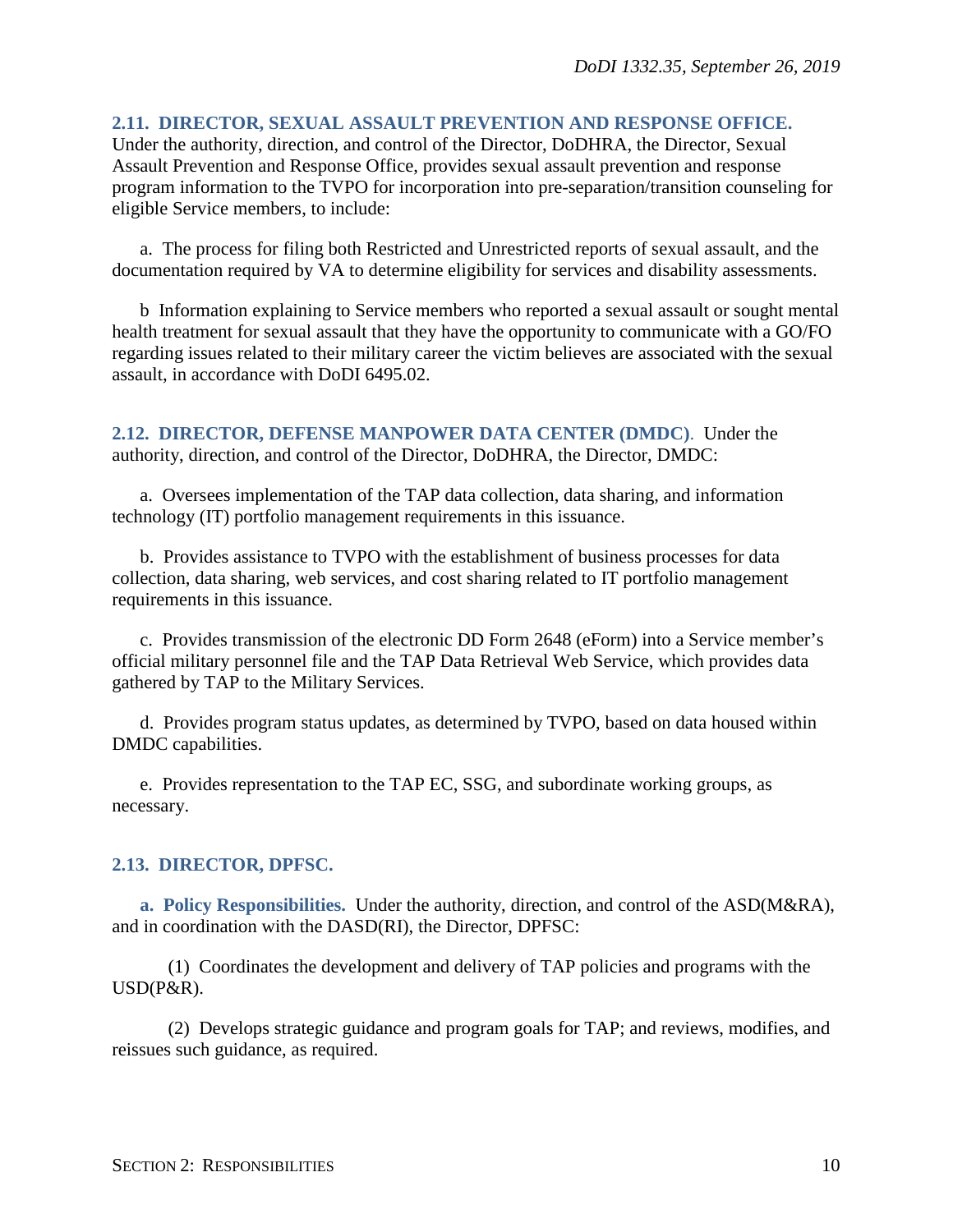(3) Coordinates and collaborates with organizations within DoD, with interagency partners, and, through relevant federal advisory committees, non-federal entities, as appropriate, in accordance with the TAP MOU, to facilitate delivery of transition assistance curriculum, resources, and services, and to determine data sharing requirements.

(4) Updates the electronic DD Form 2648 (eform) in conjunction with the Military Services within 180 days of any relevant legislative change affecting eligible Service members, as appropriate.

(5) Provides criteria and oversees the development and Service member usage of the personal self-assessment/individual transition plan (ITP) by the Military Services.

(6) Establishes and leads the Transition Assistance Program Coordinating Council (TAPCC), consisting of subject matter experts from the DoD Components, to formulate, review, and update TAP policies and programs. Collaborates and coordinates on the development of the Military Services' TAP implementation plans. RC members appointed to TAPCC will be determined pursuant to guidance from the Director, TVPO, and in consultation with the Military Services.

(7) Conducts outreach to private and public sector entities through relevant federal advisory committees, as appropriate, to improve transition preparation to keep transition services aligned to the needs of the civilian labor market.

(8) Coordinates with the Director, TVPO, to prepare all eligible members of the Military Services for a transition from active duty, including:

(a) Enabling eligible Service members to fulfill the requirements pursuant to Sections 1142, 1143, and 1144 of Title 10, U.S.C., and meet CRS pursuant to the criteria prescribed in this issuance.

(b) Providing transition assistance information, training, and services to eligible transitioning Service members to be career ready upon separation, retirement, or release from active duty. Support includes recommendations for additional education, vocational training, seeking or returning to employment in the public or private sector, starting a business or other form of self-employment.

(9) Assists the TVPO in establishing and publishing guidance for TAP participation by eligible AC and RC Service members pursuant to the criteria prescribed in this issuance in accordance with Title 10, U.S.C.

<span id="page-10-0"></span>**b. Operational Responsibilities**. Under the authority, direction, and control of the Director, DoDHRA and in coordination with the ASD(M&RA), the Director, DPFSC:

(1) Oversees the Military Services implementation of TAP.

(2) Implements the requirements of the TAP governance structure as defined in the Glossary. Serves as the DoD lead Chair of the TAP EC on a rotational basis with DOL and VA.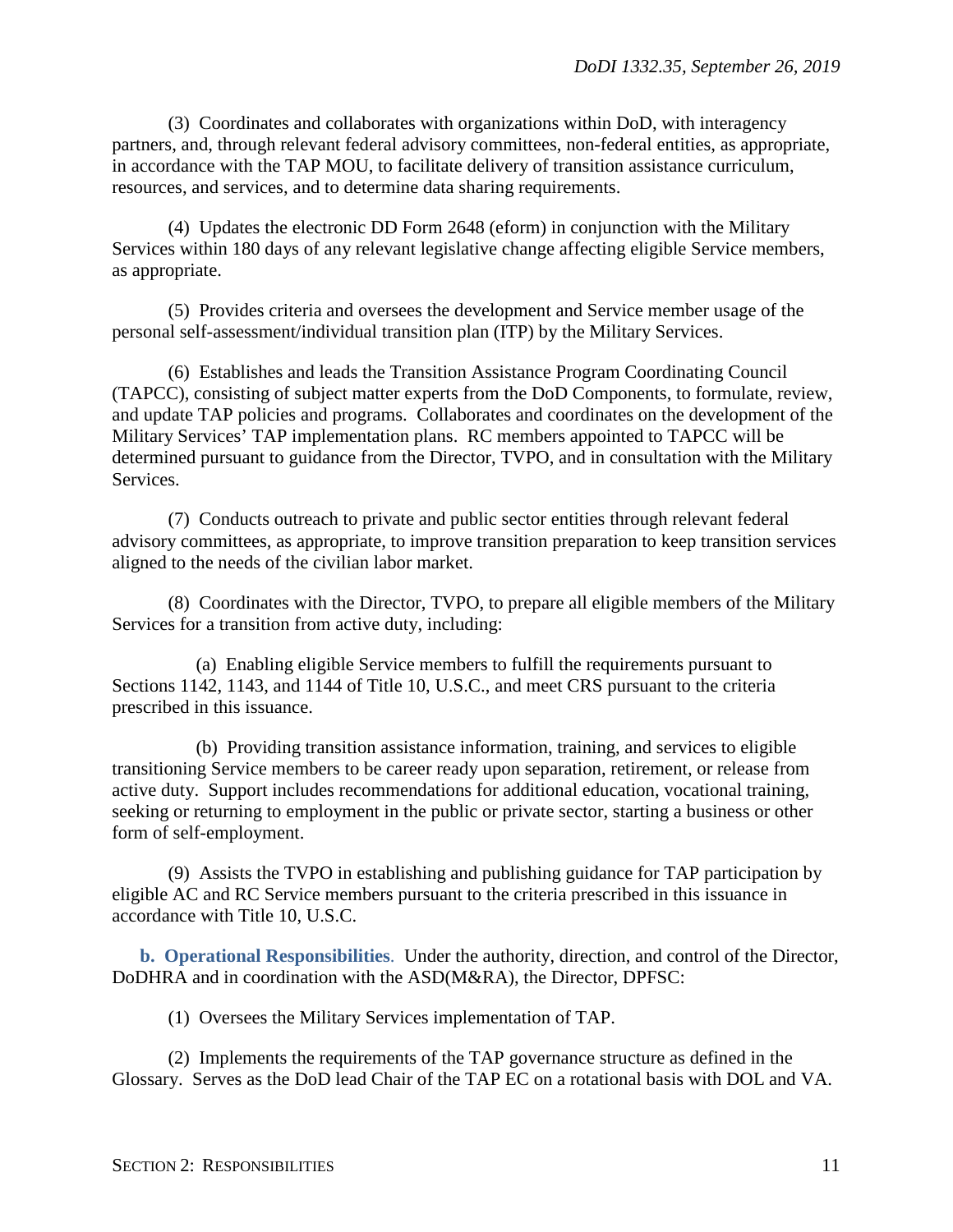(3) Designates the Deputy Director, DPFSC, to serve on the TAP SSG.

(4) Establishes processes to monitor compliance with statutory mandates and other performance management requirements, as appropriate.

(5) Establishes automated data collection processes through secure electronic data transfer, in conjunction with the Military Services, interagency partners, and DMDC.

(6) Coordinates new or modified systems within the TAP data portfolio with the Military Services for review and concurrence prior to submission.

(7) Coordinates with DMDC to provide the Military Services with TVPO-approved webbased services for transmission of the electronic DD Form 2648.

(8) Establishes a performance management framework to determine current and future TAP requirements and resourcing.

(9) Analyzes data gathered by TAP to evaluate TAP's overall performance.

(10) Establishes evidence-based practices within TAP, and reviews and assesses the efficiency and effectiveness of such practices.

(11) Oversees and monitors the development, delivery, maintenance, modification, and quality assurance of TAP physical classroom and virtual curriculum, products, and CRS deliverables for the components of TAP that fall under the purview of DoD. Coordinates and shares best practices with the interagency partners on TAP curriculum falling within their respective purviews.

(12) Coordinates with the interagency partners, the Military Services, and Federal Government virtual platforms on the methods, processes, and standards used to deliver TAP physical classroom and virtual curriculum, products, and deliverables used within TAP, in accordance with the TAP MOU and this issuance.

(13) Conducts evaluations and participant assessments in order to monitor transition assistance curriculum delivery by the Military Services.

(14) Informs eligible Service members, plus the spouses and caregivers of such Service members, of TAP services through online media and other cooperative outreach efforts pursuant to the criteria in Section 1720G of Title 38, U.S.C., and procedures and guidance in this issuance in accordance with Title 10, U.S.C. that pertain to a Program of Comprehensive Assistance for Family Caregivers and the responsibilities of the Military Services regarding caregiver participation in DoD Pre-separation Counseling sessions.

(15) Ensures that the elements of TAP that are shared with the Yellow Ribbon Reintegration Program are coordinated and synchronized to the greatest extent practicable with the curriculum and policy pursuant to DoDI 1342.28.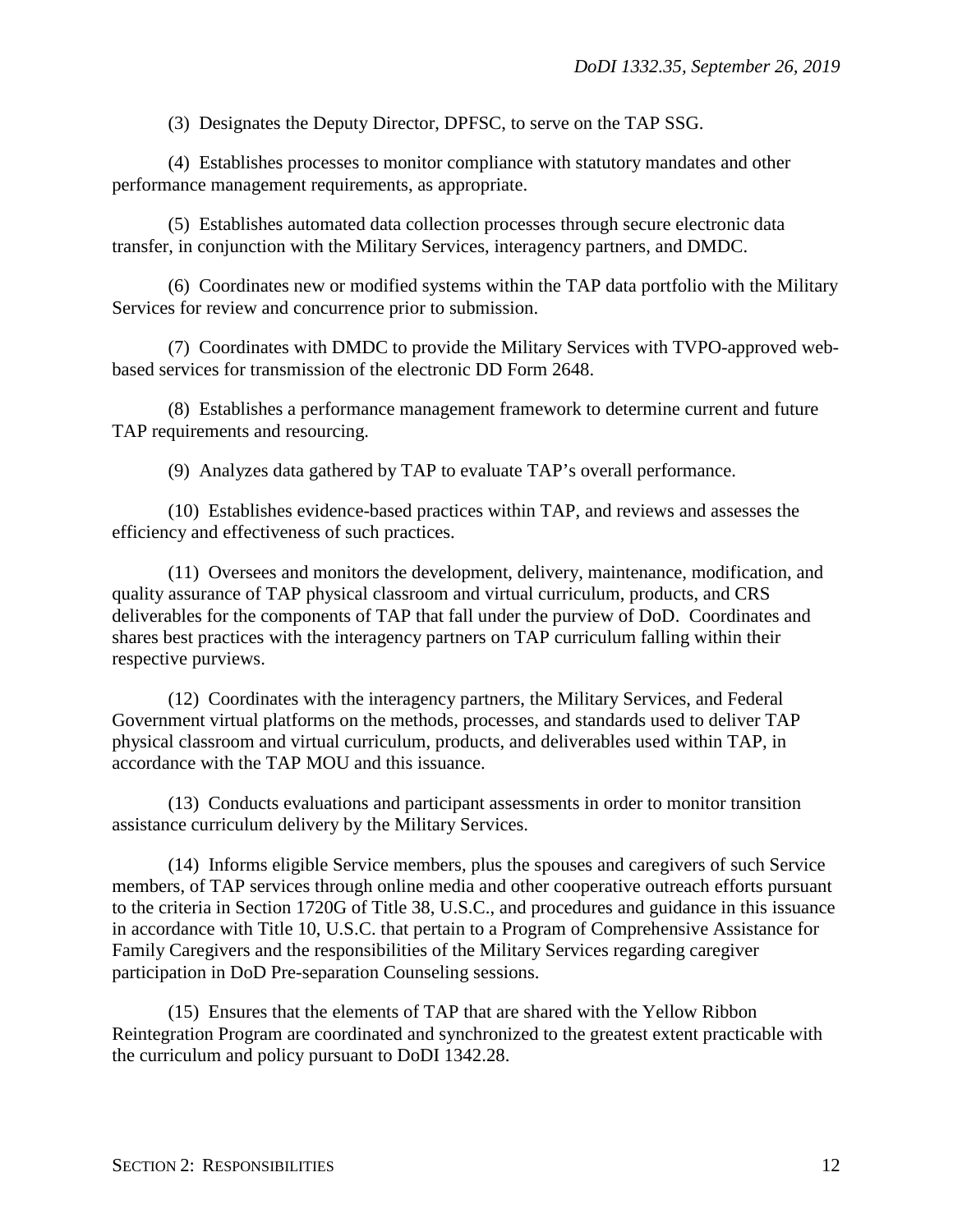(16) Coordinates changes to the TAP curriculum with other program directors within the Office of the USD(P&R) to preempt potential policy, oversight, or execution conflicts. USD(P&R) directors may include those with responsibility for accessions, financial readiness, and voluntary education, among others.

#### <span id="page-12-0"></span>**2.14. SECRETARIES OF THE MILITARY DEPARTMENTS.** The Secretaries of the Military Departments:

a. Implement and administer TAP within their respective Departments in accordance with this issuance and ensure their respective Departments follow the procedures in Section 3.

b. Have the delegated authority and flexibility to determine if a participation waiver is appropriate to exempt, as prescribed in Section 1144 (c)(2) of Title 10, U.S.C., a Service member from attending the "two days of instruction" prescribed in Section 1144(f)(D) of Title 10, U.S.C.

c. When implementing TAP for their respective RCs, the Secretary concerned will take into account the culture of the respective RC and the unique needs of the individual in establishing policy and procedures for the RC participation in TAP.

d. Coordinate policy with DPFSC and TVPO to ensure transitioning Service members complete their electronic DD Form 2648 (eForm) prior to issuing the DD Form 214, "Certificate of Discharge of Active Duty" to the Service member.

e. Ensure the IGs of the Military Departments, conduct an inspection of each installation TAP at least once every three years in accordance with established IG protocols. IG inspection findings related to TAP will be provided to the USD(P&R) no later than January 31 of the year following the year in which an inspection takes place.

f. Resource their respective Military Department TAPs sufficiently to ensure that they are capable of satisfying law and policy requirements related to TAP.

g. Provide oversight and a process to notify all stakeholders of their relevant responsibilities during each of the following Service member MLC career preparation touchpoints:

(1) Arrival at first permanent duty station for AC personnel or first home station for RC personnel during initial drilling weekends.

- (2) Reenlistment.
- (3) Promotion.

(4) Operational events, including deployment, mobilization, activation, and redeployment or mobilization or activation; demobilization or deactivation.

(5) Permanent change of duty station.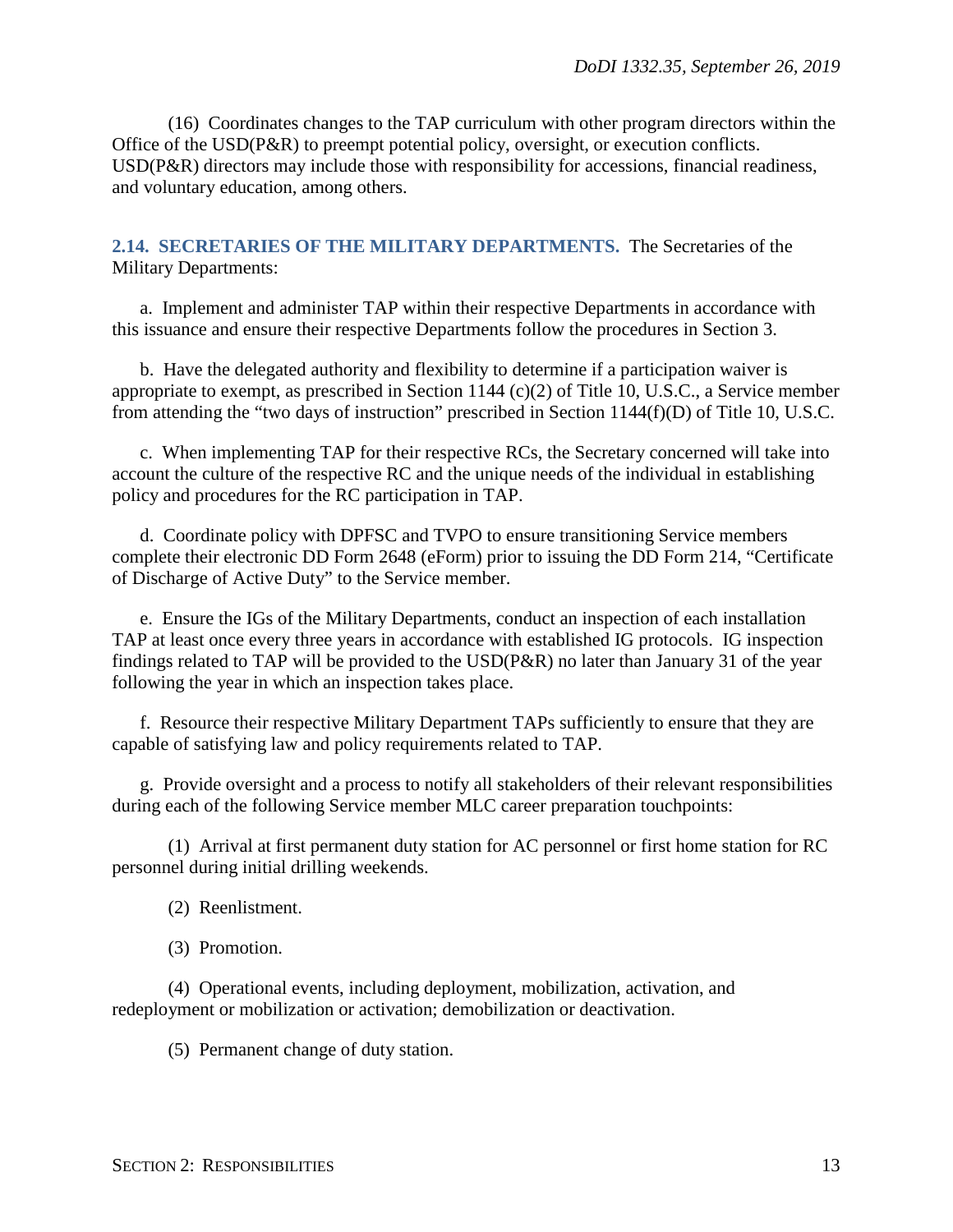(6) Other major personal or professional life events, such as change in family status; change in Army or Marine military occupational specialty, Navy rating, or Air Force Specialty Code (AFSC); or the like.

h. Provide representatives to the TAP EC, SSG, and subordinate working groups, as necessary.

i. In alignment with the intent of Section 2222 of Title 10, U.S.C., adhere to the Human Resource Management Functional Strategy with regards to modification or implementation of TAP systems to be more.

<span id="page-13-0"></span>**2.15. SECRETARY OF THE NAVY.** In addition to the responsibilities in Paragraph 2.14., the Secretary of the Navy develops joint implementation instructions to ensure statutory compliance for all eligible transitioning USCG personnel whenever the Coast Guard operates as a Service in the Navy in accordance with Titles 10 and 14, U.S.C.

<span id="page-13-1"></span>**2.16. CHIEF OF THE NATIONAL GUARD BUREAU.** The Chief of the National Guard Bureau assigns the National Guard Director of Personnel to serve as a TAP SSG member.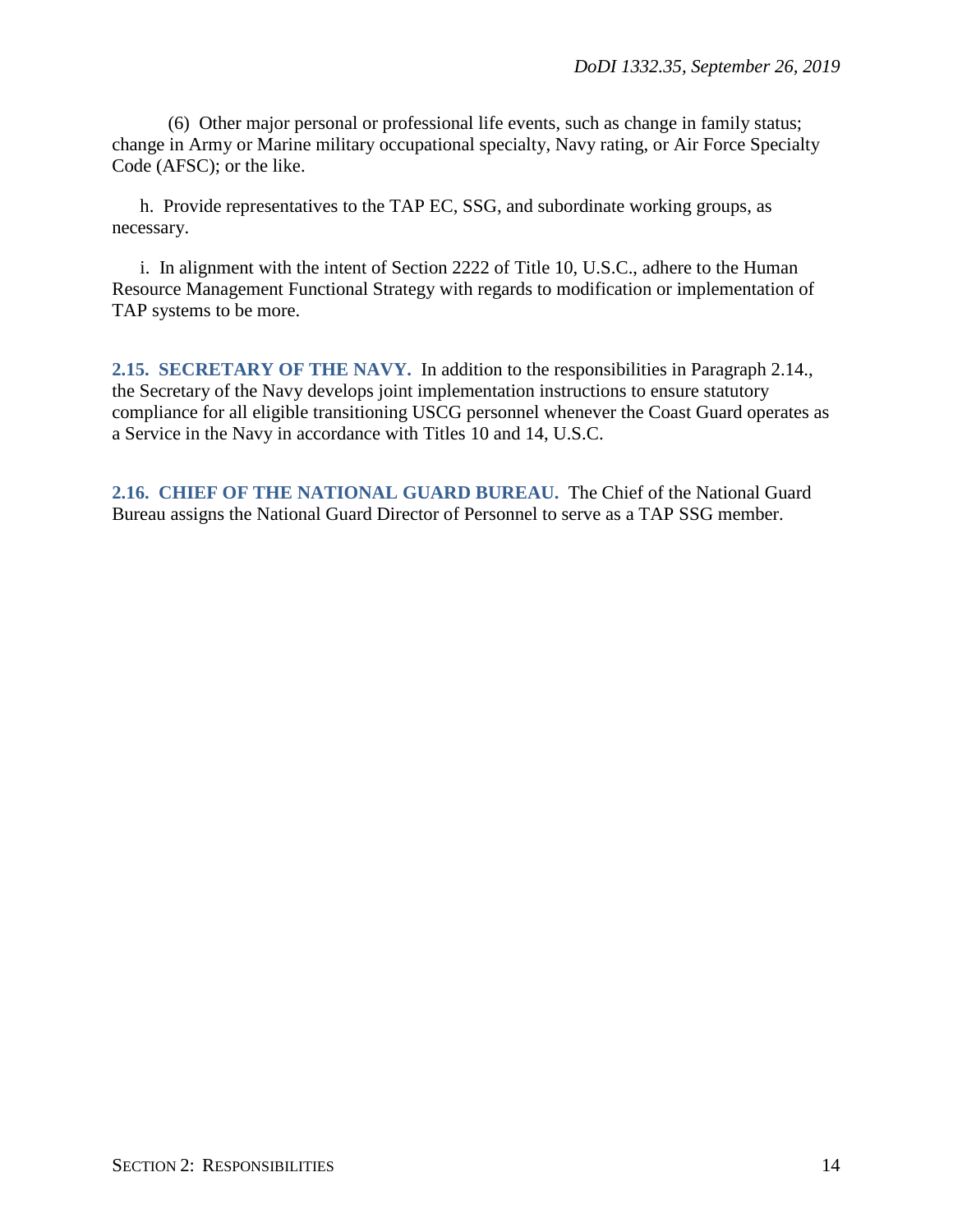# **SECTION 3: IMPLEMENT AND ADMINISTER THE TAP**

<span id="page-14-0"></span>Military Department personnel responsible for implementation of TAP will:

a. Provide the TVPO with Military Department guidance implementing this issuance for review prior to publication. Upon any future revision of this issuance, the Military Departments will provide the TVPO with Military Department guidance implementing such revision within 180 days of publication of the revised issuance. Changes to Military Department implementing guidance will be provided to the TVPO within 60 days of publication.

b. Ensure eligible Service members receive TVPO-standardized TAP components, develop a viable ITP, and meet CRS.

c. Ensure Service members who do not meet the CRS or do not have a viable ITP are connected to services and follow-on resources via a warm handover as defined in the Glossary to the appropriate interagency partner. The warm handover will be documented on their DD Form 2648 (printable).

d. Align, administer, and reinforce transition assistance and other resources at appropriate key touch points throughout the TAP MLC of eligible Service members to ensure opportunity, time, and resource availability for career readiness preparation. At the separation, retirement, or release from active duty touch points, all Service members are required to meet the CRS, unless waived. Short notice separations that do not meet CRS will receive a warm handover.

e. Ensure Service member access to TAP physical classroom or virtual curriculum.

f. Provide the opportunity within the officer and enlisted evaluation systems, to use the rate at which Service members within a command have met the CRS, as a performance criteria for supervisors.

g. Upon approval from the installation commander, allow facility access to interagency partners on military installations in the United States and abroad pursuant to the criteria prescribed in this issuance and in accordance with the TAP MOU, DoD 5500.07-R, DoDI 1000.15, DoDI 1322.19, and DoDI 1322.25.

h. Encourage installation commanders to permit civilian employers and industry groups to have access on-installation to transition assistance-related events and activities in the United States and abroad in accordance with the TAP MOU, DoD 5500.07-R, DoDI 1344.07, and the December 23, 2014 Secretary of Defense Memorandum, "Installation Access and Support Services for Nonprofit Non-Federal Entities" at no cost to the U.S. Government. Educational institution access will also be in accordance with DoDI 1322.19 and DoDI 1322.25.

i. Encourage installation commanders to permit access to veterans service organizations and military service organizations to transition assistance-related events and activities in the United States and abroad in accordance with the TAP MOU, DoD 5500.07-R, DoDI 1344.07 and the December 23, 2014 Secretary of Defense Memorandum, "Installation Access and Support Services to VA-Recognized Veteran Service Organizations/Military Service Organizations," at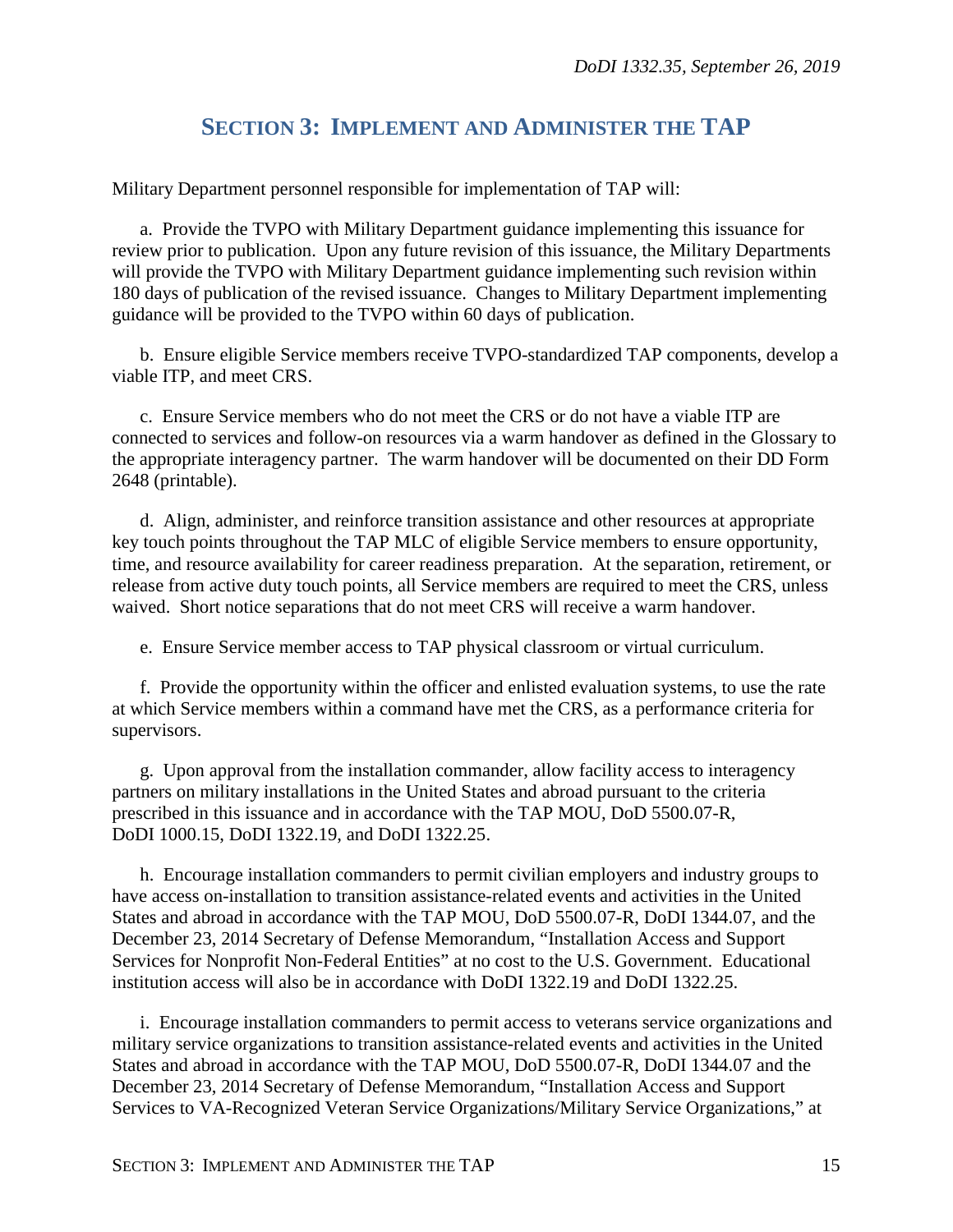no cost to the U.S. Government. Access must be for the purpose of assisting Service members with the pre- and post-military disability claim process and transition assistance resources and services.

j. Assign the appropriate GO/FO/SES from each Service in the military department to serve as a TAP SSG member.

k. Develop procedures for the identification, collection, and reporting of caregivers, designated by a Service member, to attend pre-separation/transition counseling. Determine if Service members undergoing pre-separation/transition counseling who may require caregiver services after separation have identified a caregiver. At the election of the Service member, permit caregivers to attend pre-separation/transition counseling. Identification, collection, and reporting will be accomplished via the DoD Enterprise Single Source Collection Framework.

l. Service members should be informed about making this election from an appropriate individual. Appropriate individuals may include, but are not limited to: recovery care coordinators, VA health advisors, DoD and Military Service Disability Evaluation System staff and counselors, warrior transition units and staff, safe harbor staff, and wounded warrior programs counselors and staff.

m. Allow Service members applying for the VA Program of Comprehensive Assistance for Family Caregivers, while on active duty, who identify an individual caregiver not yet approved by the VA, to elect to have their caregiver participate in pre-separation/transition counseling. The Military Departments are not to incur any costs (e.g., temporary duty, overnight lodging, transportation, meals, and incidentals) for caregivers to attend a pre-separation/transition counseling session.

n. Submit the following information to DODHRA, ATTN: Director of the Defense Personnel and Family Support Center no later than 45 business days following the end of each fiscal year. The data collection is to be collected during initial counseling (IC).

(1) The total cumulative number of Service members that have identified an individual caregiver to provide support.

(2) The number of Service members that have identified an individual caregiver to provide support during the past fiscal year.

(3) The number of Service members that have identified an individual caregiver to provide support and elected to have that individual participate in pre-separation/transition counseling sessions for the past fiscal year.

(4) The number of individual caregivers identified by a Service member that attended a pre-separation/transition counseling session based on the member electing to have them attend for the past fiscal year.

o. If the Service member identifies they were sexually assaulted, provide information on eligibility for a special victims counsel or victims legal counsel during transition or separation.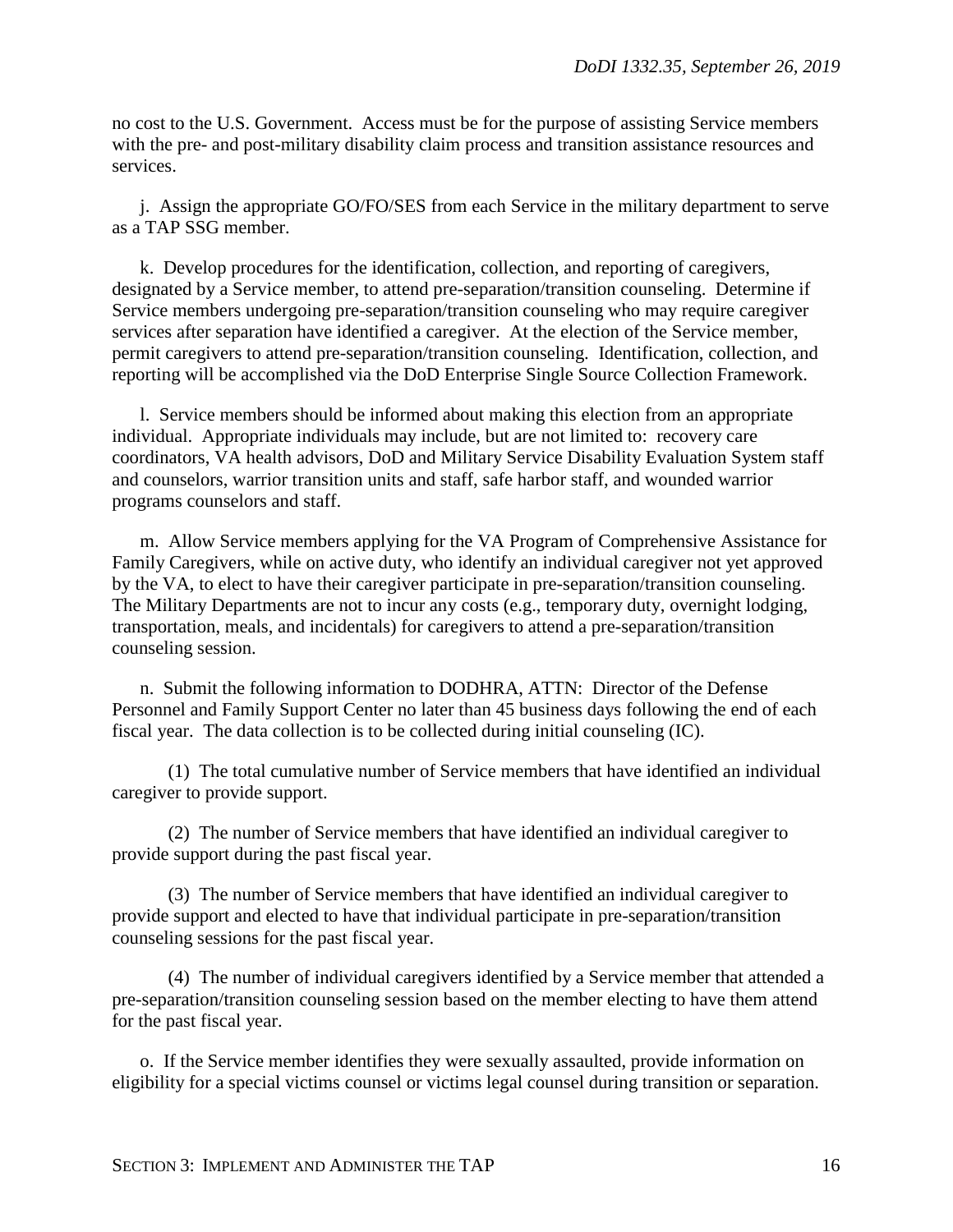p. Design and establish at least three counseling pathways (also known as tiers) to address the specific transition assistance needs of individual Service members, taking into consideration the factors pursuant to Section 1142(c) of Title 10, U.S.C.

q. Use a criterion-based personal self-assessment/ITP tool, designed in consultation with the Secretaries of Labor and Veterans Affairs, to be completed by each Service member prior to, in preparation for their individualized IC session with a counselor, to identify the pathway that determines the level of transition assistance needed and post-transition goals of Service members.

r. Provide each Service member with individualized IC in person, or, if in-person IC is not feasible, by video conference, prior to pre-separation/transition counseling.

s. Ensure Service members have access to their Joint Service Transcript or, for Air Force members, Community College of the Air Force transcript, at the IC session and on the day the member separates, retires, or is discharged.

t. Provide transitioning Service members not later than 30 days before a member retires, is released, is discharged, or otherwise separates from the Military Services (or as soon as is practicable in the case of an unanticipated separation), with a current assessment of all benefits to which that member may be entitled under laws administered by the Secretary of Defense and the Secretary of Veterans Affairs. Provide a member of an RC with a current assessment of benefits upon release of that member from active duty.

u. Ensure all eligible transitioning Service members are informed about the importance of a separation history and physical examination and a mental health assessment prior to separation, retirement, or release from active duty.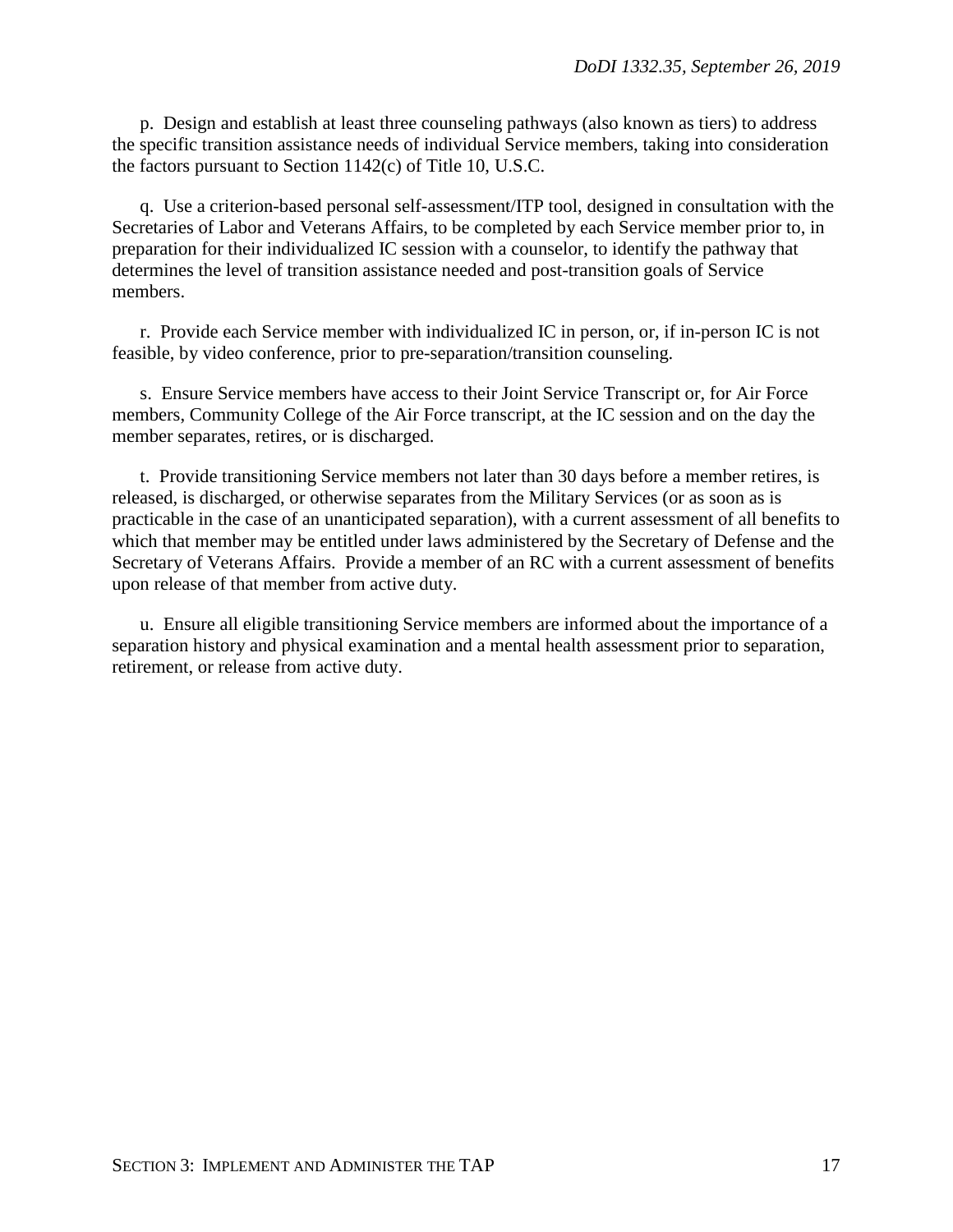# **SECTION 4: DATA MANAGEMENT**

<span id="page-17-1"></span><span id="page-17-0"></span>**4.1. ENTERPRISE SINGLE-SOURCE DATA COLLECTION.** The effectiveness of TAPwide optimization programs, performance-based management, resource allocation, decisionmaking at all levels, and many other operations and management activities across the system depends on the quality of TAP data. TAP bases the essential principles for the DoD Enterprise single-source data collection framework on aligning mission and program long-term outcomes with expectations for transitioning Service members, providing a meaningful and consistent structure to define and assess transition needs and gaps, and providing DoD and TAP partnering federal agencies with observable, transparent, and measurable indicators associated with successful transition.

a. A DoD-Enterprise single-source data collection framework will be instituted throughout DoD TAP to support and streamline TAP enrollment, participation, and compliance. The Enterprise single-source data collection framework consists of, but is not limited to, an Enterprise Client Tracking System (CTS) and an Enterprise Data to Decisions Information Environment, using a bidirectional system structure to enable and improve data sharing, reporting, and program transparency and accountability. TVPO develops, manages, and oversees the DoD Enterprise single-source data collection framework pursuant to the criteria prescribed in this issuance.

b. The Military Services, other DoD Components, and TAP interagency partners will establish and effectively operate internal controls to improve, safeguard, and promote data accuracy, completeness, and timeliness to promote uniformity and standardization of information across the data collection framework. The Military Services will manage and own their Servicespecific data.

c. The DoD Enterprise Single-Source Data Collection Framework Definition and Capabilities includes:

(1) The Enterprise Data to Decisions Information Environment, which introduces a streamlined way to provide individual-based "data as a service" and "analytics as a service" to all of DoD and other federal agencies. It enables and improves all types of analytics from standard reporting to more emergent and embedded predictive/prescriptive analytics. The Enterprise Data to Decisions Information Environment will assist decision makers by informing relevant questions, retrieving pertinent information, and informing policy and program changes.

(2) The Enterprise CTS will replace all Military Service-specific tools to ensure a consistent approach to identify, assess, and report TAP enrollment, participation, and compliance, upon meeting the requirements of each Military Department.

### <span id="page-17-2"></span>**4.2. TAP DATA COLLECTION.**

a. Individual eligible Service member transition assistance data will be collected in the TAP-Enterprise single-source data collection repository provided on a web-based, CAC enabled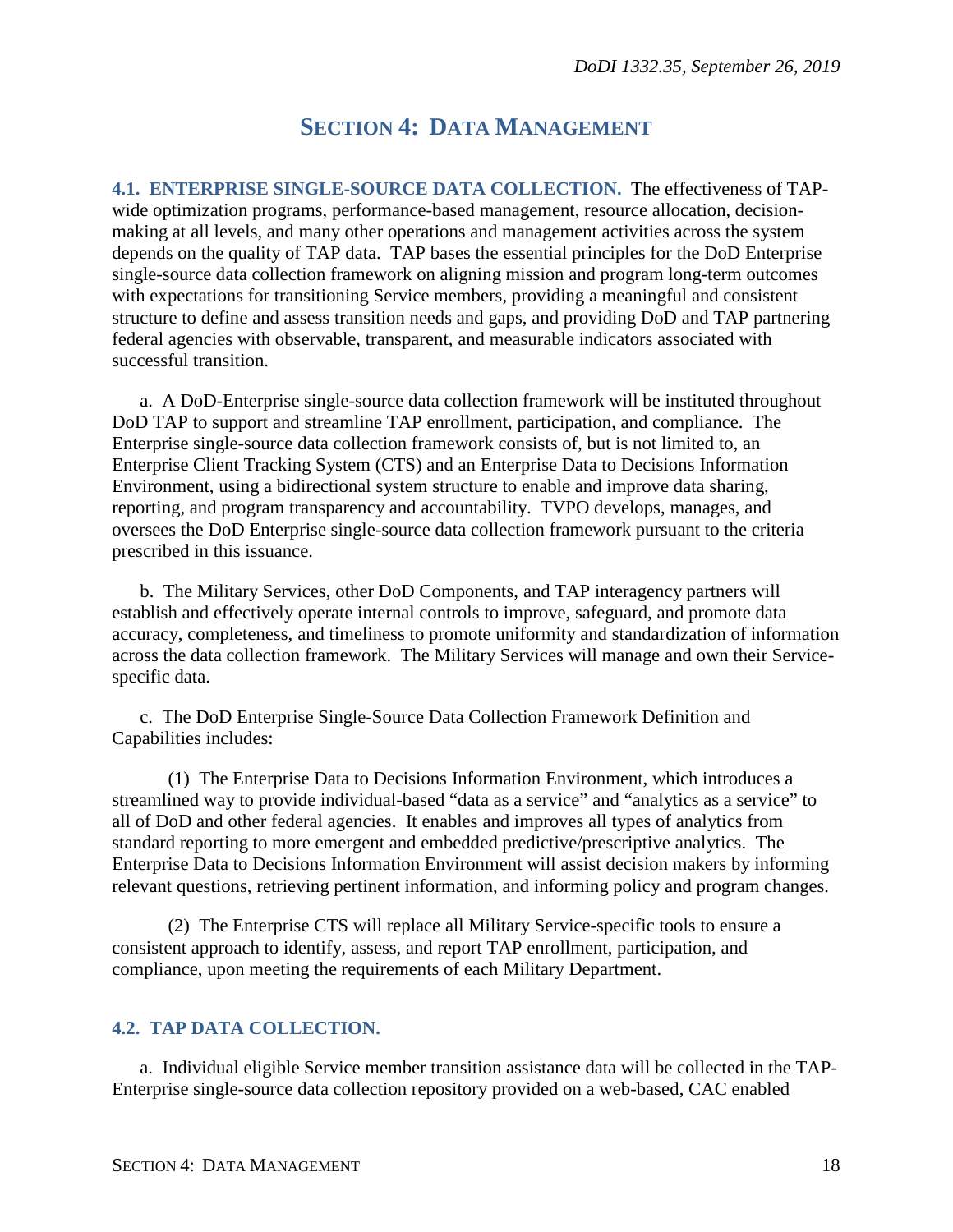platform. Data will be stored in a DMDC-provided environment, which provides TVPO, the Military Services, and partnering agencies streamlined capabilities to capture information related to the completion of the:

- (1) Electronic DD Form 2648 (eForm).
- (2) DD Form 2648.
- (3) DoD Transition Day.
	- (a) Managing Your Transition (MyTransition).
	- (b) Military Occupational Code Crosswalk.
	- (c) Financial planning for transition.
- (4) VA Benefits and Services training.
- (5) DOL One-Day training.
- (6) DOL Employment Track.
- (7) DOL Vocational Track.
- (8) DoD Education Track.
- (9) SBA Entrepreneurship Track.
- (10) Capstone/ITP Review.
- (11) Participant Assessment.

b. The Military Services will submit complete, accurate, and timely data pursuant to DoD data collection and reporting requirements in accordance with the following data collection protocol established by TVPO:

(1) The Military Services will establish an individualized account for all eligible transitioning Service members via the CTS during IC.

(2) The Military Services will submit completed course attendance rosters no later than 5 working days, following the month in which the course was completed.

(3) TVPO will upload online course attendance rosters to the transitioning Service member's profile via DMDC NLT 48 hours after course completion.

c. Data collection methods: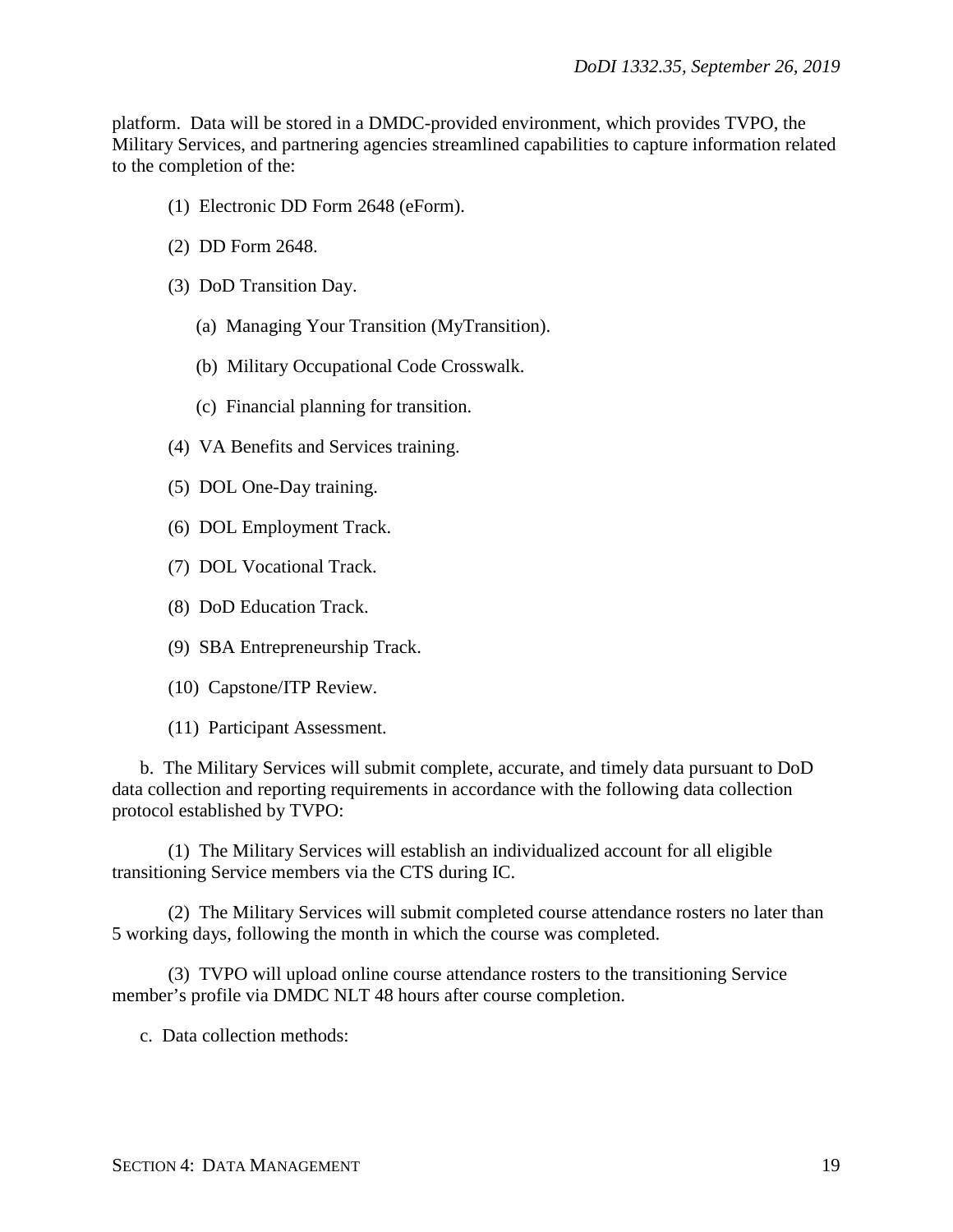(1) TAP data will be collected via the electronic DD Form 2648 (eform). Official information for record will be annotated on the DD Form 2648 (printable) and filed in the transitioning Service member's official military personnel files.

(2) The electronic DD Form 2648 (eform) and DD Form 2648 (printable) supersedes the use of all other forms effective immediately upon implementation of this instruction.

#### <span id="page-19-0"></span>**4.3. DATA SHARING.**

a. Specific information regarding data collection, data sharing, assessments, and evaluations can be found in the TAP MOU.

b. TVPO will oversee and coordinate sharing requirements and authorities for DoD TAP data with interagency partners, as applicable.

c. DMDC will process, store, host, and maintain data and coordinate data sharing on request that meets established DoD nondisclosure and information assurance standards in accordance with Sections 130b and 424 of Title 10, U.S.C., Section 552a of Title 5, U.S.C., and DoD 5400.11-R.

d. Each organization requesting TAP data sharing will prepare a business case to support the purpose and type of data requested from other partners.

(1) The business case will clearly articulate how the requested data enables the partners to meet their mission and better serve Service members and veterans.

(2) The business case will be submitted to TVPO for review and approval.

(3) Approved business cases will be submitted to DMDC to set up business processes and cost sharing arrangements.

e. To ensure protection of personally identifiable information and privacy, DoD and the interagency partners will maintain, collect, use, and disseminate Service member information and establish appropriate systems of records and corresponding systems of records notices, in accordance with Section 552a of Title 5, U.S.C.

#### <span id="page-19-1"></span>**4.4. TAP DATA OVERSIGHT.**

a. TVPO will review DoD TAP data and information requirements pursuant to the criteria in this issuance that aligns investments and IT portfolios to ensure no duplication of capability or system redundancies occur during requirement development or IT acquisition.

b. TAP data will be shared in a standard form for the enterprise to facilitate compliance verification and to measure effectiveness of the program.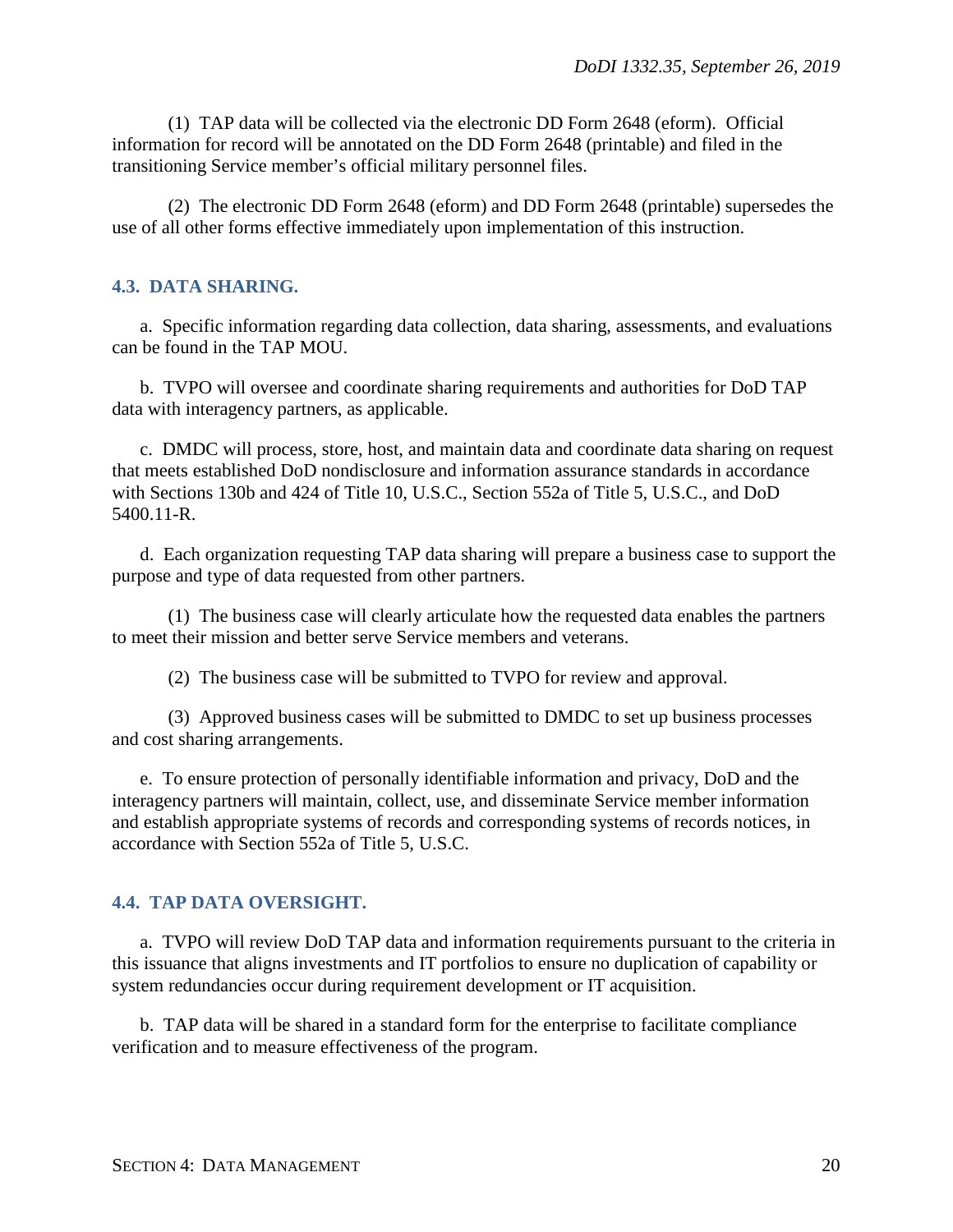c. TVPO, in coordination with DMDC, will establish a framework to institute a bidirectional TAP data retrieval web service hierarchy to measure the effectiveness of TAP in alignment with mission and program long-term outcomes and expectations for transitioning Service members.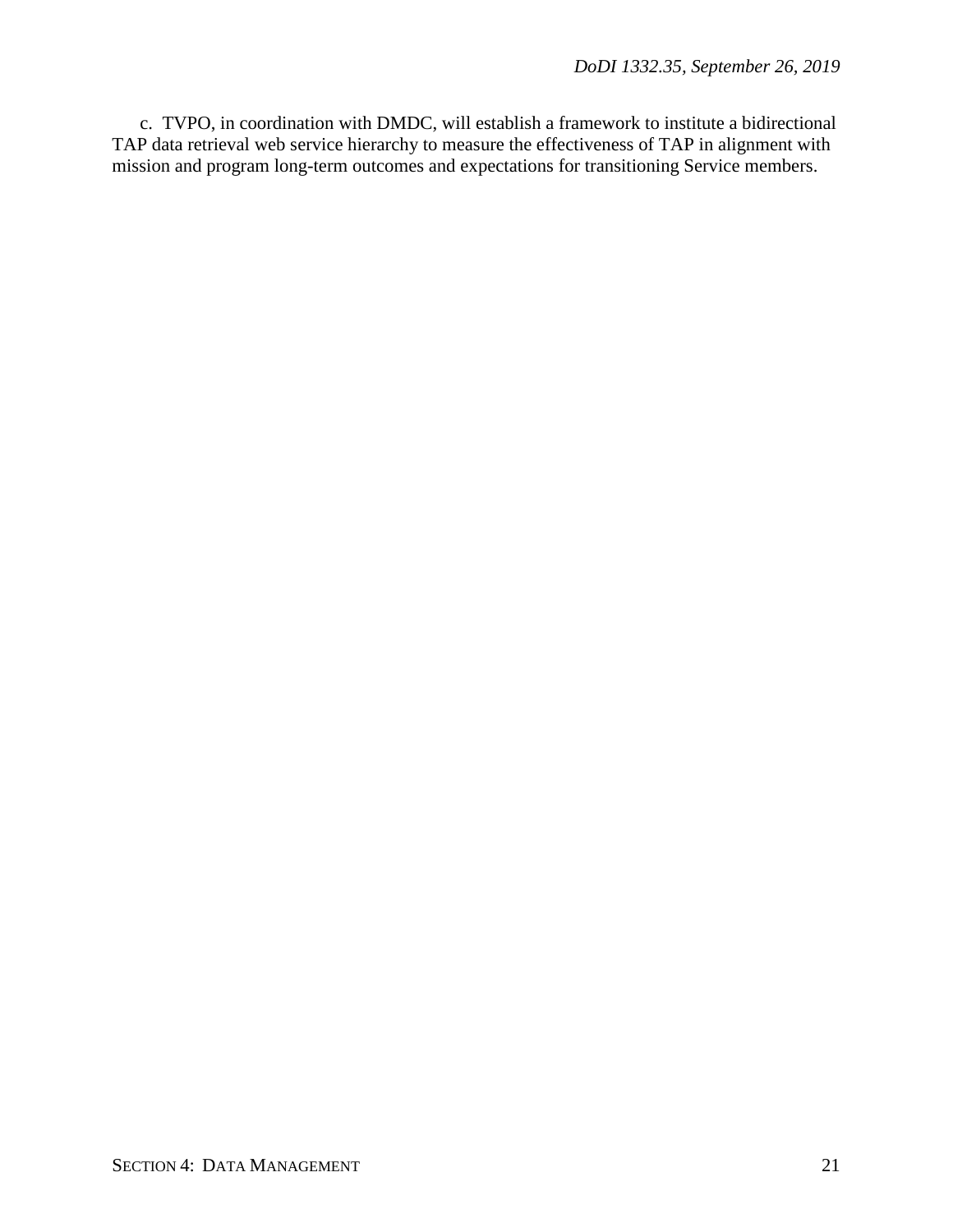# **SECTION 5: EXECUTION**

<span id="page-21-1"></span><span id="page-21-0"></span>**5.1. TRANSITION ASSISTANCE.** TAP is the overarching program that provides transition assistance, information, training, counseling, and services to eligible transitioning Service members to be career ready upon separation, retirement, or release from active duty, thus enabling Service members to pursue additional education, seek or return to employment in the public or private sector, start their own business, pursue vocational training, or other form of self-employment.

a. Transition assistance consists of TAP activities, curriculum, resources, and services provided to enable eligible Service members to attain the CRS during TAP MLC. The criterion for eligibility for transition assistance is all Service members must serve for a period of 180 continuous days or more on active duty, pursuant to Section 1142 (a)(4)(C) of Title 10. Transition Assistance must start no later than 365 days prior to anticipated date of separation, unless otherwise excused. All eligible Service members must participate in the TAP utilizing transition assistance to meet CRS specific to their post-transition career goals. TAP participation will be documented no later than the discharge date recorded on DD Form 214. Transition components consist of:

(1) IC: Includes a personal self-assessment/ ITP to identify the pathway that determines the Service members' level of transition assistance needed and post-transition goals in accordance with Section 1142 of Title 10, U.S.C.

(2) Pre-separation/Transition Counseling: Provides counseling on various benefits, programs, services, tools, and other important resource entitlements for which they may be eligible pursuant to Section 1142 of Title 10, U.S.C.

(3) DoD Transition Day: Delivers an understanding of resilience necessary during transition, identifies and translates current military position description into civilian equivalent, and provides financial literacy training at transition. This delivers the "Complete Gap Analysis and criterion-based financial spend plan" CRS.

(4) VA Benefits and Services: Provides knowledge of VA benefits Service members have earned, how to apply for them, and how to leverage them for the best possible outcome, in accordance with Section 1142 of Title 10, U.S.C. This delivers the "Registration on eBenefits" CRS.

(5) DOL One-Day: Provides an overview of employment in the civilian sector, in accordance with Section 1144 of Title 10, U.S.C.

(6) Two-Day Tracks: Tracks chosen by Service members to fulfill their personal selfassessment/ITP and post-transition goals. These include:

(a) DOL Employment Track: Provides an in-depth knowledge of the topics covered during the DOL One-Day. This delivers the "Creation of a completed resume" CRS.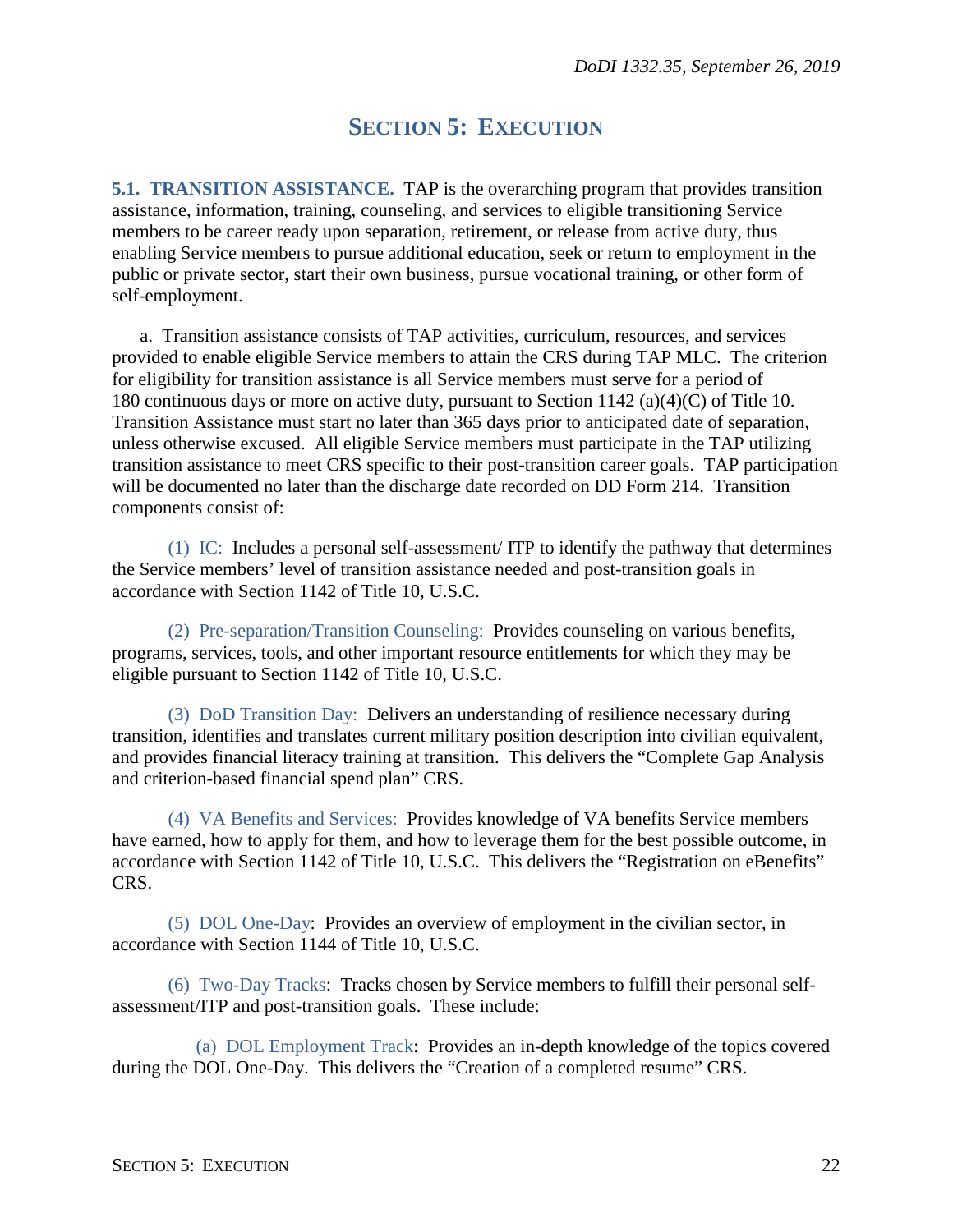(b) DoD Education Track: Provides guidance on choosing an educational institution, preparing for the application process, and expectations upon attendance. This delivers the "Complete a comparison of higher education institutions" CRS.

(c) DOL Vocational Track: Provides guidance and assistance in conducting several self-assessments to determine a career path to align with skills, interests, and abilities to identify a vocational post-transition career and in locating a technical school. This delivers the "Complete a comparison of technical training institutions" CRS.

(d) SBA Entrepreneurship Track: Provides information on business ownership selfemployment in the private or non-profit sectors.

(7) Capstone/ITP Review: Provides an opportunity for eligible Service members to verify attainment of the CRS by the commander or designee. Based upon the judgment of the commander or commander's designee, if the Service member cannot meet the CRS before transition, the commander or designee verifies, confirms and documents a warm handover to appropriate interagency partners or local resources.

b. All eligible Service members must receive transition assistance. Service members may be exempt from the DOL One-Day.

<span id="page-22-0"></span>**5.2. TRANSITION ASSISTANCE TIMELINE.** The following timelines apply to the discharge or release from active duty of an eligible Service member during key touch points in the TAP MLC.

a. In the case of an anticipated retirement, transition assistance will begin as soon as possible during the 24-month period before the retirement date.

b. In the case of a separation other than a retirement, transition assistance will begin as soon as possible during the 12-month period before the anticipated discharge date.

c. Transition assistance must begin no later than 365 days before separation, retirement, or release from active duty except in those cases pursuant to Title 10, U.S.C., specific timelines.

d. In an unanticipated separation or retirement, or in the event a member of an RC is being demobilized under circumstances in which prescribed timelines cannot be met, as determined by the Secretary concerned, transition assistance must begin as soon as possible within the remaining period of service or the effective date on the DD Form 214. Service members must meet all CRS, or receive a warm handover to the appropriate interagency partners or local resources.

### <span id="page-22-1"></span>**5.3. MILITARY SERVICES.**

a. Perform TAP operations and resource management functions: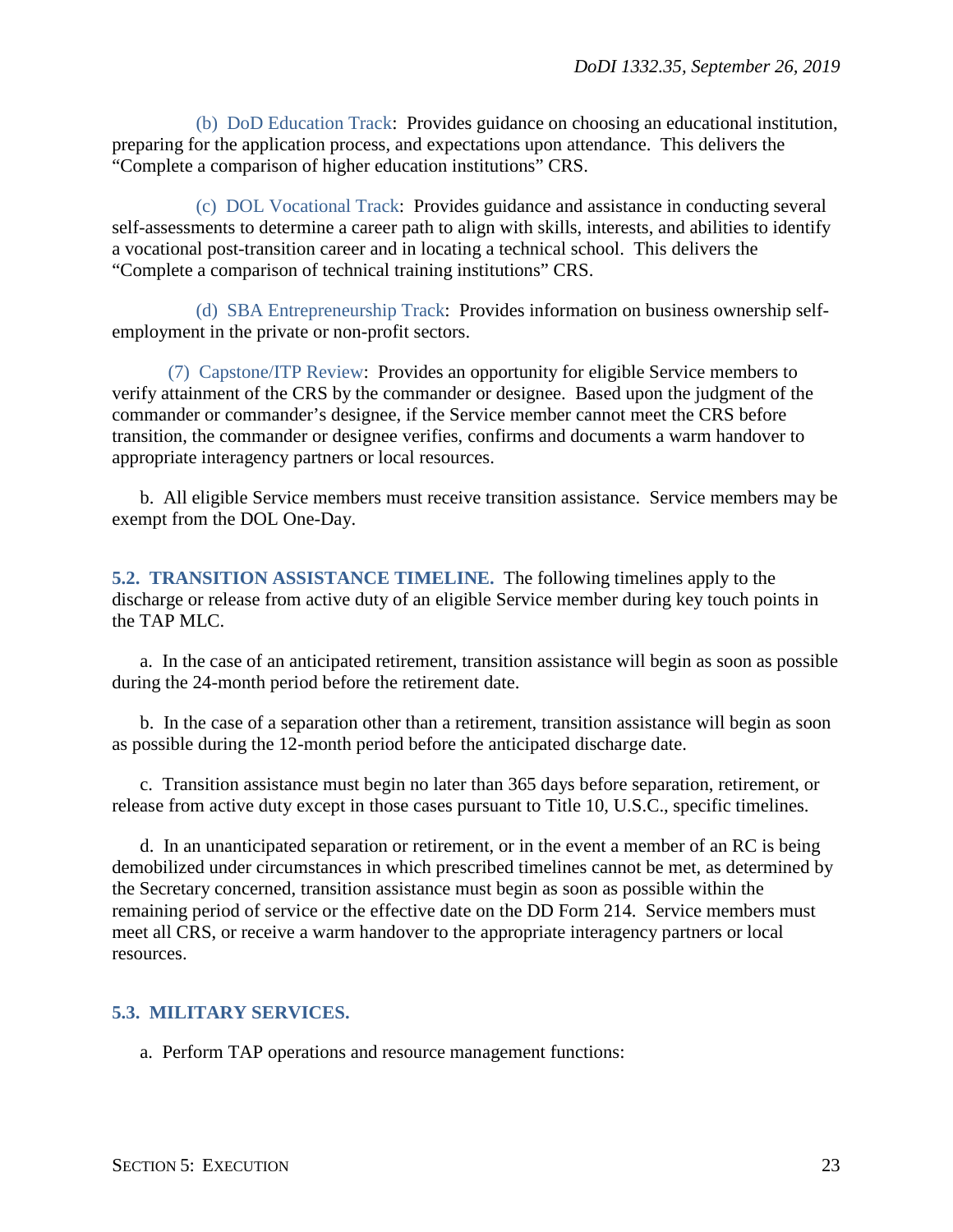(1) Develop requirements and budgets for the Program Objective Memorandum; Future Year Defense Program; and program budget reviews, as required to comply with TAP requirements. Coordinate with TVPO for TAP resource advocacy throughout these cycles.

(2) Establish program elements or accounting codes to separately and independently verify and review the monthly Military Service's funded execution data (i.e., program funding levels, obligations, disbursements) in Defense Finance and Accounting Service reports and submit to the TVPO semi-annually or upon request. Any decrement to Military Services TAP annual program funding of 5 percent or greater must be reported to the TVPO.

(3) Identify and submit TAP-related issues at the GO/FO and SES equivalent level to TVPO in a timely manner for submission to the Transition Assistance Interagency Work Group (TAIWG) for discussion and decision.

b. Coordinate with the TVPO on implementation of any new IT systems or capabilities and revisions to existing systems that support the TAP in order to optimize and better integrate business operations and processes, and decrease overlap and duplication. The TVPO formal coordination will be obtained before the Military Services implement any IT systems modifications or develop any new systems that support TAP.

c. Use individual assessment tools to support the Service member's ITP.

d. Inform and educate unit, command, and installation leadership on their responsibility to administer the TAP to ensure eligible Service members meet the CRS before separation, retirement, or release from active duty.

e. Identify the eligible population for TAP services.

f. Identify and provide qualified counselors and trained instructors, as defined by the Services' Secretary, to facilitate the standardized portion of the transition assistance curriculum, to include the DoD Transition Day and the DoD Education track according to Service-specific criteria for qualified personnel.

g. Coordinate with the Military Services suicide prevention program managers/coordinators at the local installation level to provide information on being resilient during transition and to distribute suicide prevention information and resources pursuant to Section 1142 of Title 10, U.S.C.

h. Coordinate with the Sexual Assault Prevention and Response Office sexual assault response coordinators at the local installation level to provide information in support of the preseparation/transition counseling on the processes for filing both Restricted and Unrestricted sexual assault reports and the needed documentation for VA eligibility for services and disability assessments, and to distribute sexual assault prevention and response information.

i. Provide information to Service member sexual assault victims that they have the right to discuss career impacts with a GO/FO if they believe there were impacts to their military career because they reported sexual assault or sought mental health treatment for sexual assault, in accordance with DoDI 6495.02.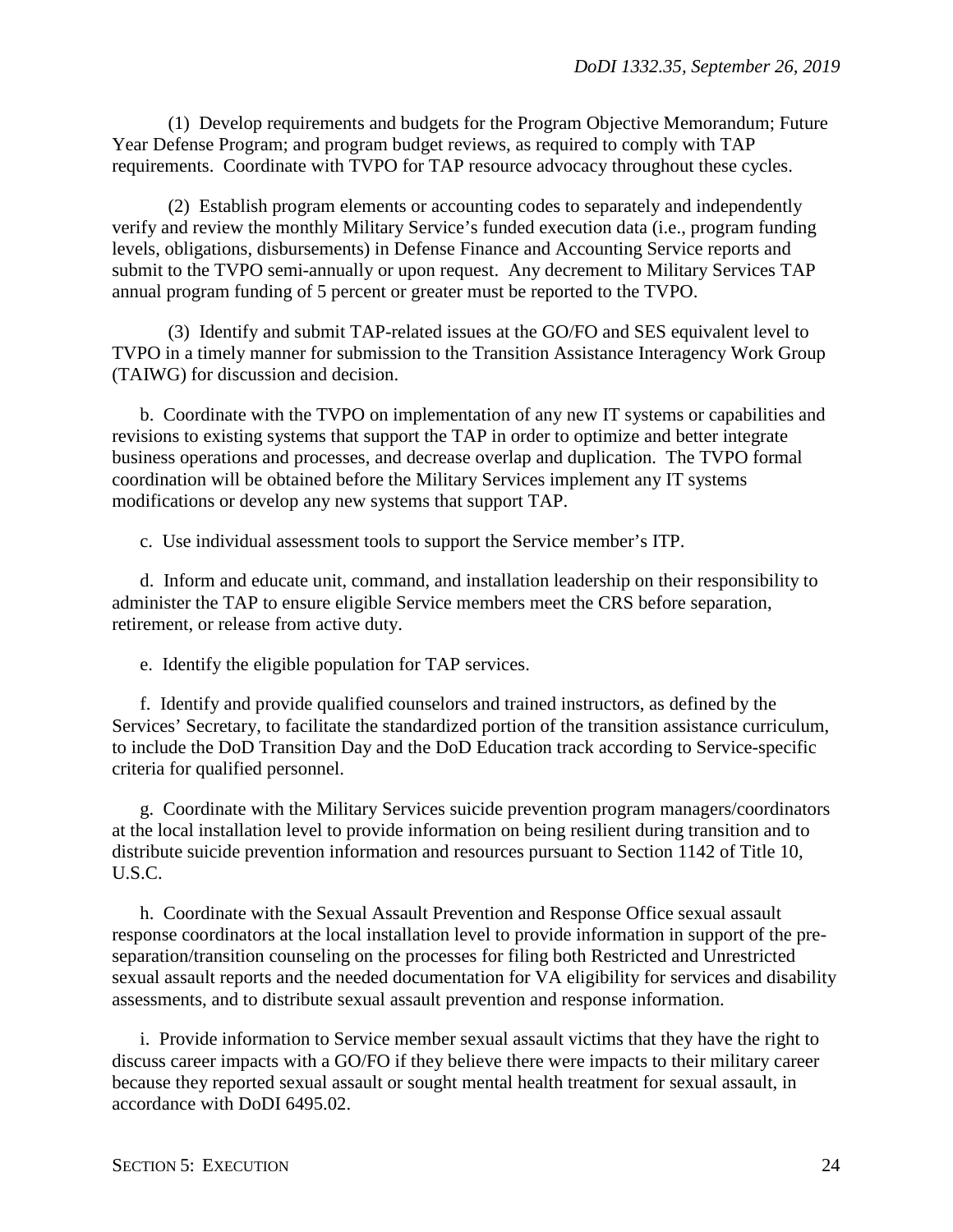j. Release eligible Service members during duty hours to complete the TAP and exempt from normal duty for the full 24-hour period of each workshop or briefing day and the 12 hours immediately preceding and following each workshop or briefing.

k. Provide eligible Service members with the link to the TVPO web-based transition assistance participant assessment and encourage them to complete the assessment at the end of each TAP brick-and-mortar classroom and virtual curriculum module or group of modules.

l. Maintain a process within the military personnel organizations to receive a legible copy of the completed and authenticated DD Form 2648 from the TAP staff.

m. Maintain or establish permanent employment assistance centers at appropriate military installations pursuant to Section 1143 of Title 10, U.S.C.

n. Use appropriate assets at military installations and in the local community to enhance TAP in accordance with DoD 5500.07-R and DoDI 1344.07.

o. Coordinate with the appropriate TAP interagency partners for scheduling and to provide facilitation of the VA Benefits and Services, DOL-One Day, DOL Employment Track, DOL Vocational Track, and SBA Entrepreneurship Track in accordance with the TAP MOU.

p. Coordinate warm handovers and Capstone support with interagency partners.

q. Provide brick and mortar classrooms in accordance with the TAP MOU. Classes should not exceed 50 participants or be held for less than 10 participants. The ideal facilitator-tostudent ratio is 1:35 per classroom.

(1) May grant exceptions to policy for classes of more than 50 (but must maintain a 1:50 student/participant ratio) or less than 10 participants.

(2) The authority to approve these policy exemptions may be delegated to a responsible commander at the local installation level, in coordination with the interagency partner providing the service. Appropriate notification must be made to the local TAP representative for planning.

r. Provide reasonable accommodations to enable wounded, ill, or injured recovering Service members and their caregivers to successfully complete transition assistance.

s. Provide an ethics briefing to transitioning Service members designed to provide a general understanding of the rules set forth in law and regulation, including DoD 5500.07-R regarding post-government (military) employment. Service members determined to be affected by postgovernment employment restrictions will be referred to a legal representative or designated ethics official for individual counseling.

t. Ensure commanders oversee Service members CRS achievement through transition assistance.

u. Ensure commanders: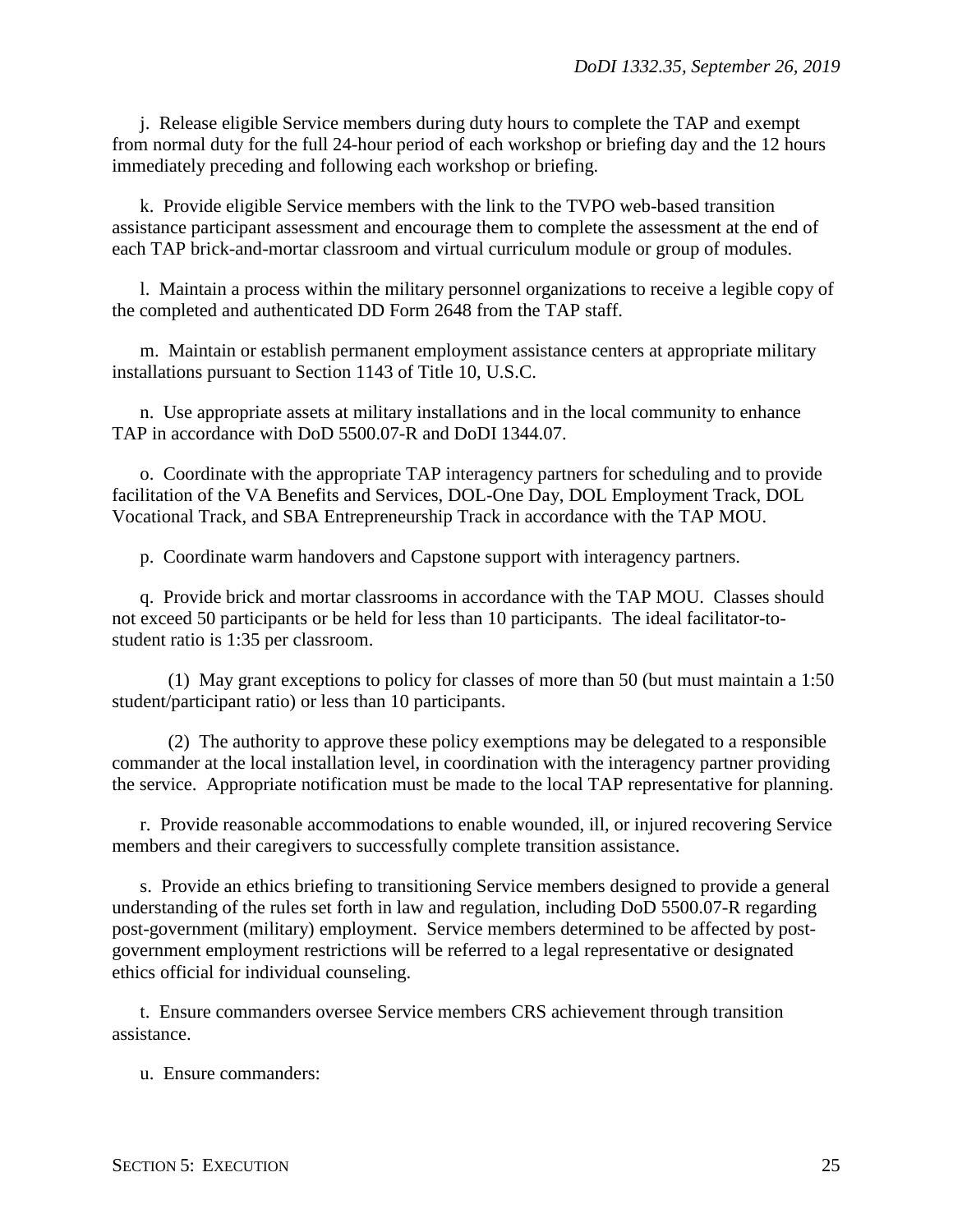(1) Afford eligible Service members the opportunity, resources, and time to complete all transition assistance requirements, curriculum, and meet the CRS before separation, retirement, or release from active duty.

(2) Engage fully throughout the MLC for career preparation and TAP MLC (as both are defined in the glossary) to enable Service members the opportunity, resources, and time to develop and maintain their personal self-assessment/ITP and comply with statutory and policy mandates pursuant to the criteria prescribed in this issuance before separation, retirement, or release from active duty.

(3) Verify that eligible Service members meet the CRS and demonstrate a viable ITP during Capstone. Ensure members who do not meet the CRS, separate with less than 365 days between notice of separation and actual separation date, or do not demonstrate a viable ITP receive a warm handover, as appropriate, to the appropriate interagency partner(s) or local resources.

### <span id="page-25-0"></span>**5.4. TAP CURRICULUM PARTNERS.**

a. Development of brick-and-mortar classroom and virtual curriculum, staff training, and delivery of certain elements of the transition assistance curriculum will be conducted in coordination and conjunction with the TVPO and appropriate TAP interagency partner in accordance with the TAP MOU.

b. The transition assistance curriculum includes:

- (1) DoD Transition Day.
- (2) DOL One-Day.
- (3) VA Benefits and Services.
- (4) DOL Employment Track.
- (5) DoD Education Track.
- (6) DOL Vocational Track
- (7) SBA Entrepreneurship Track.
- c. Interagency partners consist of:

(1) VA: Provides the VA Benefits and Services curriculum and VA-related MLC events.

(2) DOL: Provides the DOL One-Day, DOL Employment Track, and DOL Vocational Track curriculum.

(3) SBA: Provides the SBA Entrepreneurship Track curriculum.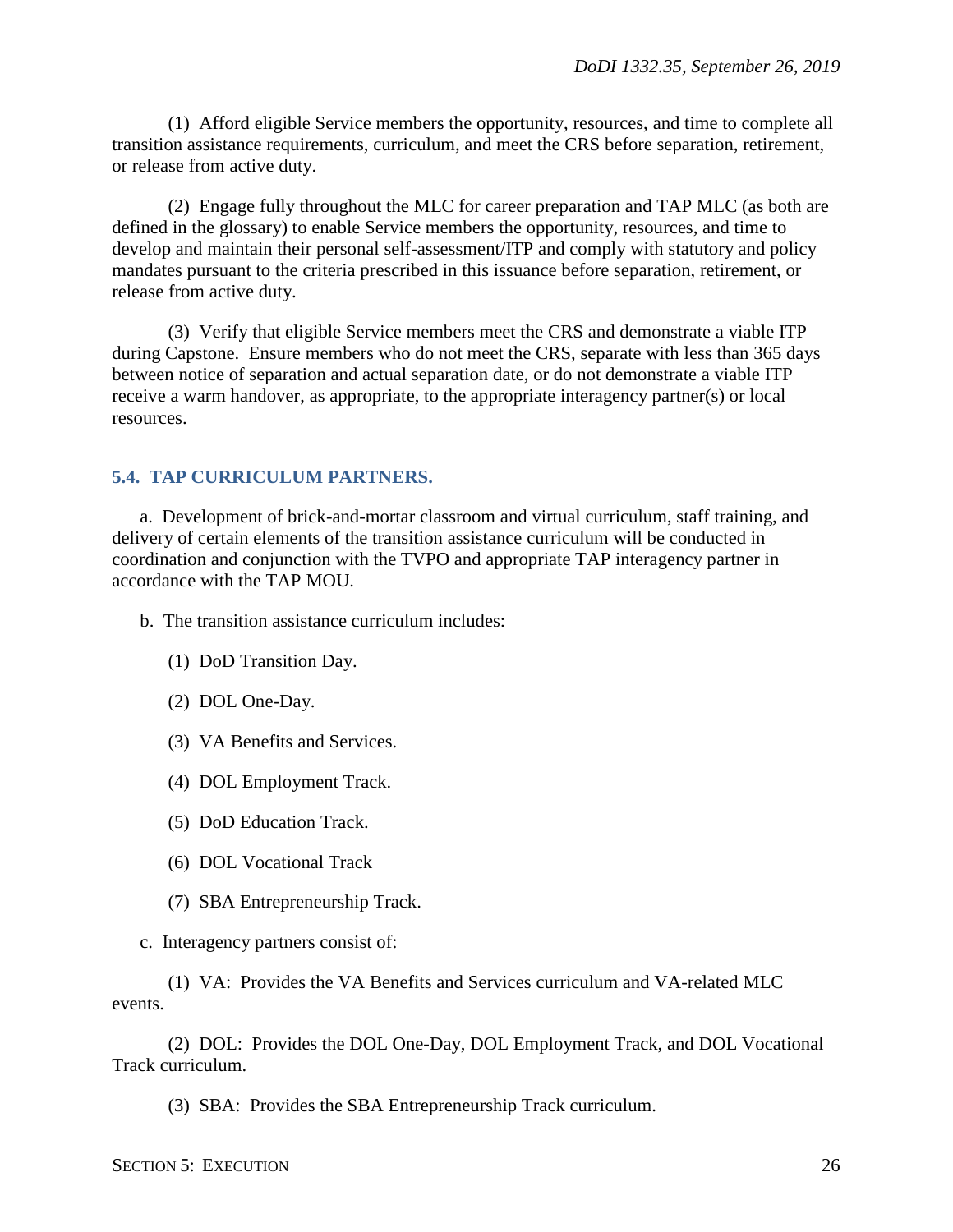(4) Office of Personnel Management: Reviews and provides federal job search curriculum content for use in the DOL One-Day and DOL Employment Track in conjunction with DOL.

(5) ED: Ensures transition assistance curriculum, both physical classroom and virtual platform delivery, is based on adult learning principles through consultative reviews of curriculum to enhance adult learning experiences.

(6) DHS: Coordinates and plans for USCG participation in the TAP, in accordance with the TAP MOU and Titles 10 and 14, U.S.C.

(7) DoD provides the standardized DoD Transition Day curriculum that consists of modules on: being resilient and managing transition, identifying skills and conducting a gap analysis of financial changes due to transition and entering higher education.

d. Any changes to the standardized transition assistance curriculum physical classroom or virtual curriculum, services, and learning objectives must be approved by TVPO prior to implementation within the Military Services.

### <span id="page-26-0"></span>**5.5. TAP ELIGIBLITY**.

### <span id="page-26-1"></span>**a. Service Members.**

(1) Service members who have completed their first 180 days or more of continuous active duty in accordance with Title 10, U.S.C., are eligible for the TAP.

(2) Service members' full-time or annual duty training, and attendance at a school designated as a service school by law while on military orders will not be included in calculating the continuous 180 days.

(3) RC members may choose to decline pre-separation/transition counseling using the DD Form 2648 for each successive period of active duty, as determined by the Military Services, in accordance with Title 10, U.S.C., consisting of 180 days or more of continuous active duty.

(4) Eligible Service members may choose to participate in one or more of the Two-Day Tracks, if resources, capacity, and operational requirements allow, based on the Service member's interests and ability to meet the CRS and complete the track.

(5) The minimum 180 day active duty requirement for Individualized IC and preseparation/transition counseling does not apply to eligible Service members retiring or separating due to a disability.

(6) Administrative and punitive separations change the eligibility of Service member's participation as follows: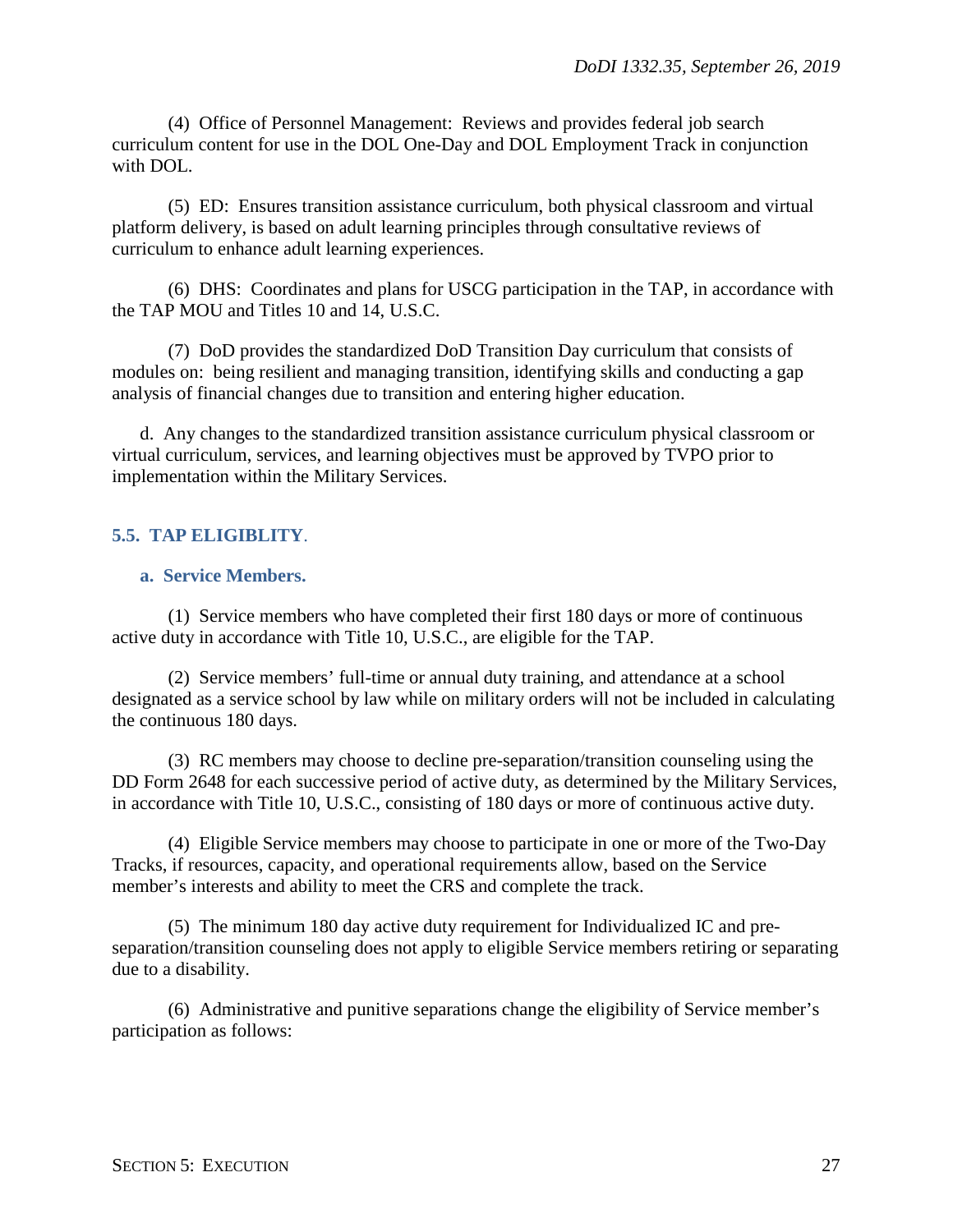(a) Individualized IC and pre-separation/transition counseling will not be provided to a Service member discharged or released before the completion of that member's first 180 continuous days or more on active duty in accordance with Title 10, U.S.C.

(b) All eligible Service members will participate in transition assistance. In the case of a Service member who receives a punitive or "Under Other Than Honorable Conditions" discharge, commanders have the discretion to determine participation in the remaining 2-day tracks of the transition assistance curriculum; additional waivers for commanders are outlined in Paragraph 8.2. of this issuance.

(7) Army and Air National Guard members serving in accordance with Title 32, U.S.C., are not required to meet TAP requirements.

(a) TAP services may be made available to members of the Army and Air National Guard serving in Title 32 status and Reservists serving in an Inactive Duty for Training status, as resources and capacity allow, and subject to the discretion of the responsible commander.

(b) Service members in Title 32 and Inactive Duty for Training status may avail themselves of the "virtual" curriculum at any time.

(c) Members of the U.S. Public Health Service and the National Oceanic and Atmospheric Administration are not generally eligible to attend the TAP unless detailed to a Military Service. If detailed to a Military Service they must comply with the transition assistance program of that Service. The Military Services may allow non-detailed U.S. Public Health Service and National Oceanic and Atmospheric Administration members to attend and use transition assistance on a space available basis, giving seating priority to eligible Service members and their spouses.

#### <span id="page-27-0"></span>**b. Spouses and Dependents.**

(1) Spouses of eligible Service members are eligible to attend the DOL One-Day and the DOL Employment Track in accordance with Section 1144 of Title 10, U.S.C.

(2) Spouses of eligible Service members are eligible for the following services and information in accordance with Section 1142 of Title 10, U.S.C.

(a) Job placement counseling.

(b) DoD and VA-administered survivor benefits information.

(c) DoD financial education and counseling, including information on budgeting, saving, credit, loans, and taxes.

(d) Transition plan assistance to enable achievement of educational, training, employment, and financial objectives.

(e) VA benefits orientation, such as education, employment, home loan services, housing assistance benefit information, and responsible borrowing practices counseling.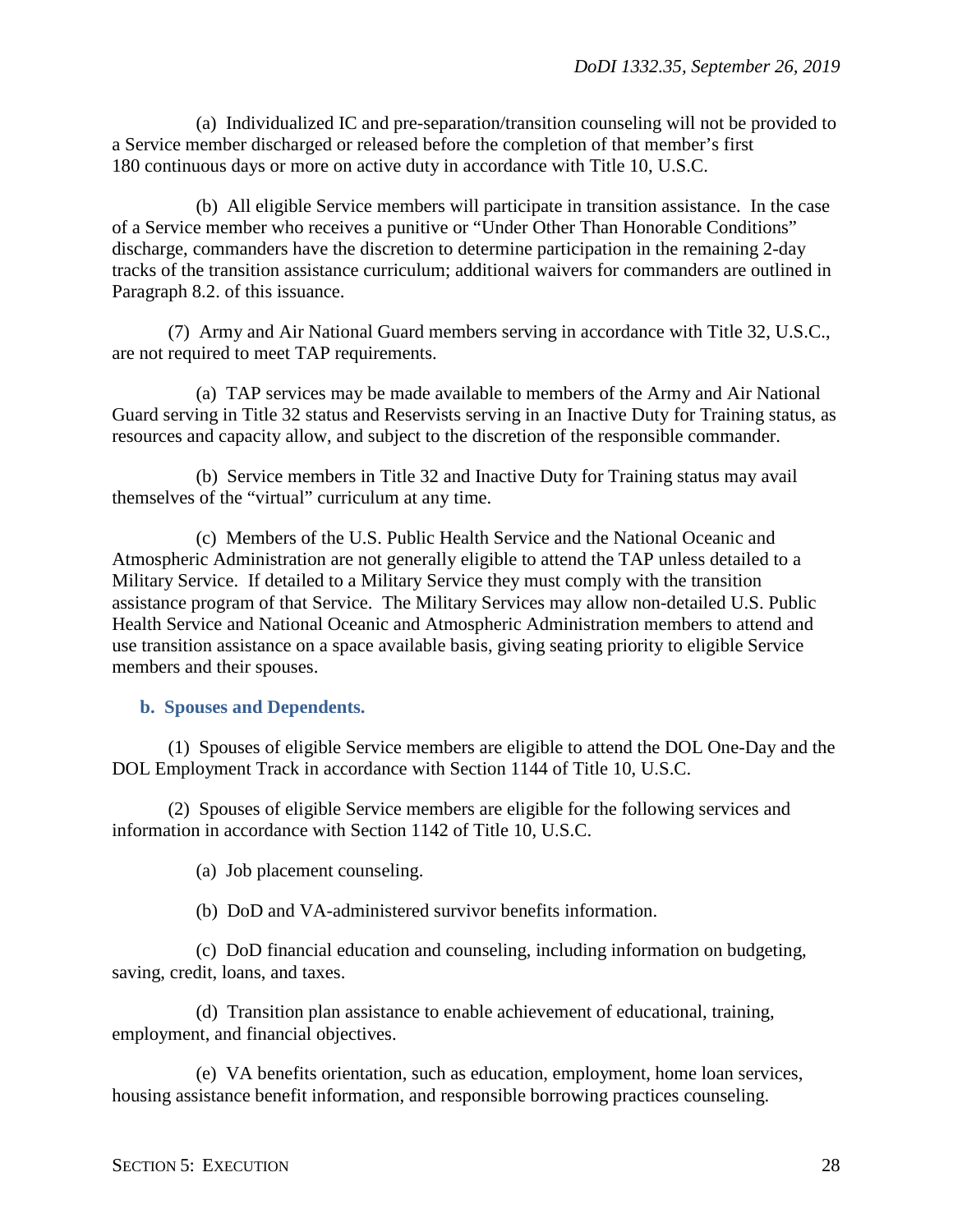(3) Dependents of eligible Service members are entitled to the following services and information in accordance with Section 1142 of Title 10, U.S.C.

(a) Career change counseling and its effects on individuals and their family.

(b) Information on suicide prevention resources following separation from the Military Services.

(4) Eligible Service members and their dependents are entitled to transitional medical and dental care that will be available for 180 days, beginning on the first day after the date of separation, retirement, or release from active duty in accordance with Section 1145 of Title 10, U.S.C.

(5) Spouses of eligible Service members are encouraged to participate in transition assistance, as resources and capacity allow. Participating spouses may have their attendance recorded in accordance with the privacy and information collection mandates and requirements of Titles 10 and 14, U.S.C., and DoD 5400.11-R.

(6) Spouses completing pre-separation/transition counseling (using DD Form 2648) on behalf of an eligible recovering Service member in accordance with this issuance will provide their DoD identification number for data collection purposes.

#### <span id="page-28-0"></span>**c. Caregivers.**

(1) The Military Services will provide a description of the assistance and support services provided for family caregivers of eligible veterans pursuant to Section 1720G of Title 38, U.S.C.

(2) Service members undergoing pre-separation/transition counseling, who may require caregiver services after separation, may identify an individual in writing to provide such services after separation.

(3) Service members who identified an individual to provide caregiver services after separation may permit their caregiver to participate in the member's pre-separation/transition counseling session to inform the caregiver of:

(a) The assistance and support services available to caregivers of members after separation.

(b) The manner in which the member's transition to civilian life after separation may impact the caregiver.

#### <span id="page-28-1"></span>**5.6. TRANSITION ASSISTANCE PRIORITY OF SERVICE.**

a. The descending order of priority for participation in transition assistance:

(1) Eligible Service members identified as part of the targeted population, as defined in the Glossary.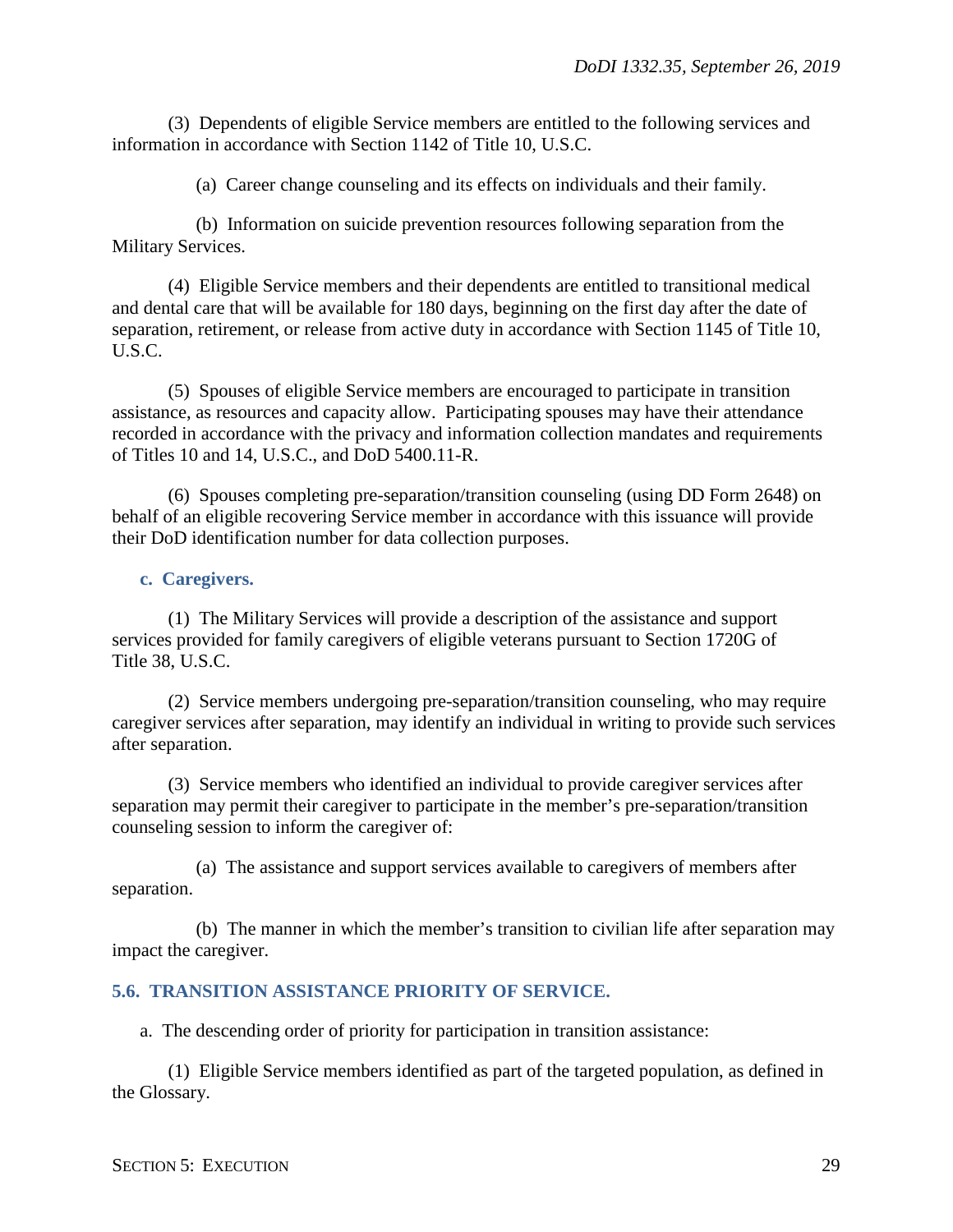(2) Eligible Service members closest to their dates of separation, retirement, or release from active duty.

(3) Eligible Service members returning from overseas or assigned to remote or isolated and geographically dispersed locations.

(4) All other eligible Service members.

(5) Eligible spouses.

b. Eligible Service members who attended any previous transition assistance and who want to repeat it may do so as resources and capacity allow.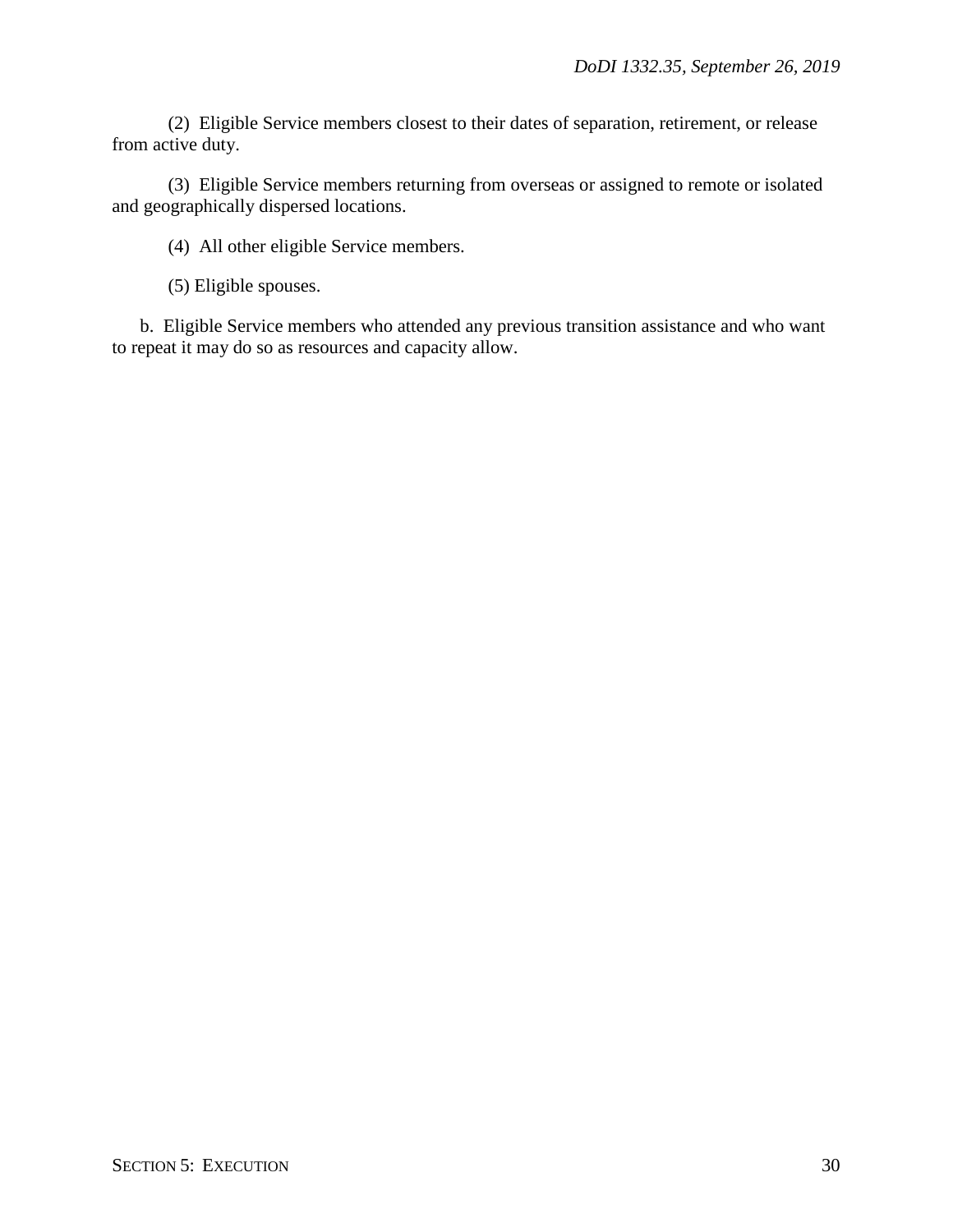## **SECTION 6: IC AND PERSONAL SELF-ASSESSMENT**

<span id="page-30-1"></span><span id="page-30-0"></span>**6.1. INDIVIDUALIZED IC.** The Military Services must provide individualized IC to eligible Service members by the TAP staff or command career counselors. The TAP staff or command career counselor, working with the Service member may determine the pathway that provides the level of transition assistance the Service member may require. The IC includes a personal selfassessment/ITP and takes place prior to pre-separation/transition counseling.

a. Eligible Service members will receive individualized IC in person or, if in-person IC is not feasible, by video conference, regardless of discharge, not later than 365 days prior to release from active duty.

b. Eligible Service members who have less than 365 days before their anticipated date of separation or retirement, or who are members of the RC being demobilized/deactivated at a time which makes the 365 day requirement unfeasible, will begin the IC as soon as possible within the remaining period of service.

c. IC will include a personal self-assessment as determined by the Secretary of the Military Department concerned, with the recommended personal self-assessment/ITP criterion.

d. The Military Services must consider the following minimum factors during individualized counseling to address the transition assistance requirements of Service members.

- (1) Grade.
- (2) Term of service.
- (3) Gender.

(4) Whether the member was a member of an AC or RC of a Military Service.

(5) Disability.

(6) Character of discharge (including expedited discharge and discharge under conditions other than honorable).

(7) Health (including mental health).

(8) Military occupational specialty.

(9) Whether the member intends, after separation, retirement, or discharge, to either:

- (a) Seek employment.
- (b) Enroll in a program of higher education.
- (c) Enroll in a program of vocational training.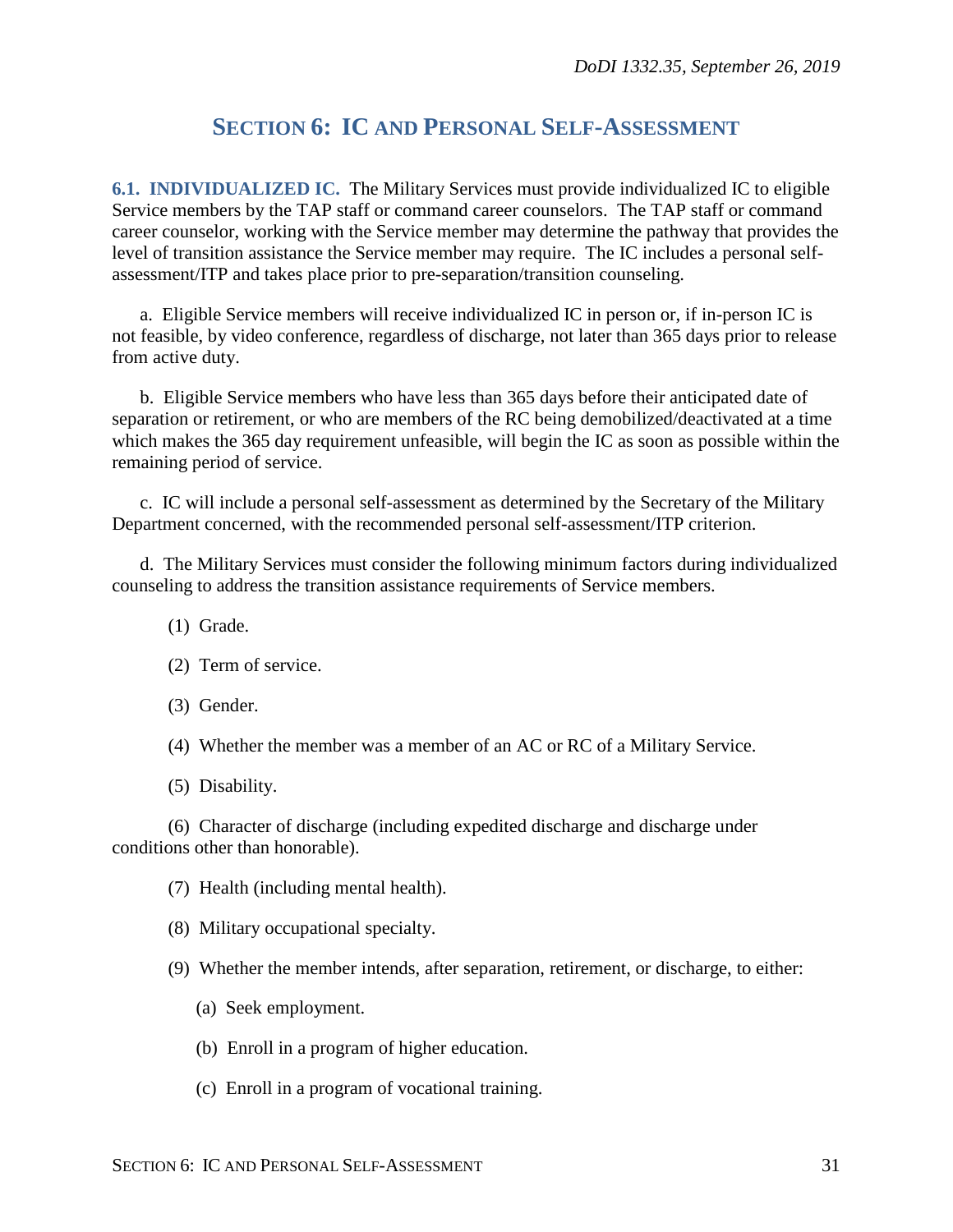- (d) Become an entrepreneur.
- (10) The educational history of the member.
- (11) The employment history of the member.
- (12) Whether the member has secured either:
	- (a) Employment.
	- (b) Enrollment in a program of education.
	- (c) Enrollment in a program of vocational training.

(13) Other factors determined by the Secretary of Defense and the Secretary of Homeland Security, in consultation with the Secretaries of Labor and Veterans Affairs.

e. During the IC session, the counselor will assist the Service member in determining transition goals and the best pathway to achieve the transition goals.

f. The counseling pathway, based on the Service member's level of need, will be detailed on the personal self-assessment/ITP and on the eForm.

g. In addition, the Service member, in consultation with the counselor, will determine which Two-Day Tracks the Service member will attend based on his or her personal selfassessment/ITP and post-transition goals.

h. The TAP Counselors are not to conduct a mental health assessment. However, during IC or at any time during the transition process, if the Service member self-identifies to a TAP Counselor they have a mental health issue, the counselor will refer the member to the appropriate resource in accordance with their Military Service policy to ensure the member receives the assistance needed to have a successful transition from the military to civilian life.

### <span id="page-31-0"></span>**6.2. PERSONAL SELF-ASSESSMENT/ITP.**

a. Service members will be introduced to the requirement of their personal self-assessment through the development of their ITP during IC.

b. The following are the minimum factors to be addressed in the personal selfassessment/ITP:

- (1) Personal Self-Assessment.
	- (a) Health Care.
	- (b) Current Housing Expenses and Relocation Costs.
	- (c) Exceptional Family Member Program.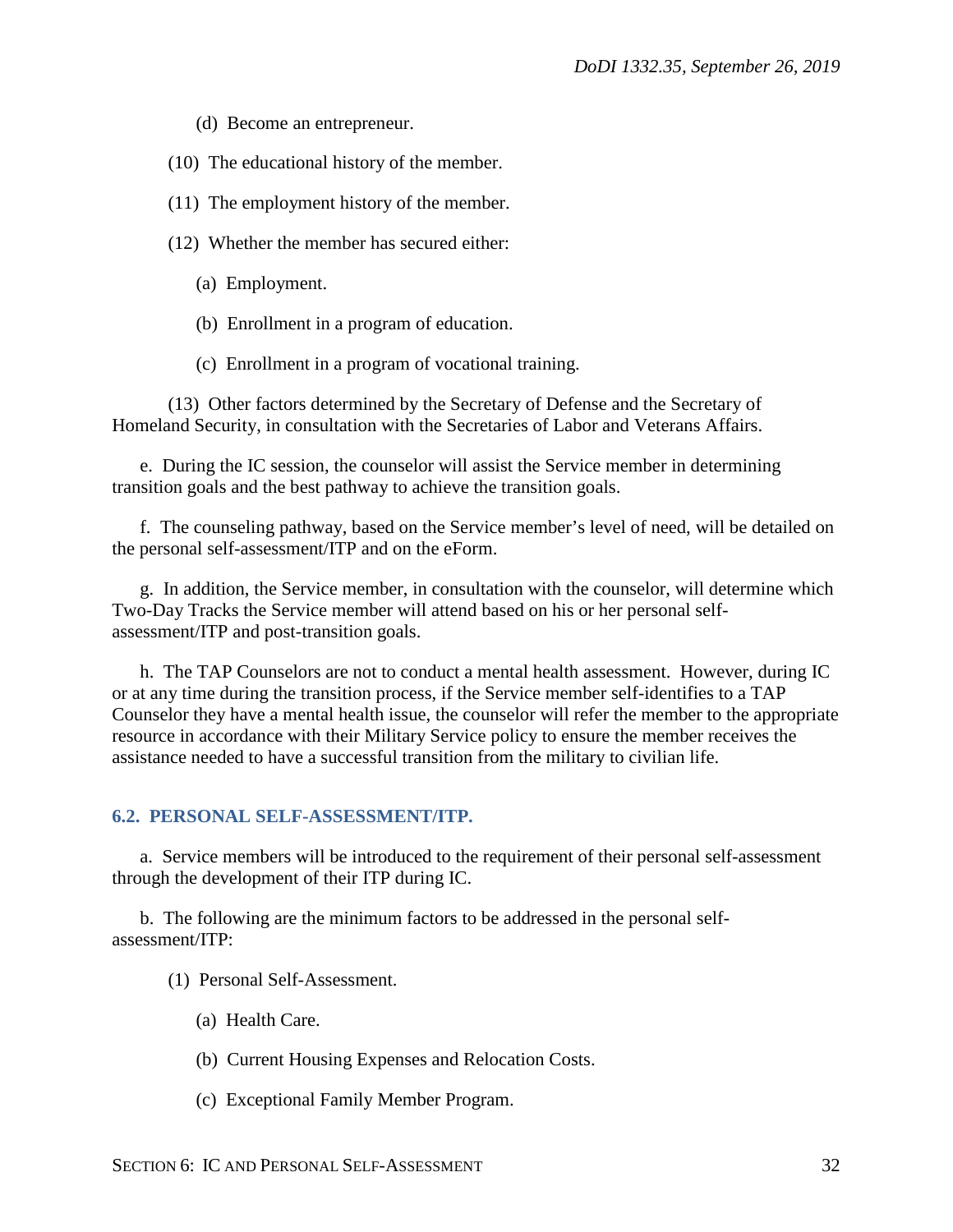(d) Post-Transition Housing Plan.

(e) Post-Transition Transportation.

(f) Post-Transition Peer Support.

(g) Availability of confidential non-medical counseling through Military OneSource and mental health services through DoD *inTransition* Program, VA Vet Centers, and VA Medical Treatment Facilities.

(2) Determine Two-Day Track(s).

(a) Document goals for post-transition employment, education, vocational training, or entrepreneurism.

(b) Identify Two-Day Track(s) best suited to achieve Service member identified posttransition goal(s).

1. DOL Employment Track.

2. DoD Education Track.

3. DOL Vocational Track.

4. SBA Entrepreneurship Track.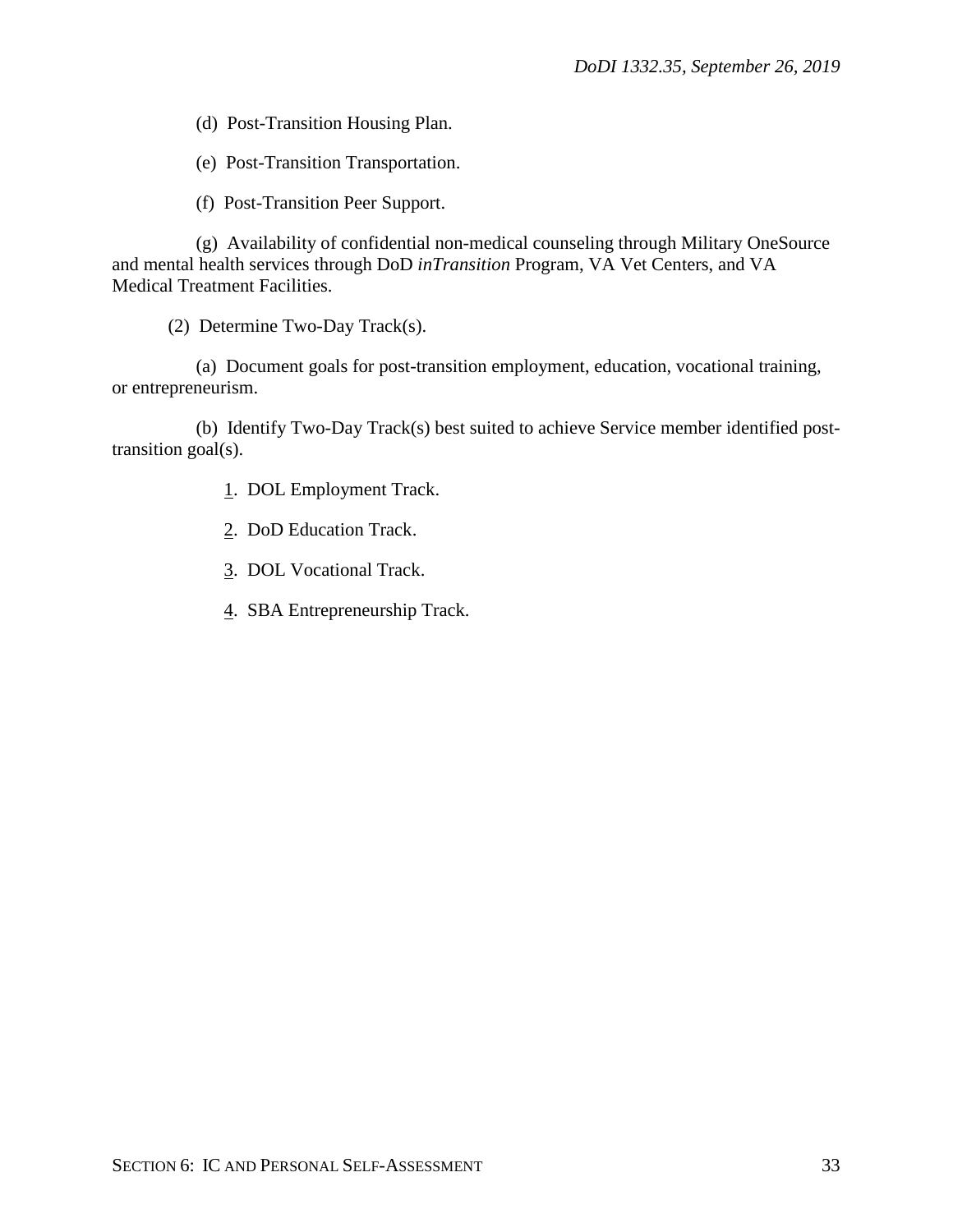# <span id="page-33-0"></span>**SECTION 7: PRE-SEPARATION/TRANSITION COUNSELING**

<span id="page-33-1"></span>**7.1. PRE-SEPARATION/TRANSITION COUNSELING.** The Military Services must provide counseling to eligible Service members by TAP staff or command career counselors utilizing the "Guide for Transition Counselors: Script on Pre-Separation/Transitioning Counseling" (Pre-separation Script), to inform members of services, benefits, curriculum, assessments, CRS deliverables, and ITP during and after separation, retirement, or release from active duty.

a. An appropriate legal representative or ethics official will brief eligible Service members on ethics in accordance with DoD 5500.07-R to ensure they understand information on post government (military) employment counseling (restrictions on employment, imposed by statute and regulation.) These briefings will be conducted by the Military Services as appropriate.

b. Eligible Service members will receive information from a career counselor or transition staff member on how to access and use DD Form 2586, "Verification of Military Experience and Training."

c. Eligible Service members who are voluntarily or involuntarily separated under any program initiated by a DoD instruction or directive, congressional directive, Presidential Executive Order, or Military Department regulation, in order to ensure good order and discipline, shape the force, or draw down or realign forces, will be briefed by a career counselor or transition staff member on any special entitlements or benefits associated with these programs.

d. Eligible Service members retained on active duty past their enlistment, reenlistment, or contract for purposes of mission essentiality, deployment continuity, or operational requirements, as determined by the Secretary concerned, will be briefed by a career counselor or transition staff member on any entitlements and benefits incurred during involuntary retention actions.

e. Eligible Service members will be counseled and provided information or referrals, as requested, on all items listed on DD Form 2648 by the transition staff or command career counselors.

#### <span id="page-33-2"></span>**7.2. PRE-SEPARATION OR TRANSITION COUNSELING TIMELINE**.

a. For retirement purposes, will begin as soon as possible during the 24-month period preceding an anticipated retirement date but no later than 365 days before retirement.

b. For reasons other than retirement, will begin no later than 365 days before separation or release from active duty.

c. Will begin as soon as possible within the remaining period of service when either:

(1) A retirement or other separation is unanticipated, and there are 365 or fewer days before separation, retirement, or release from active duty.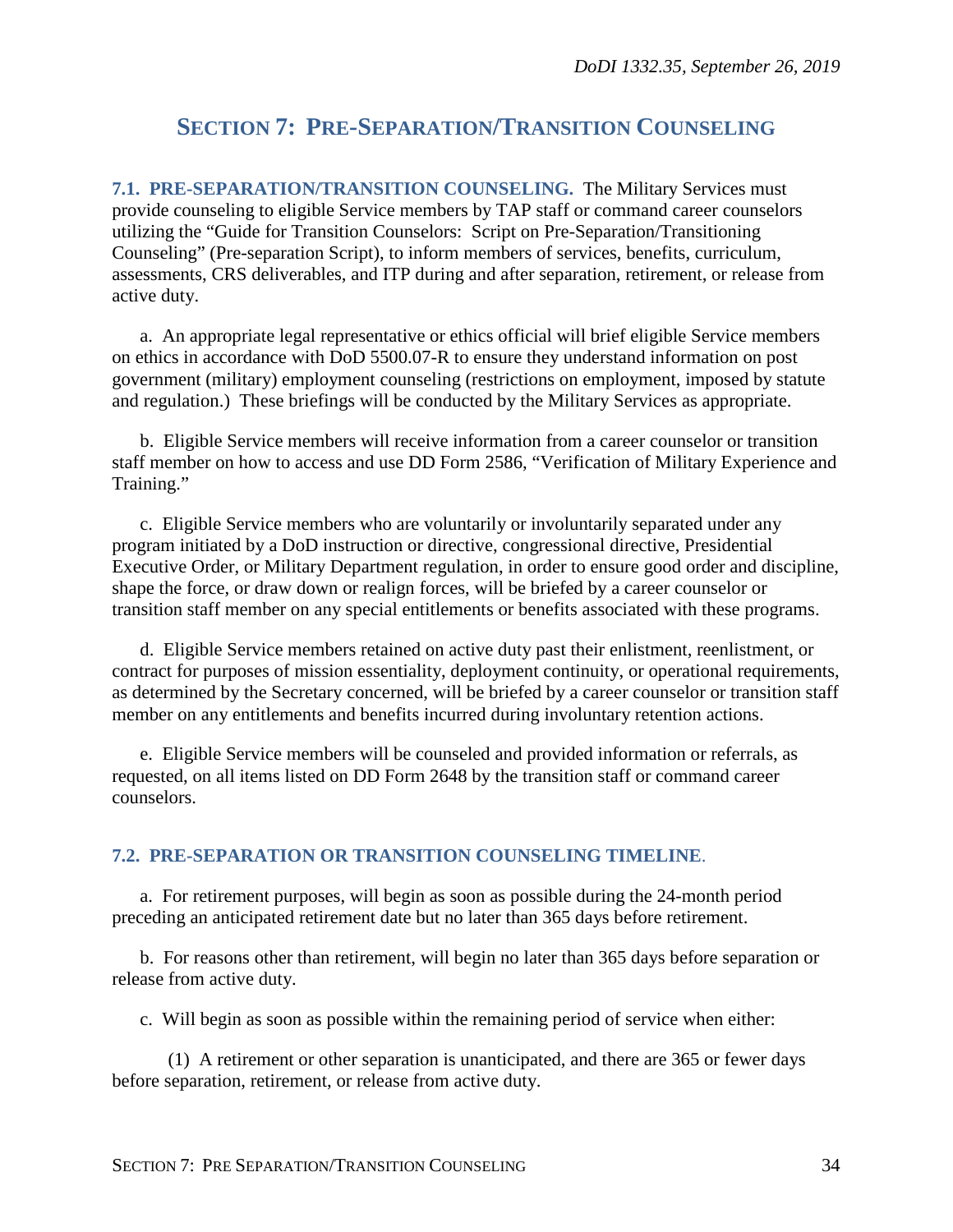(2) An eligible RC member is being demobilized or deactivated from active duty under circumstances in which operational requirements, as determined by the Secretary concerned, make the 365-day requirement unfeasible.

d. Will not be provided to Service members who are discharged or released before completing their first 180 continuous days or more on active duty, in accordance with Title 10, U.S.C. This limitation does not apply in the case of Service members who retire or separate for a disability.

<span id="page-34-0"></span>**7.3. INVOLUNTARY SEPARATIONS**. Eligible Service members, and their dependents, undergoing involuntary separation from active duty in accordance with Section 1141 of Title 10, U.S.C., DoDI 1332.30, and DoDI 1332.14 will be informed they are entitled to:

a. Transitional medical and dental health care that will be available for 180 days beginning on the first day after the date of involuntary separation, in accordance with Section 1145 of Title 10, U.S.C.

b. Extended use of military family housing, subject to overseas status of forces agreements, for up to 180 days after separation on a space-available basis and potential rental charges, in accordance with Section 1147 of Title 10, U.S.C. The Secretaries of the Military Departments will require a reasonable rental charge for the continued use of military family housing in accordance with Section 1147(a) of Title 10, U.S.C., except that such Secretary may waive all or any portion of such charge in any case of hardship.

c. Overseas relocation assistance, including computerized job relocation assistance and job search information, in accordance with Section 1148 of Title 10, U.S.C.

d. Preference in hiring by non-appropriated fund instrumentalities, in accordance with Section 1143 of Title 10, U.S.C.

e. Excess leave for a period not in excess of 30 days or permissive temporary duty for a period not in excess of 10 days for the purpose of carrying out necessary relocation activities, in accordance with Section 1149 of Title 10, U.S.C.

f. Use of commissaries, Military Services exchanges, and morale, welfare and recreation facilities for a period of 2 years from the date of involuntary separation from active duty of the Military Services or the Selected Reserve for involuntarily separated Service members who are eligible for transitional health care in accordance with Section 1145 of Title 10, U.S.C., pursuant to the February 14, 2019 USD(P&R) Memorandum. This access also extends to the separating Service member's dependents.

#### <span id="page-34-1"></span>**7.4. PRE-SEPARATION/TRANSITION COUNSELING DD FORM 2648.**

a. The DD Form 2648 will be used by eligible Service members to record preseparation/transition counseling.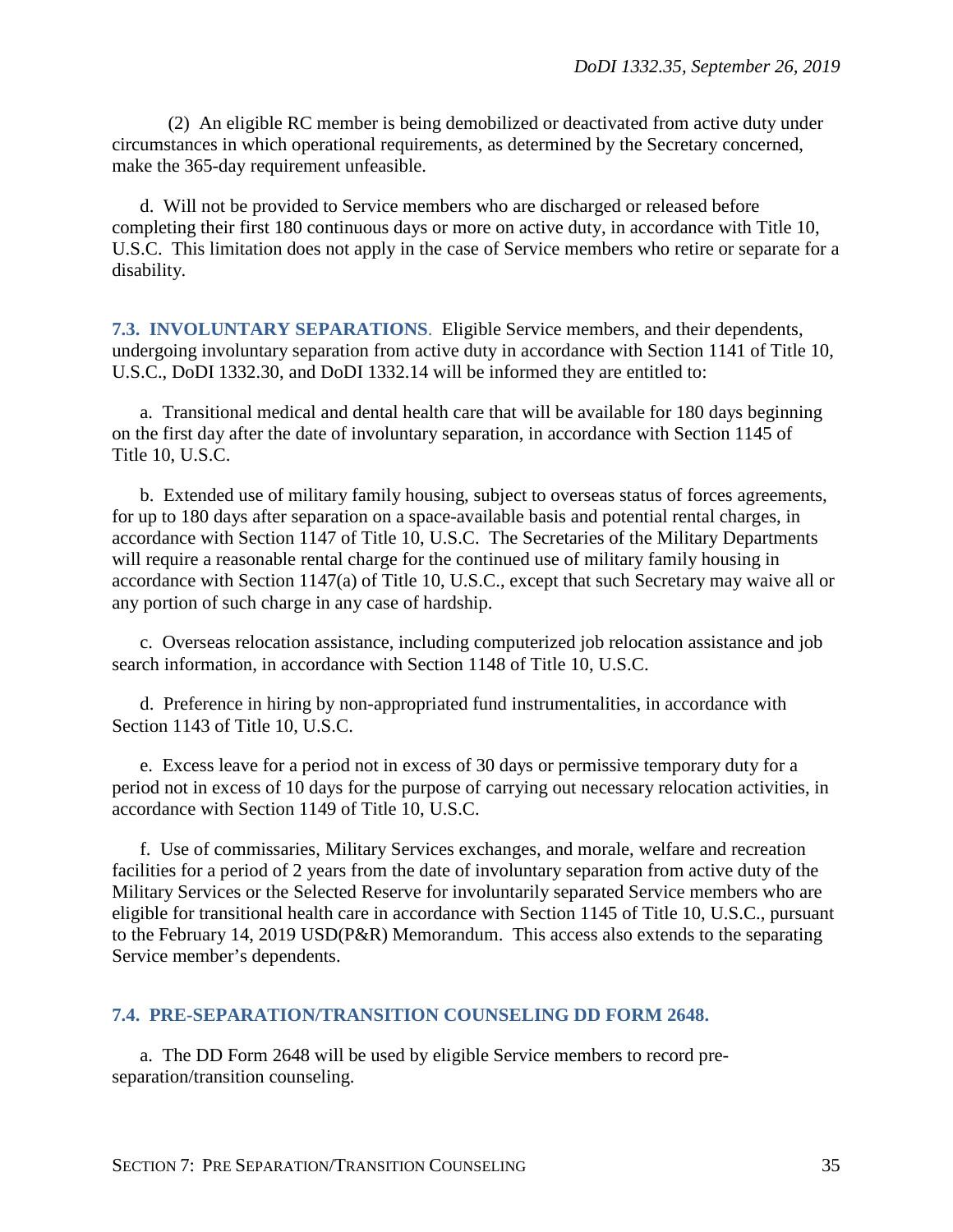b. In accordance with DoD 5400.11-R, privacy information contained within this form will be maintained based on the System of Records Notification pertaining to this form.

c. All items on DD Form 2648 will be addressed during pre-separation/transition counseling.

d. Pre-separation/transition counseling checklist data will be submitted electronically to DMDC through the DMDC web-based service or a TVPO-approved system.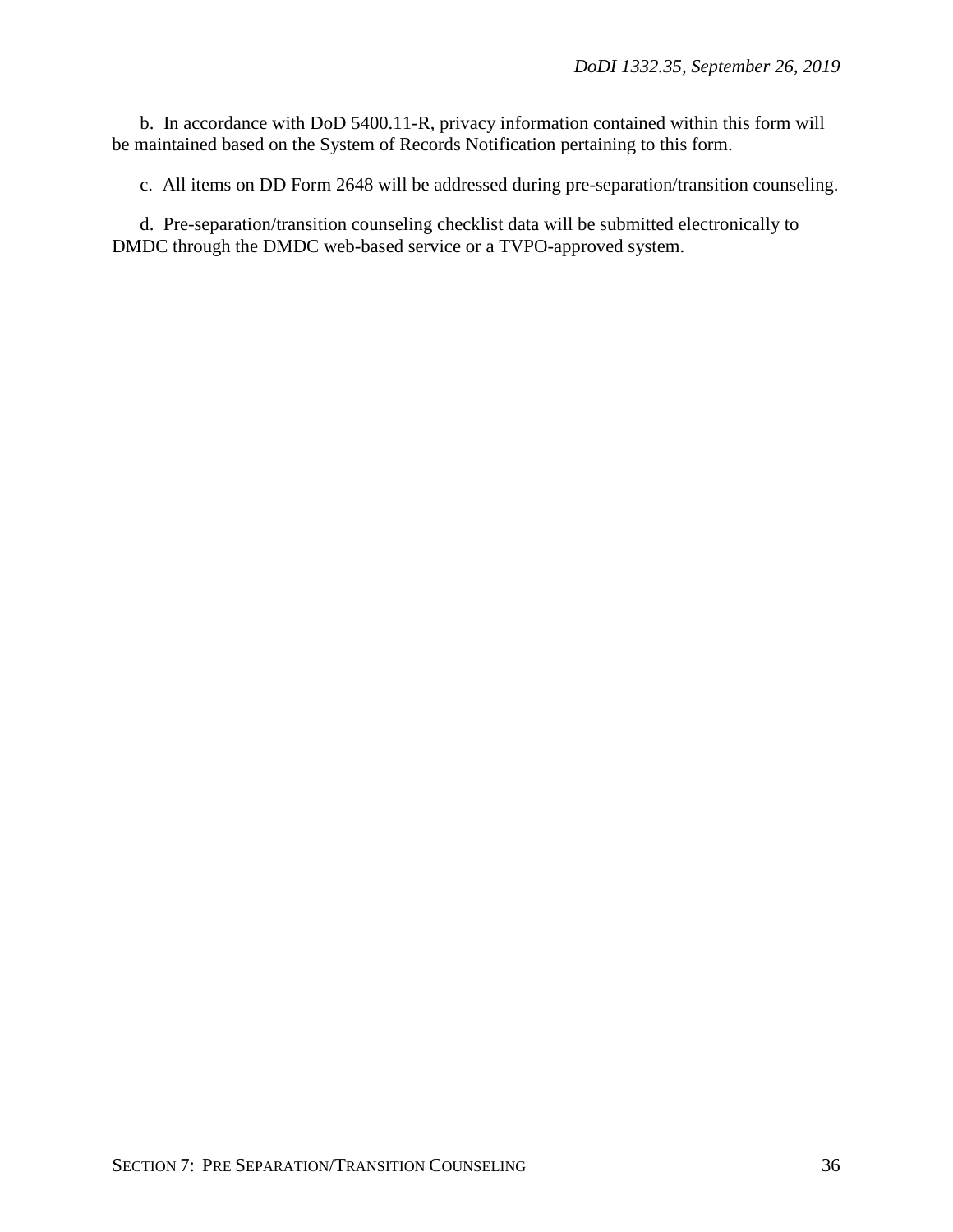# **Section 8: CRS**

<span id="page-36-1"></span><span id="page-36-0"></span>**8.1. CRS.** CRS tangibly measures Service member preparation for entry into a civilian career, higher education, or vocational training.

#### <span id="page-36-2"></span>**a. Common CRS.**

- (1) All eligible Service members will show documented evidence of:
	- (a) A completed personal self-assessment/ITP.

(b) A complete criterion-based post-transition financial plan. Military Services will accept any transition financial spend plan that includes, at a minimum:

- 1. Total household income.
- 2. Expenses (e.g., health care, housing, transportation, taxes, childcare, food).
- 3. Insurance (e.g., life, automobile, property).
- 4. Household debt (e.g. amount, who/creditor, debt-to-income ratio, credit report).
- 5. Assets.
- 6. Financial action plan.
- 7. Short and long term goals.
- (c) Registration on eBenefits.
- (d) Completion of continuum of military service opportunity counseling (AC only).
- (e) Completed gap analysis or provide verification of employment.

#### <span id="page-36-3"></span>**b. Additional CRS.**

(1) Based on a Service members' personal self-assessment/ITP and post-transition goals, Service members will show documented evidence of:

(a) A completed resume or provide verification of employment if attending the DOL Employment Track.

(b) A complete comparison of higher education options if attending the DoD Education Track.

(c) A complete comparison of vocational technical training institution options if attending the DOL Vocational Track.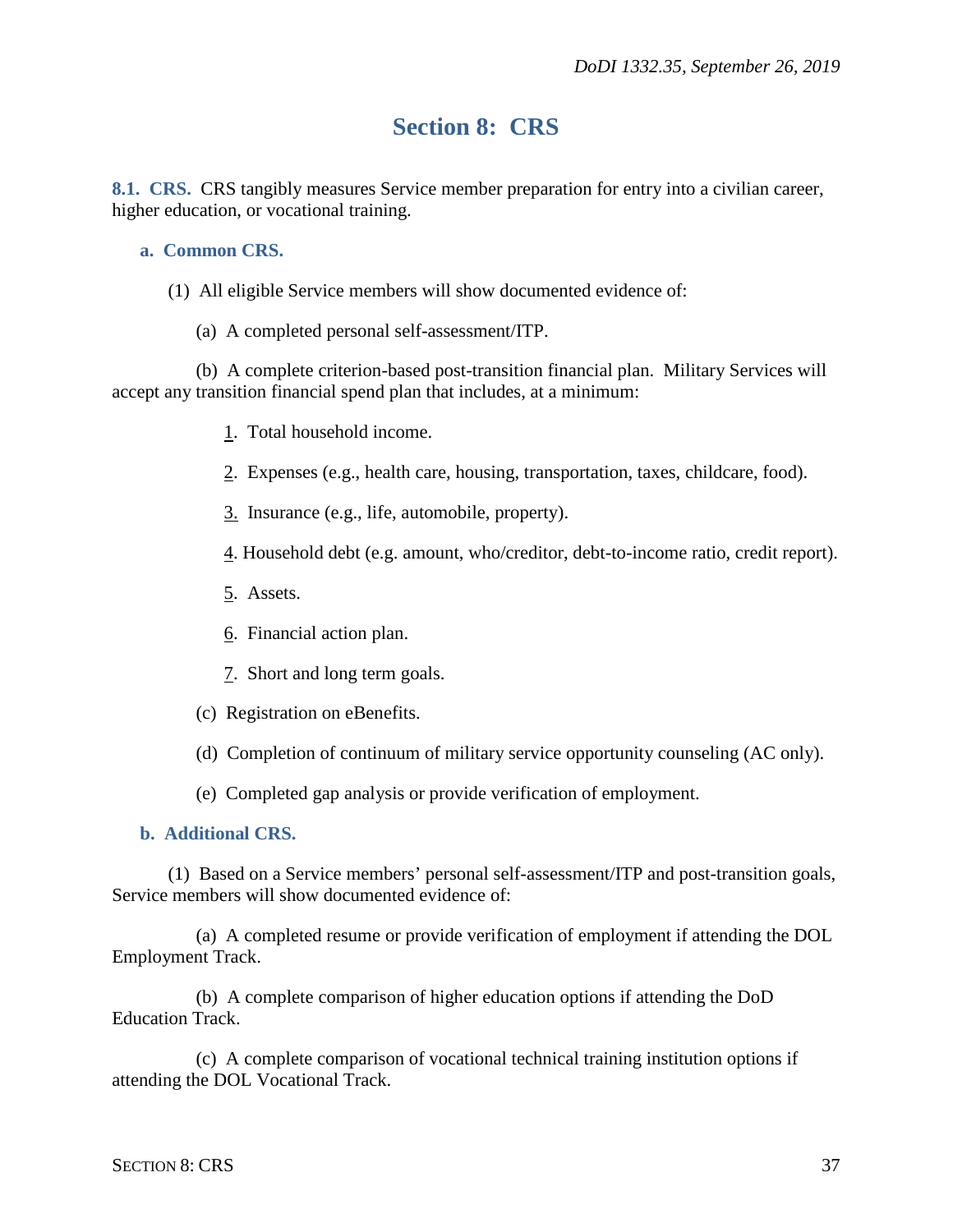<span id="page-37-0"></span>**8.2. CRS WAIVER.** The Military Services will determine whether Service members may receive a CRS waiver, based on their personal self-assessment/ITP. Waivers must be documented on the DD Form 2648. This discretionary authority does not exempt Service members from IC, pre-separation/transition counseling, DoD Transition Day, VA benefits and services brief, or the DOL One-Day (unless they meet the DOL One-Day exemption criteria).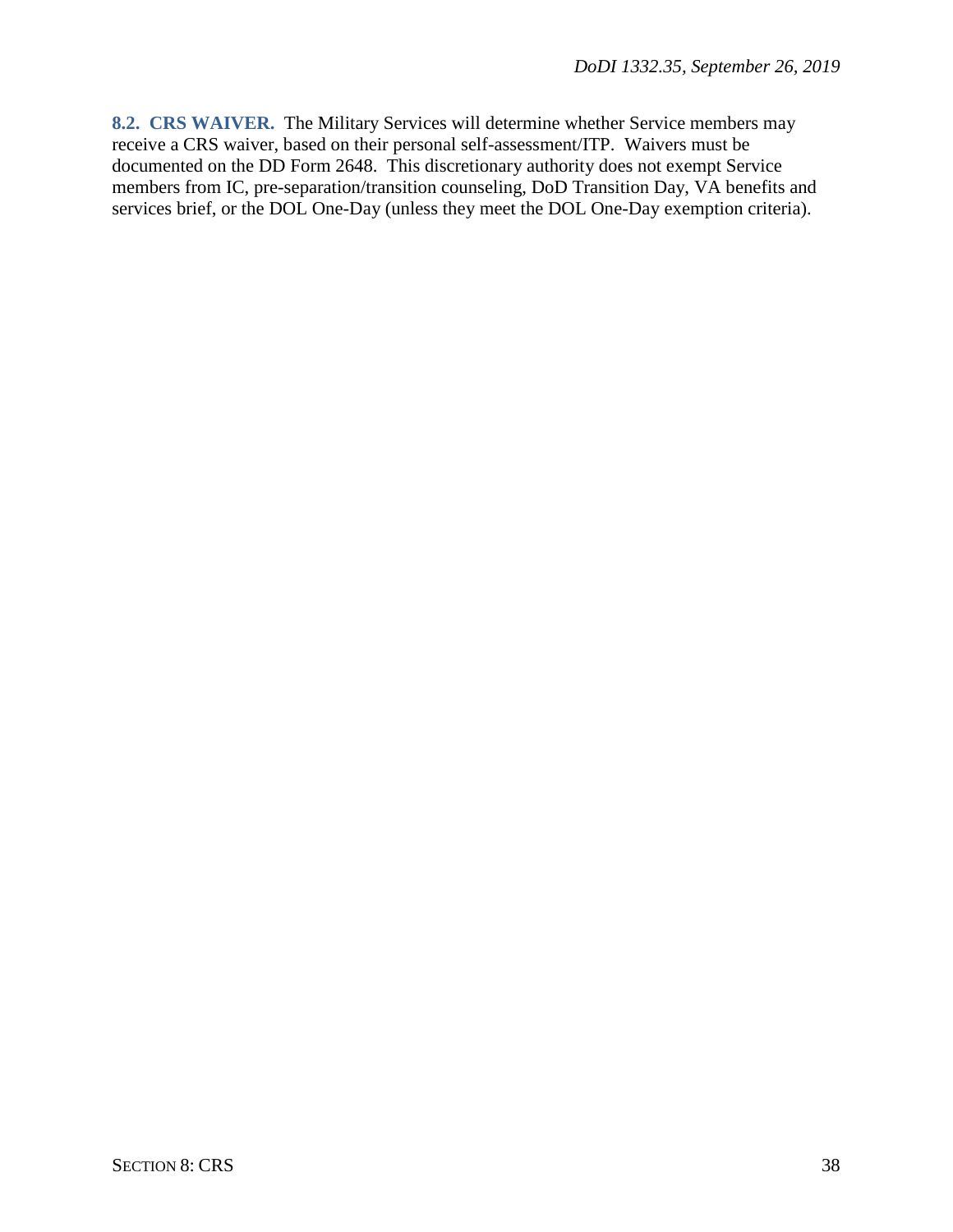# **SECTION 9: CAPSTONE/ITP REVIEW**

<span id="page-38-0"></span>Capstone occurs in two stages and should take place no later than 90 days prior to separation. In stage one, TAP staff conduct an in-depth review of the Service member's ITP and CRS. In stage two, the commander or commander's designee determines whether, in his or her judgment, the Service member completed a viable ITP and has met the CRS. If the commander or commander's designee determines the Service member did not meet the CRS or did not complete a viable ITP, then he or she must confirm the Service member's warm handover takes place with the appropriate interagency partners prior to the issuance of the DD 214.

<span id="page-38-1"></span>**a. Stage One Capstone Review**. During the Capstone review, a Service member's ITP, CRS deliverables pertaining to the member's personal goals, and DD Form 2648 will be checked to identify gaps and determine if the member is at risk of not meeting the CRS before separation, retirement, or release from active duty.

(1) The review will be conducted by:

(a) A TAP staff member or career counselor for eligible Service members in the grade of O-6 or below.

(b) The first commander with Uniform Code of Military Justice authority in the Service member's chain of command for eligible Service members in the grade of O-7 and above.

(2) The following items will be reviewed with the Service member during their Capstone review:

(a) Completed personal self-assessment/ITP.

(b) Completed criterion-based post-transition financial spend plan from DoD Transition Day.

(c) Completed gap analysis from DoD Transition Day.

(d) Developed a completed resume (private or federal) or verification of employment (if applicable to post-transition goals).

(e) Completed eBenefits registration.

(f) Completed continuum of military service opportunity counseling (AC only).

(g) Comparison of higher educational or vocational technical training institutions (if applicable to post-transition goals).

(3) If during the review a Service member is determined to be incapable of meeting the CRS or has gaps in his or her ITP, the TAP staff will introduce the member to the necessary resources to assist him or her in becoming career ready. Resources include remedial skills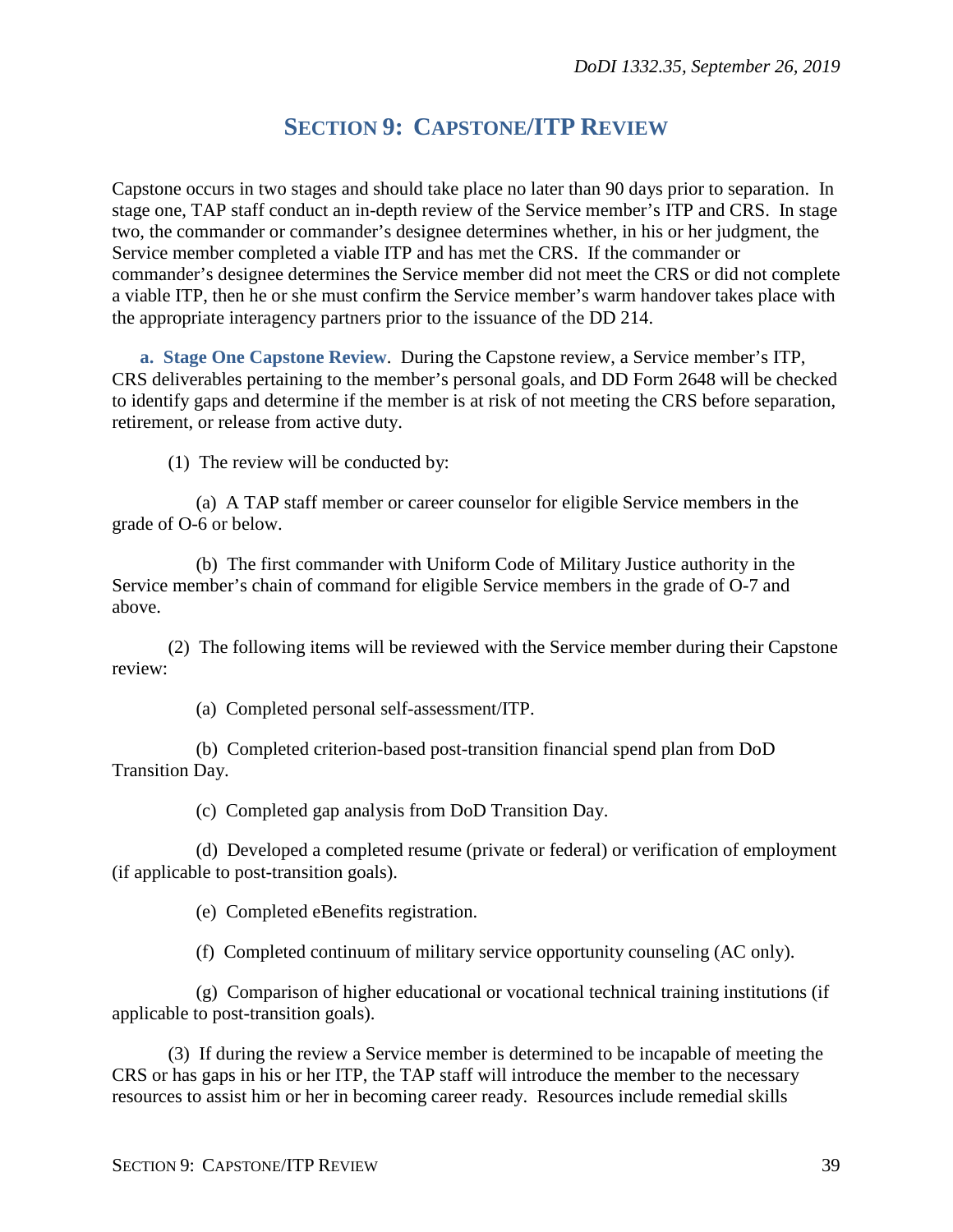building via the transition assistance curriculum, one-on-one assistance from interagency partners, and assistance from installation or local community resources.

(4) Individual conducting Capstone will instruct Service members to document the point of contact name, phone number, and email address of remedial resources on the ITP.

<span id="page-39-0"></span>**b. Stage Two Commander's Verification**. The eligible Service member's commander or their designee will review their Service members' ITP, CRS deliverables, and DD Form 2648 during commander's verification to determine whether or not the requirements to meet the CRS have been attained, in the commander's or his/her designee's judgment.

(1) In cases where Service members are still not able to meet the CRS during commander's verification, the commander or his or her designee will initiate a warm handover to appropriate interagency partner(s) or local resources for post-separation support in the community where the Service member plans to relocate.

(2) Transitioning Service members develop a transition milestones timeline. For assistance, transitioning Service members should check with their military service transition office where experienced subject matter experts and skilled staff are available to assist:

- (a) Army: Soldier For Life-Transition Assistance Program.
- (b) Navy: Fleet and Family Support Center.
- (c) Air Force: Airman and Family Readiness Center.
- (d) Marine Corps: Marine Corps Career Resource Center.
- (e) Coast Guard: Work-Life Office.
- (f) Joint Bases: Military and Family Readiness Centers.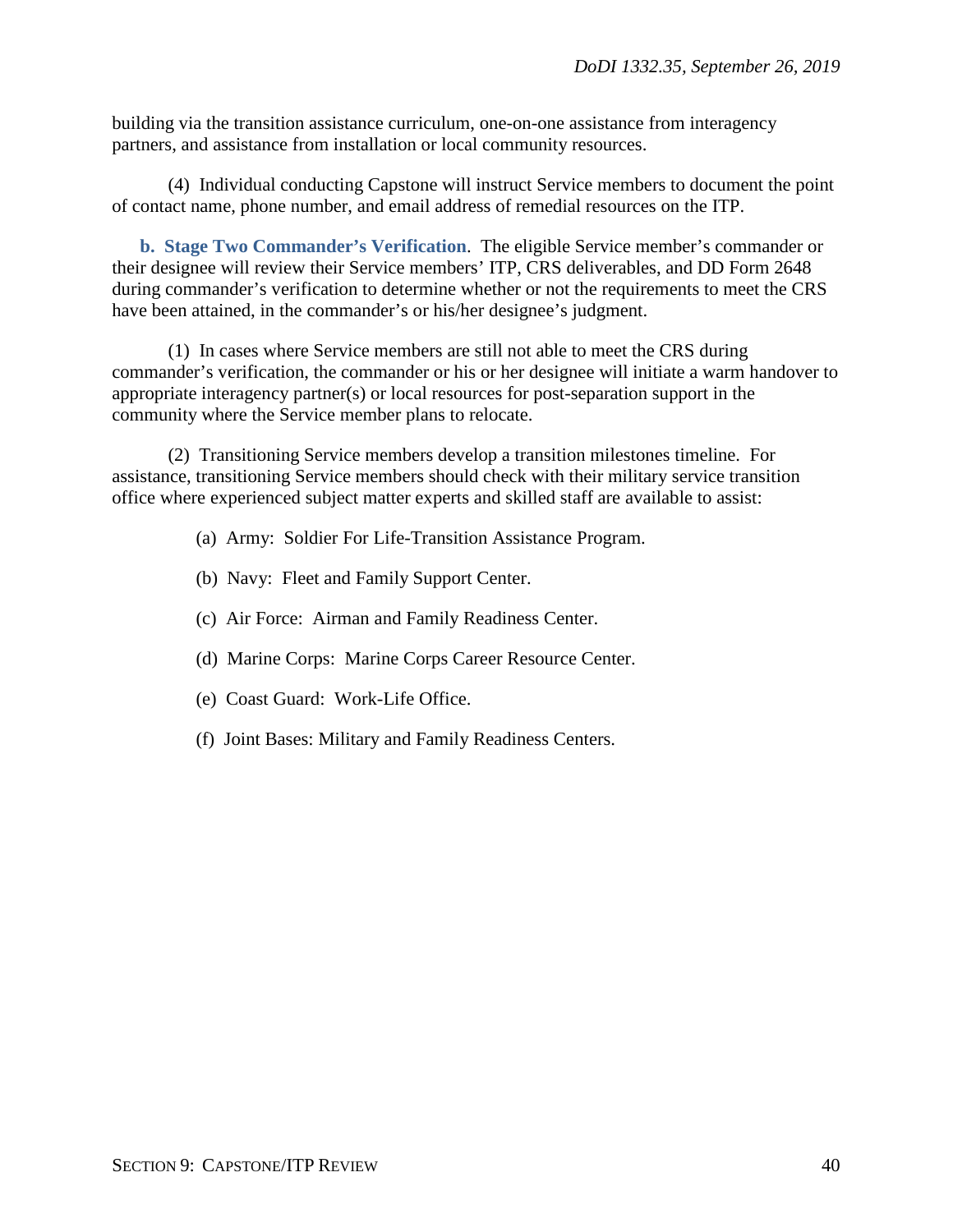## **SECTION 10: DOL ONE-DAY EXEMPTIONS**

<span id="page-40-0"></span>The only exemptions to participation in a mandatory portion of transition assistance for eligible Service members is the DOL One-Day. The following criteria outlines those who qualify for the DOL One-Day exemption:

a. Eligible Service members retiring after 20 or more years of qualifying military service.

b. Eligible Service members who, after serving their first 180 continuous days or more on active duty, in accordance with Title 10, U.S.C., meet at least one of the following criteria:

(1) Are able to provide documented evidence of civilian employment.

(2) Are able to provide documented acceptance into an accredited vocational training, undergraduate, or graduate degree program.

(3) Have specialized skills which, due to unavoidable circumstances, are needed to support a unit on orders scheduled to deploy within 60 days. The first commander in the eligible Service members' chain of command, with authority pursuant to Chapter 47 of Title 10, U.S.C., also known and referred to as the Uniform Code of Military Justice, must certify on the DD Form 2648 any such request for exemption from the DOL One-Day. A contingency plan must accompany the postponement certification.

(4) Eligible recovering Service members who are separating, retiring, or being released from active duty who are enrolled in the education and employment initiative, or similar transition program designed to secure employment, higher education, or vocational training postseparation. The standardized terms and definitions for wounded, ill, and injured are outlined in the December 10, 2008 DoD/VA Wounded, Ill, and Injured Senior Oversight Committee Memorandum.

c. TAP staff will document on DD Form 2648 the decision of eligible Service members who qualify for an exemption and elect not to participate in the DOL One-Day.

d. Eligible RC Service members who have previously participated in the DOL One-Day may request an exemption.

e. Eligible Service members who qualify for an exemption may still elect to participate in the DOL One-Day.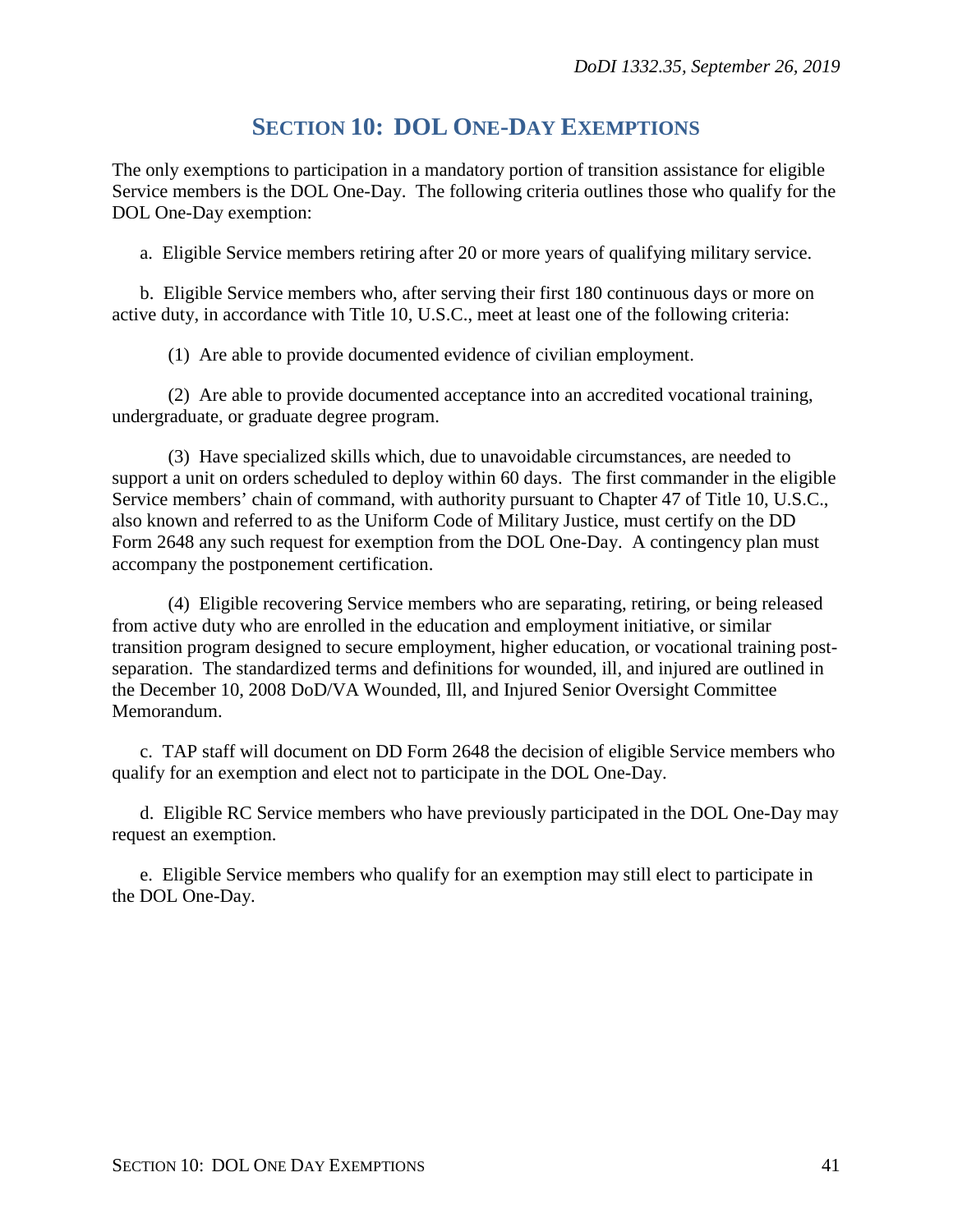# <span id="page-41-0"></span>**SECTION 11: MLC CAREER PREPARATION ENDING WITH TAP MLC**

#### <span id="page-41-1"></span>**11.1. KEY TOUCHPOINTS.**

a. Key touch points of the MLC career preparation determined by the Military Services includes, at a minimum:

(1) First permanent duty station for AC personnel or first home station for RC personnel during initial drilling weekends.

(2) Reenlistment.

(3) Promotion.

(4) Deployment and redeployment or mobilization or activation; demobilization or deactivation.

(5) Change of duty station.

(6) Major life events (e.g., change in family status, change in military occupational specialty, Navy rating or Air Force specialty code).

b. The TAP MLC touchpoints are determined in the 365 days prior to retirement, separation or release from active duty.

<span id="page-41-2"></span>**11.2. MLC CAREER PREPARATION TIMELINE.** MLC career preparation begins at the first permanent duty station or home station, continues throughout the military career of an eligible Service member, and culminates at TAP MLC Capstone. It includes the development of the individual development plan as defined in the Glossary. Throughout the TAP MLC, Service members will be trained, educated, and postured to become career-ready upon retirement, separation, or release from active duty. Upon commencing the transition process, the Service member will conduct a personal self-assessment/ITP and complete transition assistance requirements. The TAP MLC concludes with a Capstone event.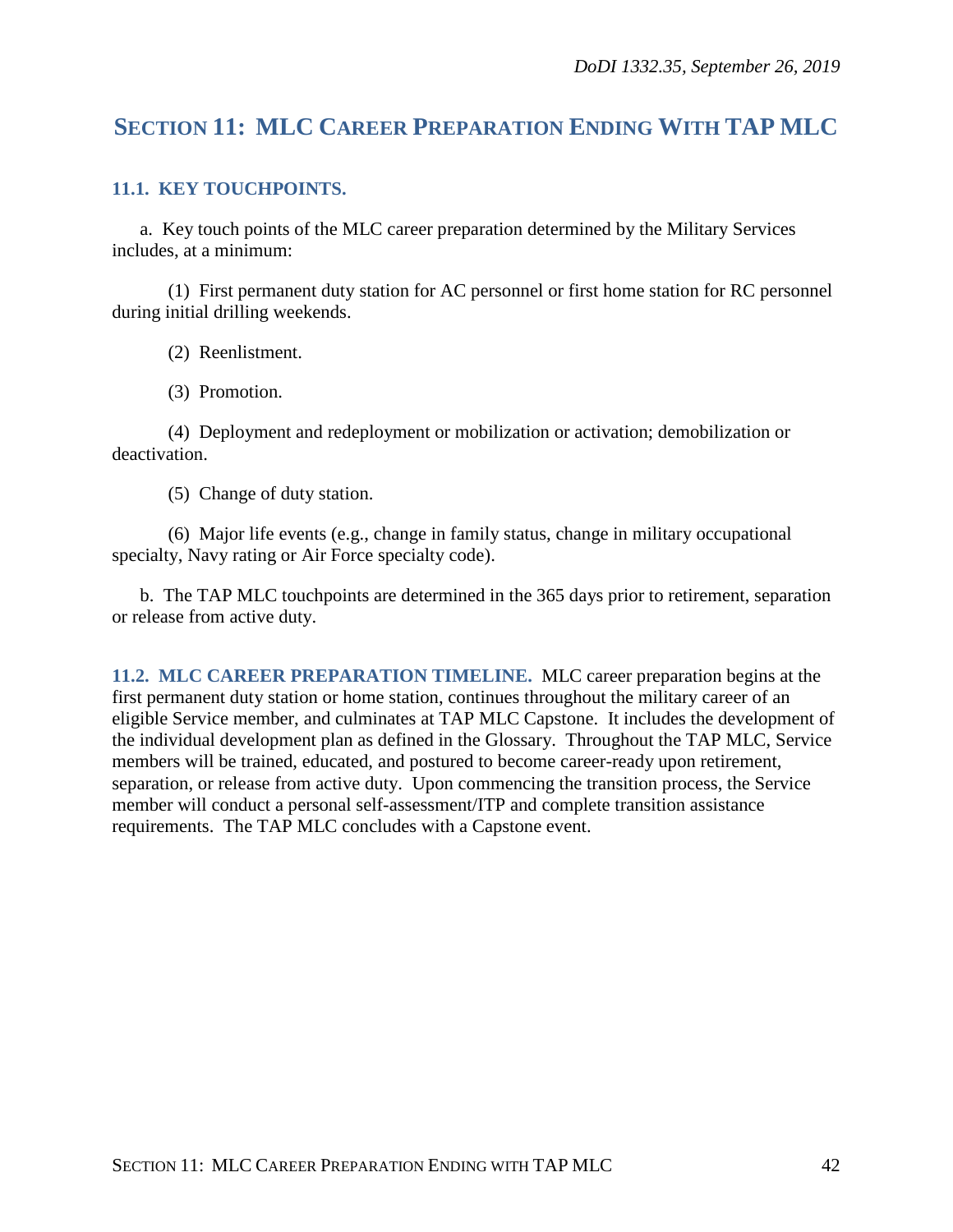# **SECTION 12: VIRTUAL CURRICULUM**

<span id="page-42-1"></span><span id="page-42-0"></span>**12.1. MILITARY SERVICES.** The Military Services and DoD Components with DoD, DOL, ED, VA, DHS, SBA, and the Office of Personnel Management with other appropriate interagency partners, must leverage web-based adult learning capabilities to ensure transitioning Service members receive transition assistance and meet the CRS before separation, retirement, or release from active duty.

<span id="page-42-2"></span>**12.2. TVPO.** TVPO provides the virtual curriculum through an appropriate learning management system, an alternative delivery of the transition assistance curriculum to enable Service member attainment of the CRS. Those who can use the virtual curriculum include:

a. Eligible Service members whose duty locations are in remote or isolated geographic areas.

b. Eligible Service members who are undergoing short-notice separation, as defined in the Glossary and in accordance with Chapter 58 of Title 10, U.S.C., and cannot access physical classroom curriculum in a timely manner.

c. Spouses of eligible Service members.

<span id="page-42-3"></span>**12.3. VIRTUAL CURRICULUM.** A virtual curriculum must:

a. Be easily accessible by eligible Service members through the learning management system.

b. Be approved in design, look, color, verbal and audio, by the Director, TVPO, in consultation with the Military Services and partner agencies.

c. Include interactive technology tools to monitor Service member participation in the training and knowledge gained.

d. Include module materials and activities that engage participants, support diverse learning styles, foster frequent interaction, and encourage meaningful communication and collaboration between the participants and instructors.

e. Include a data-capture feature or interface with the TVPO and DMDC-provided web service or process to ensure Service members receive credit for successfully completing the curriculum.

f. Ensure virtual curriculum is compliant with Section 794d of Title 29, U.S.C.

<span id="page-42-4"></span>**12.4. ASSESSMENT.** The virtual curriculum's educational effectiveness and teaching and learning process will be assessed through an evaluation process that may include Service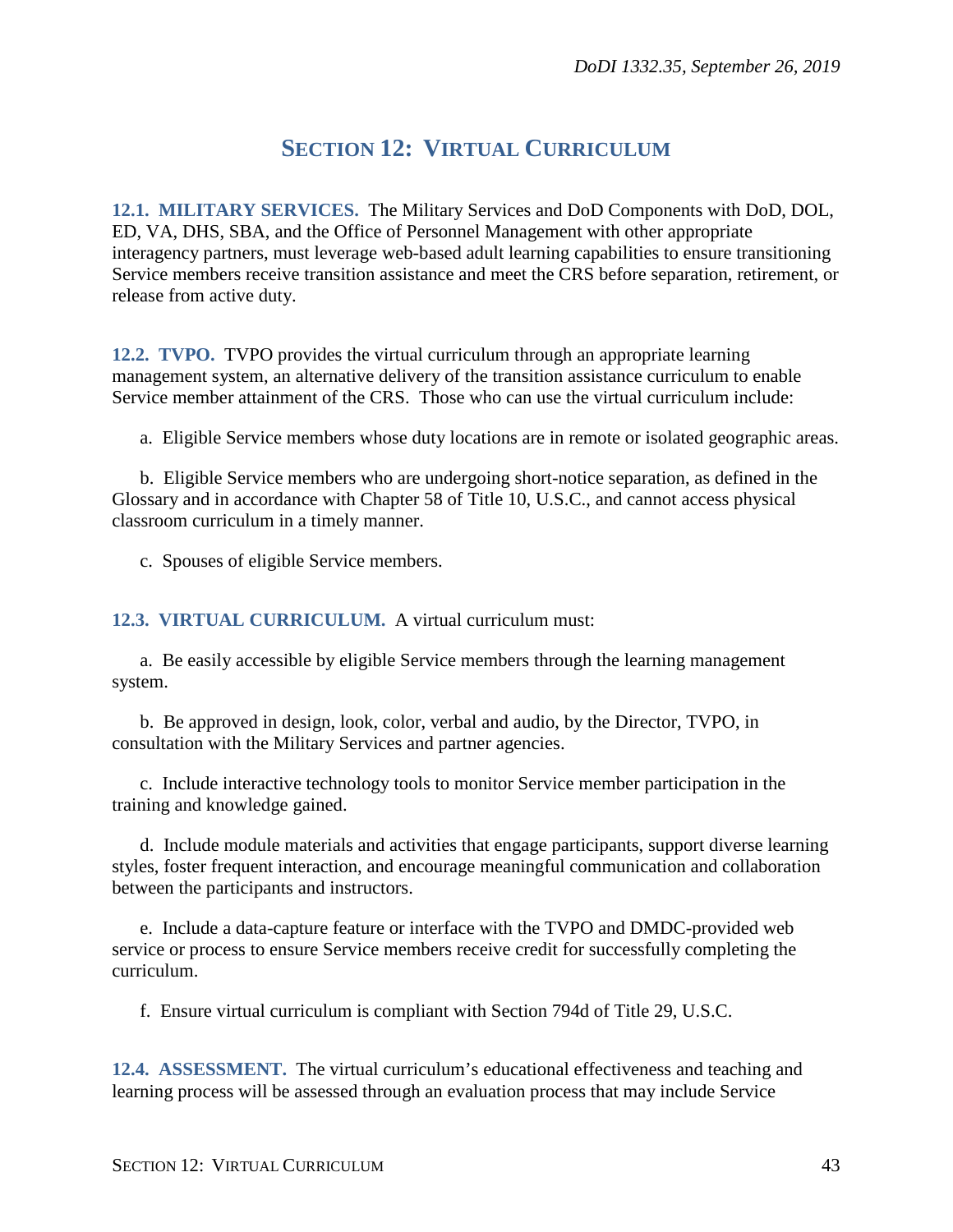members' knowledge gain, retention, and satisfaction. TVPO will evaluate assessments in collaboration with the Military Services and partner agencies.

a. Intended learning outcomes will be reviewed regularly to ensure clarity, utility, and appropriateness.

b. Documented procedures will be used to assure security of personally identifiable information is protected in the conduct of assessments and evaluations and in the dissemination of results in accordance with Title 10, U.S.C., and DoD 5400.11-R.

c. Changes to the DoD virtual curriculum will be approved by TVPO for implementation across all Military Services.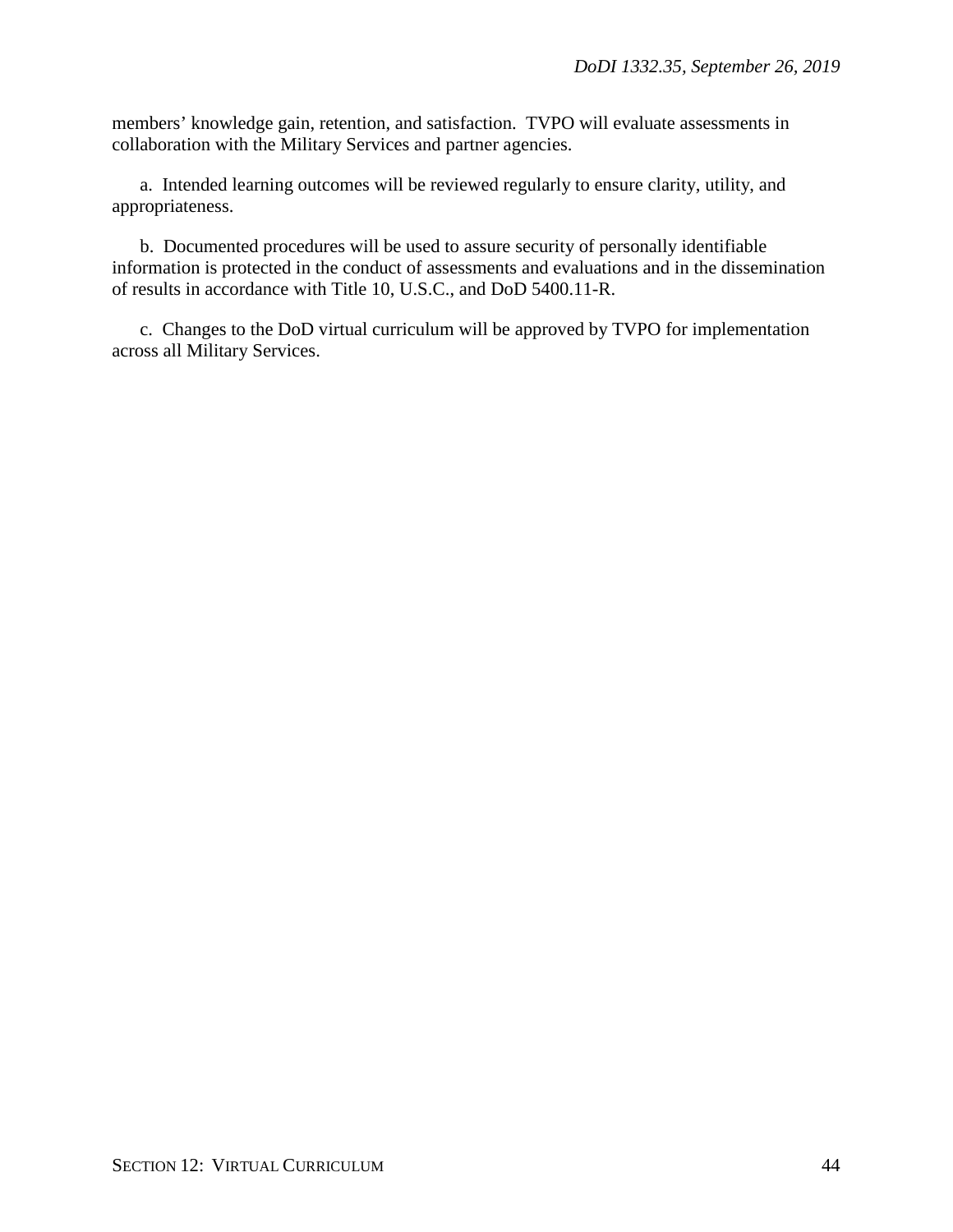## **SECTION 13: TAP GOVERNANCE STRUCTURE**

<span id="page-44-0"></span>The TAP governance structure is composed of the EC, SSG, and subordinate working groups in support of Chapter 58 of Title 10, U.S.C. The EC and SSG are co-chaired by DoD, VA, and DOL. The lead Chair rotates between these three Departments each fiscal year. The Chairing Department will be responsible for administrative duties concerning SSG and EC meetings, to include hosting, scheduling, preparing slides/handouts, meeting minutes, and due-outs.

a. The EC membership are senior executive leaders of the DoD, VA, DOL; provide oversight and direction to the interagency partnership that formulates and delivers transition assistance to transitioning Service members of the AC and RC. The EC meetings are held quarterly at a location designated by the lead agency. Agenda items are determined based on the SSG meetings and the requirements of the EC Lead Chair. Changes to the dates of EC meetings are coordinated and approved by the co-chairs and disseminated to the respective membership.

b. The SSG membership are senior leaders of the DoD, VA, and DOL. The SSG, in regards to the TAP, resolves friction points, promotes collaboration, applies synergies and improvements, ensures legal review, coordinates with group leaders, and is accountable to the EC. The SSG meets at a minimum quarterly at a location designated by the lead Chair at dates and times agreed on by the SSG co-chairs. Changes to the dates of SSG meetings will be coordinated and approved among the co-chairs and disseminated promptly to the respective membership.

c. Attendees will be SSG members and additional subject matter experts as the SSG members require or the agenda dictates. SSG members will determine which agenda items will be discussed at the EC. Only in rare instances will an agenda item be discussed at the EC that was not discussed at a prior SSG. These instances will require approval from the EC or SSG before being presented at the EC level.

d. The subordinate working groups support the implementation and execution of TAP. Representatives collaborate on statutory requirements, meet work group objectives, identify and resolve complex and unique transition assistance situations, and communicate an interagency message. They:

(1) Meet at a minimum monthly and include representatives from all interagency TAP partners.

(2) Serve as TAP subject matter experts supporting specific functions and tasks such as IT, data sharing, performance management, curriculum, strategic communication and RC specific issues.

(3) Report to the TAIWG with any friction points, measurement outcomes, and issues that need to be reviewed by senior leaders in TAP. The TAIWG coordinates with all subordinate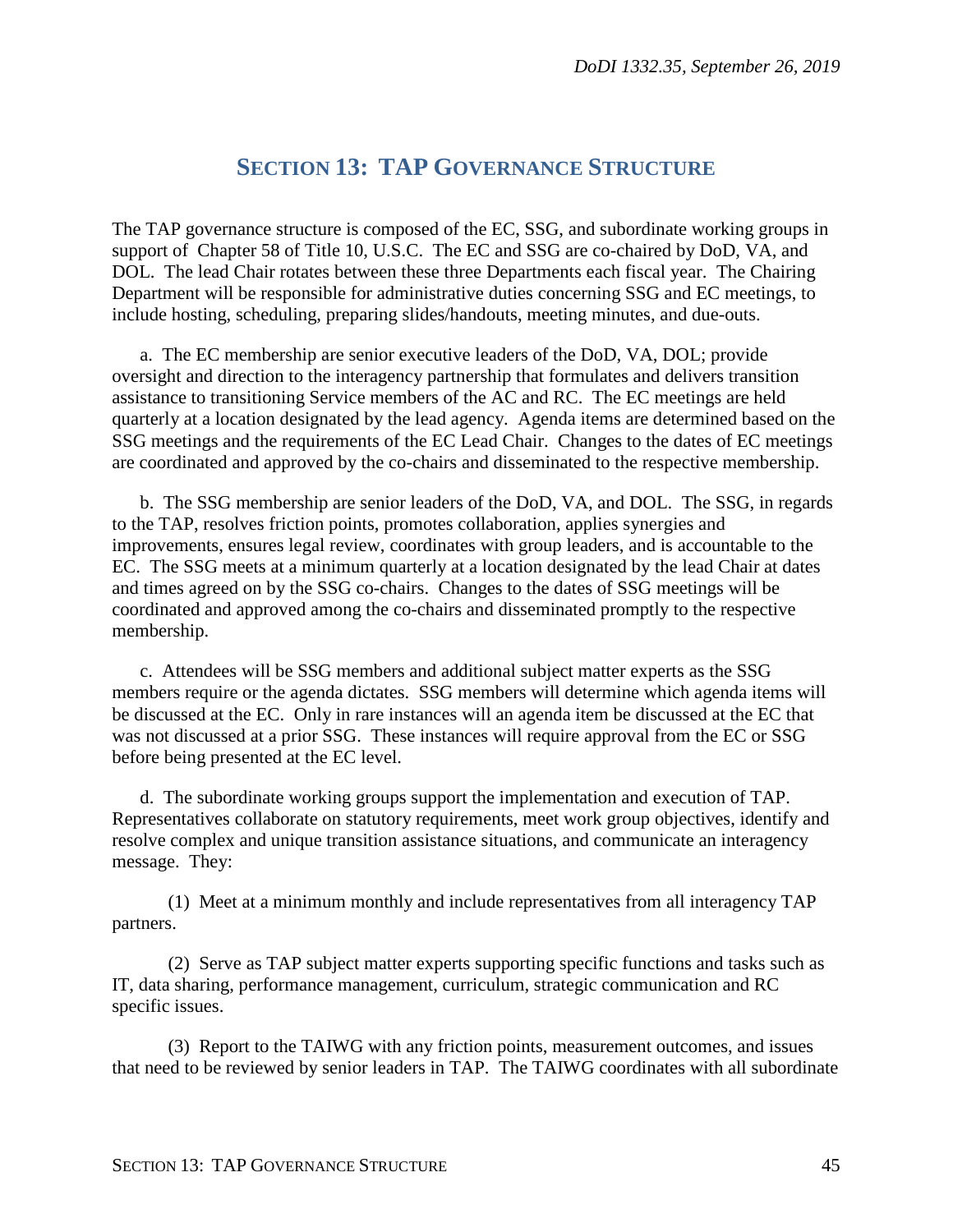work group leads and is accountable to the SSG. The TAIWG determines agenda items to be discussed at the SSG.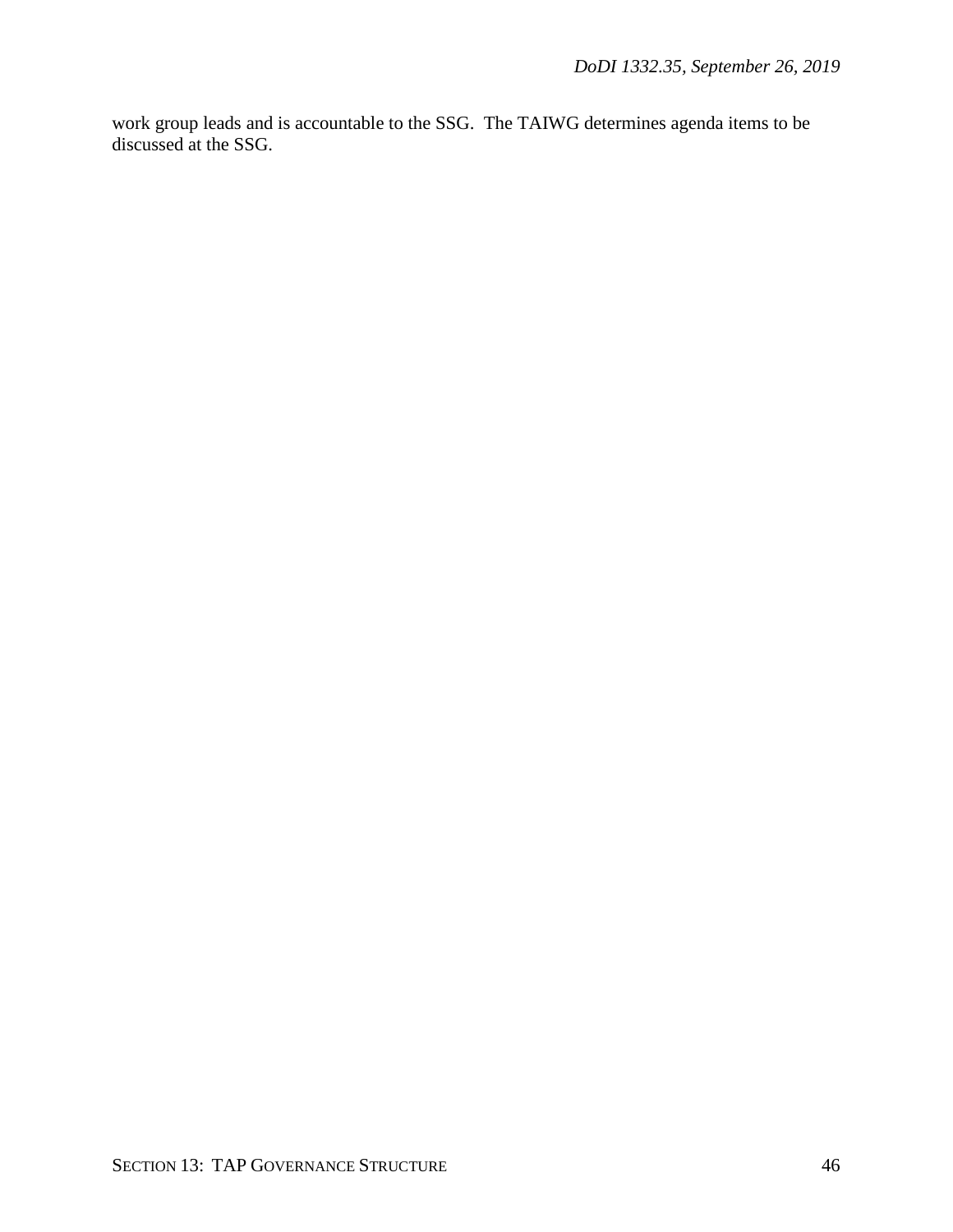# **GLOSSARY**

### <span id="page-46-1"></span><span id="page-46-0"></span>**G.1. ACRONYMS.**

| AC             | <b>Active Component</b>                                          |
|----------------|------------------------------------------------------------------|
| <b>AFSC</b>    | Air Force Specialty Code                                         |
| ASD(M&RA)      | Assistant Secretary of Defense for Manpower and Reserve Affairs  |
| <b>CTS</b>     | <b>Client Tracking System</b>                                    |
| <b>CRS</b>     | career readiness standards                                       |
| DASD(RI)       | Deputy Assistant Secretary of Defense for Reserve Integration    |
| <b>DHS</b>     | Department of Homeland Security                                  |
| <b>DMDC</b>    | Defense Manpower Data Center                                     |
| <b>DODHRA</b>  | Department of Defense Human Resources Activity                   |
| DoDI           | DoD Instruction                                                  |
| <b>DOL</b>     | Department of Labor                                              |
| <b>DPFSC</b>   | Defense Personnel and Family Support Center                      |
| ED             | Department of Education                                          |
| GO/FO          | general officer/flag officer                                     |
| IC             | initial counseling                                               |
| IG             | <b>Inspector General</b>                                         |
| IT             | information technology                                           |
| <b>ITP</b>     | individual transition plan                                       |
| <b>MLC</b>     | military life cycle                                              |
| <b>RC</b>      | <b>Reserve Component</b>                                         |
| <b>SBA</b>     | <b>Small Business Administration</b>                             |
| <b>SES</b>     | Senior Executive Service                                         |
| <b>SSG</b>     | Senior Steering Group                                            |
| <b>TAIWG</b>   | Transition Assistance Interagency Work Group                     |
| <b>TAP</b>     | <b>Transition Assistance Program</b>                             |
| <b>TAPCC</b>   | <b>Transition Assistance Program Coordinating Council</b>        |
| <b>TAP EC</b>  | <b>Transition Assistance Program Executive Council</b>           |
| <b>TAP MLC</b> | <b>Transition Assistance Program Military Life Cycle</b>         |
| <b>TAP MOU</b> | <b>Transition Assistance Program Memorandum of Understanding</b> |
| <b>TVPO</b>    | <b>Transition to Veterans Program Office</b>                     |
| U.S.C.         | <b>United States Code</b>                                        |
| <b>USCG</b>    | <b>United States Coast Guard</b>                                 |
| $USD(P\&R)$    | Under Secretary of Defense for Personnel and Readiness           |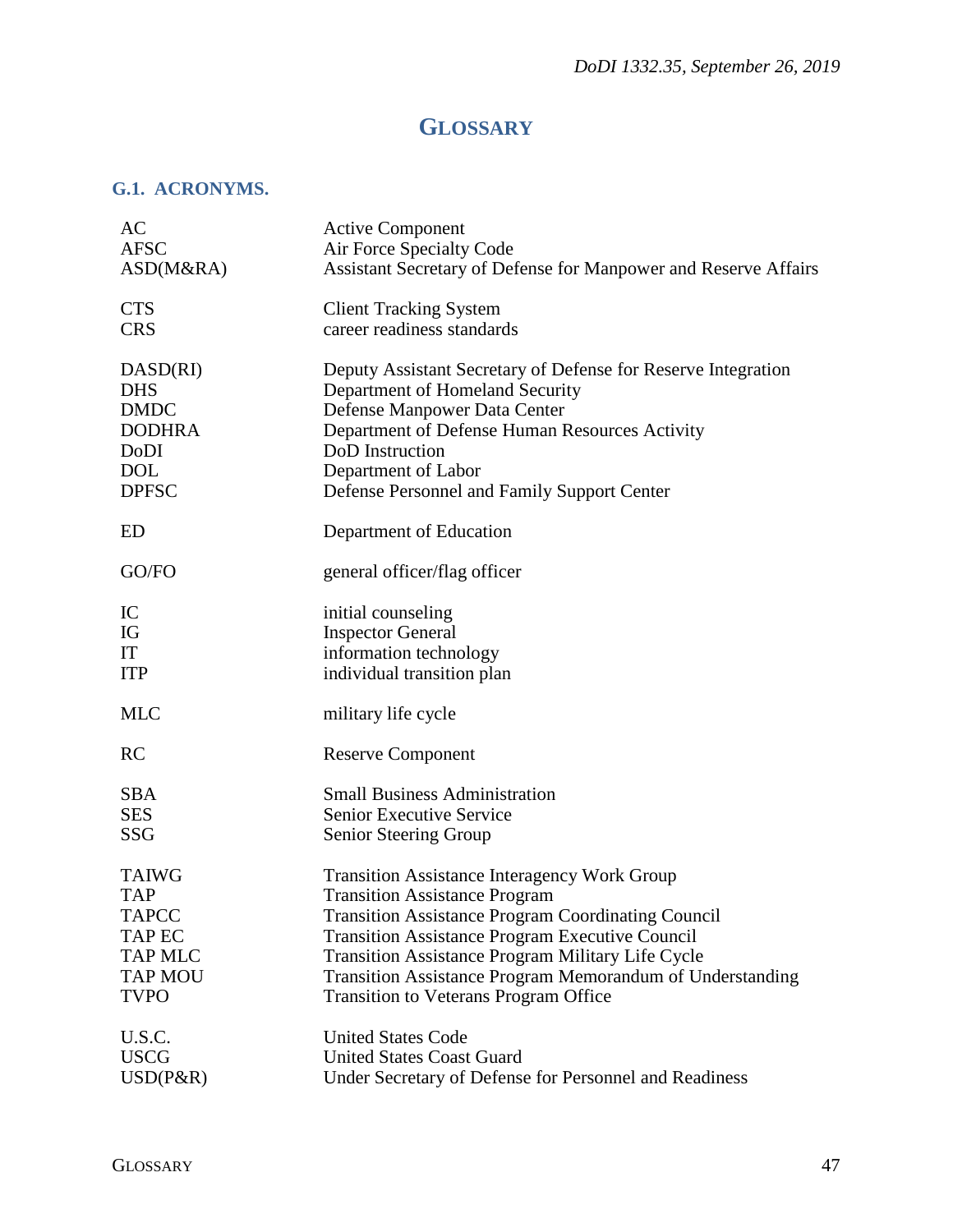### VA Department of Veterans Affairs

<span id="page-47-0"></span>**G.2. DEFINITIONS.** Unless otherwise noted, these terms and their definitions are for the purpose of this issuance.

**active duty.** The full-time duty in the active military service of the United States. Active duty includes full-time training duty, annual training duty, and attendance, while in the active military service, at a school designated as a service school by law or by the Secretary concerned. Such term does not include full-time National Guard duty.

**assets.** Savings, investments, property.

**Capstone.** A two-stage process consisting of a review and verification of a Service member meeting CRS to take place no later than 90 days prior to separation. Stage one is an in-depth review of the Service members ITP and CRS, which is conducted by TAP staff. Stage two consists of the commander or commander's designee verifying, in the commander's or commander's designee's judgment, that the Service member has a viable ITP and has met the CRS. If the commander or commanders' designee determines the Service member does not meet CRS or does not have a viable ITP, then he or she must confirm a warm handover takes place with the appropriate interagency partners, as needed. The review and verification processes may or may not occur simultaneously.

**caregiver.** An individual the Service member identifies in writing who provides caregiver services and physical or emotional assistance during and after the Service member's transition from military to civilian life. A caregiver may include a spouse, partner, parent, sibling, adult child, relative or friend. A caregiver may also be an individual designated by a Service member based on the member being referred into or approved for a program including, but not limited to, the VA Program of Comprehensive Assistance for Family Caregivers, the Special Compensation with Assistance for Activities of Daily Living program, the Disability Evaluation System, and Service-specific wounded warrior programs.

**credentialing.** The act of obtaining certificates, licensure, or other official verification of competency accepted by civilian industry or federal, State, or local authorities.

**CRS.** A set of common and specific activities and associated relevant deliverables (documented as part of Capstone completion), which must be achieved to demonstrate Service members are prepared to transition effectively to pursue their personal post-separation higher education, vocational training, and civilian employment goals.

**continuum of military service opportunity counseling.** Counseling that provides information to AC Service members on the procedures for and advantages of affiliating with the Selected Reserve, in accordance with Section 1142 of Title 10, U.S.C.

**DoD Transition Day.** DoD-led mandatory brief that marks the first day of transition assistance curriculum modules. The DoD Transition Day curriculum covers resiliency, gap analysis, and financial planning in transition.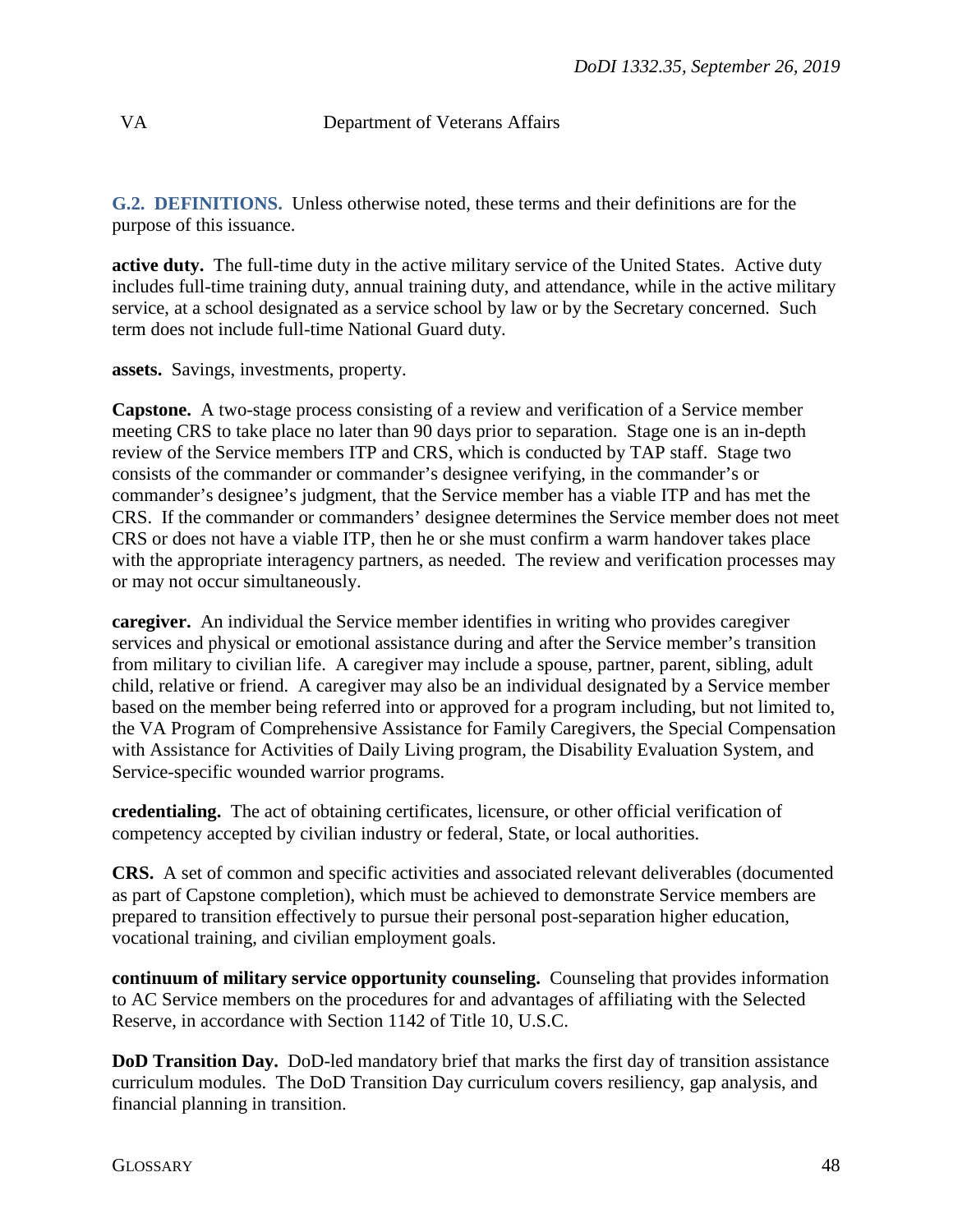**DOL One-Day.** DOL-led mandatory brief (unless exempt pursuant to Section 10) that provides an overview of employment and career exploration in the civilian sector.

**eligible Service member.** Defined in Sections 1142 and 1144 of Title 10, U.S.C.

**facilitator.** A person trained or qualified as a subject matter expert to deliver appropriate components of transition assistance. The facilitator's primary duty is presenting instruction, information, and engaging curriculum to ensure Service members meet learning objectives.

**financial planning for transition.** A curriculum module within the DoD Transition Day that provides Service members with skills to develop a spend plan. It also assists Service members in learning how to manage their own finances as civilians.

**involuntary separation.** A Service member is considered to be involuntarily separated if the member was involuntarily discharged or denied reenlistment under adverse or other-than-adverse conditions (e.g., force shaping) pursuant to Section 1141 of Title 10, U.S.C.

**individual development plan.** A written plan designed to meet particular goals for individual career development that is aligned with the eligible Service member's organizational and operational missions.

**ITP.** A criteria-based Service created document that evolves and is maintained by the Service member; it provides the framework to perform a personal self-assessment and professional preparedness to achieve post-transition goals.

**ITP Review.** A module in the transition assistance where TAP staff explain to the Service member the purpose, use, function, and responsibilities associated with the ITP. Eligible Service members must produce evidence of this deliverable indicating CRS has been met before separation, retirement, or release from active duty.

**job placement counseling.** Transition services pursuant to Section 1142 of Title 10, U.S.C., for one-on-one counseling that refines and guides spouses of eligible Service members on all facets of the job search process, to include writing resumes.

**Military OneSource.** Established in 2004 in response to the need for a centralized assistance program to support military members and their families. The DoD-funded program is both a call center (800-342-9647) and a website (https://MilitaryOneSource.mil) providing comprehensive information, resources and assistance on every aspect of military life.

**MLC.** Key touch points in the Service member's career beginning at the first permanent duty station or home station; reenlistment; promotion; deployment and redeployment or mobilization or activation; demobilization or deactivation; change of duty station; major life events (e.g., change in family status, change in Military Occupational Specialty, Navy Rating, or Air Force Specialty Code); culminating with retirement, separation, or release from active duty.

**National Guard.** Defined in Titles 10 and 32, U.S.C.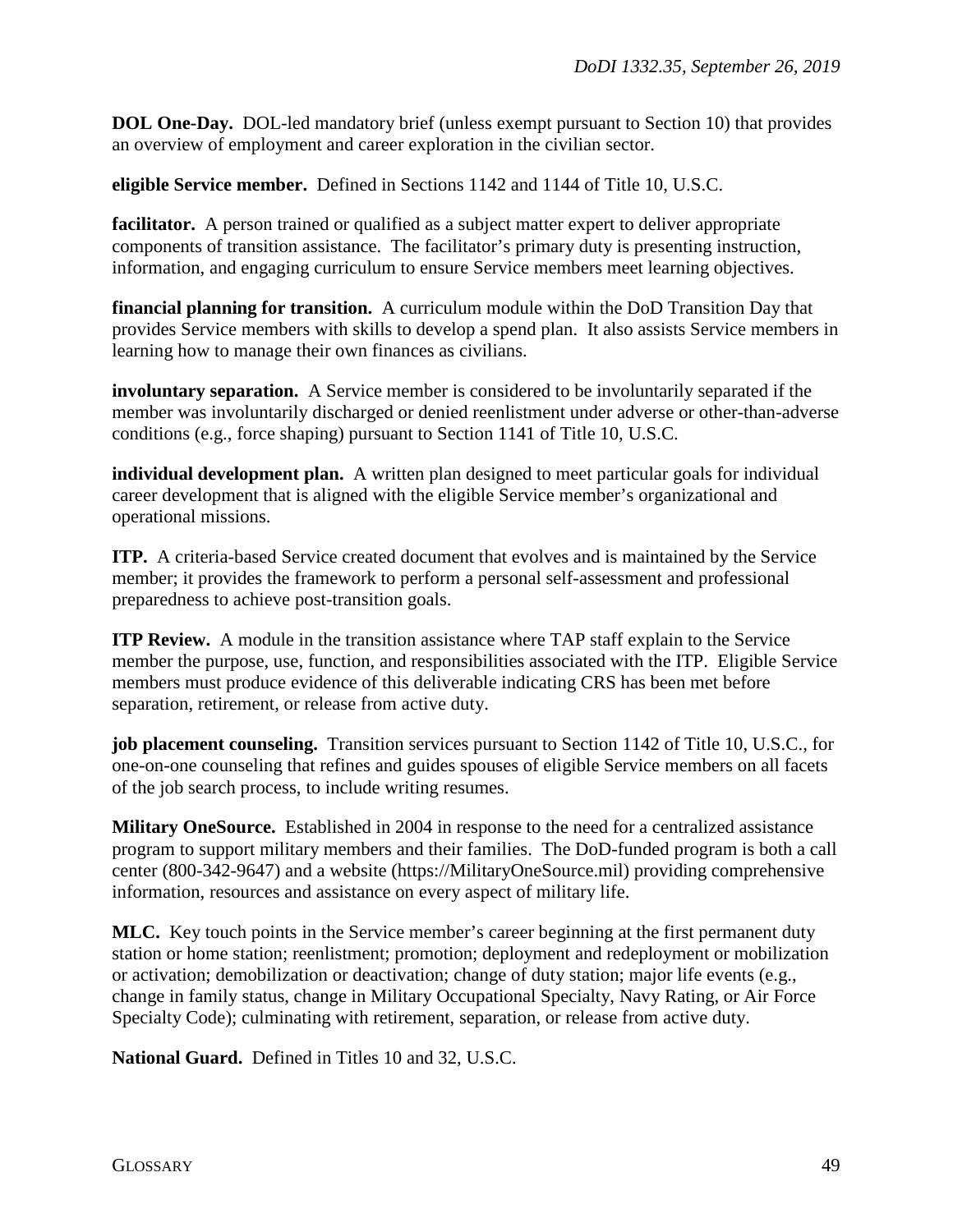**recovering Service member.** A member of the Military Services who is undergoing medical treatment, recuperation, or therapy and is in an inpatient or outpatient status, who incurred or aggravated a serious illness or injury in the line of duty, and who may be assigned to a temporary disability retired or permanent disability retired list due to the Military Department's disability evaluation system proceedings.

**MyTransition.** A module of curriculum in the DoD Transition Day that introduces participants to resources on transition-related issues, including stress management, resiliency, considerations for families, support systems, value of a mentor, and special issues, that eligible Service members and their families may encounter as they prepare for a post-military life. These issues may have a significant negative impact on the transition process if overlooked. The focus of the curriculum is to connect the Service member with agencies and organizations based on the individual Service member's need for support and guidance.

**physical classroom.** A learning environment where participants receive transition assistance in a traditional classroom facility led by an in-person instructor or facilitator.

**relocation assistance.** Information about the benefits and services provided by the Military Services related to transport of household goods for transitioning Service members and their dependents and any entitlements for storage.

**short notice separation.** An unanticipated separation with 90 days or fewer before separation, retirement, or release from active duty.

**TAIWG.** Rotationally DoD, VA, and DOL chaired, representatives from all interagency partners and Services conducting monthly group meetings. Identifies friction points; promotes alignment; measures progress; coordinates working group efforts; applies synergies and improvements; coordinates with group leaders; and are accountable to SSG members on policy and operational objectives.

**TAPCC.** DoD, to include the Military Services (AC and RC), and USCG representatives who participate in updating and improving the TAP. The TAPCC meets at least quarterly.

**TAP Components.** Initial counseling (personal self-assessment/ITP), Pre-separation/Transition Counseling, DoD Transition Day, VA Benefits and Services, DOL One-Day, at least 1 two-day track (unless waived by Secretary of the Military Department, or as appropriate, the Secretary of Homeland Security), and Capstone/ITP Review.

**TAP Governance Structure.** A structure comprised of interagency senior leadership from the DoD, DOL, ED, VA, DHS, SBA, and Office of Personnel Management which executes and monitors implementation of the TAP, and modifies the TAP, as needed, to meet legislative requirements. Consists of the TAP EC, SSG, and subordinate working groups. See the August 15, 2013 Interagency Statement of Intent for a description of the TAP governance structure.

**TAP interagency partners.** Federal organizations who are required and have agreed to deliver TAP services to transitioning Service members pursuant to the TAP MOU.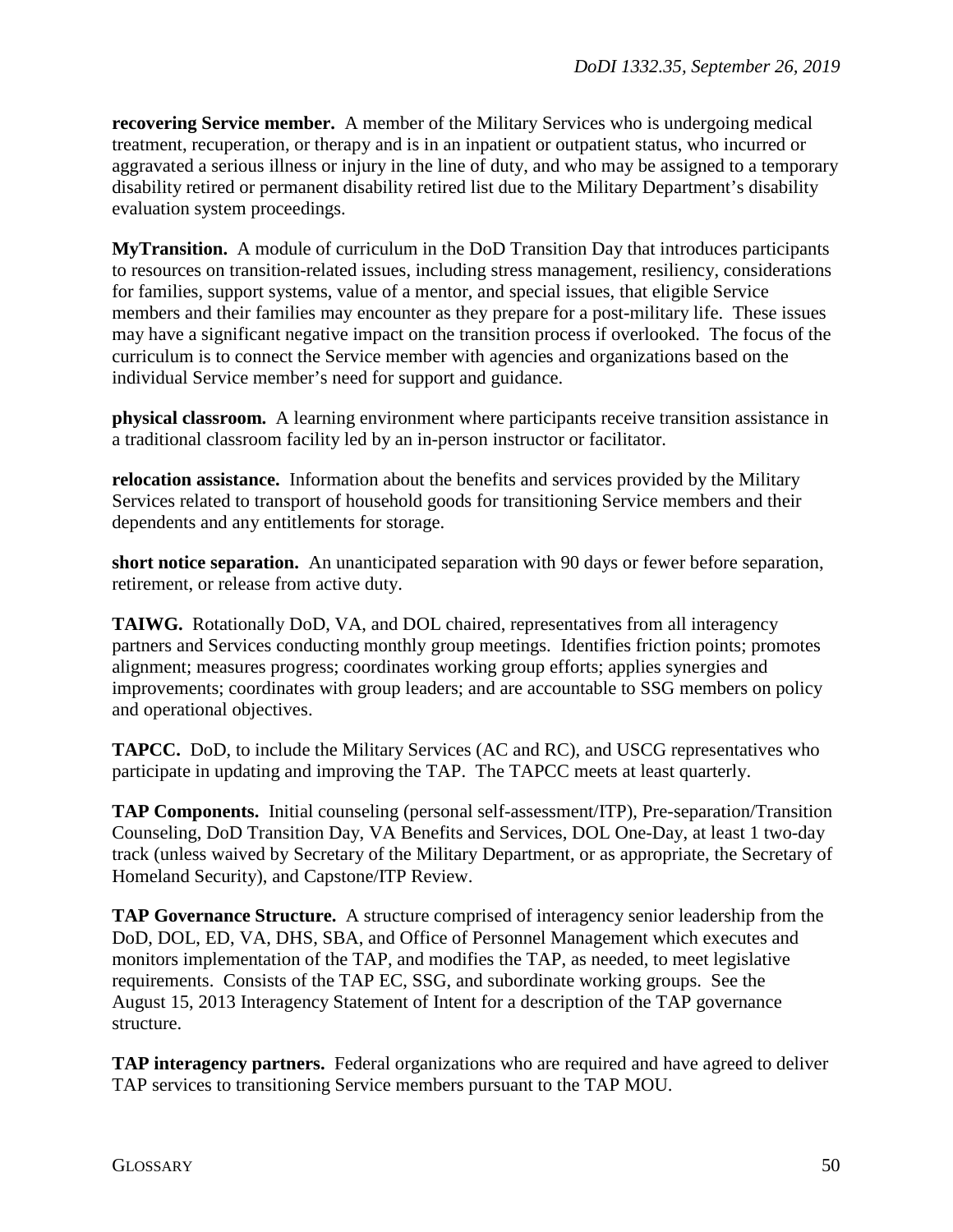**TAP MLC.** Career preparation beginning at the first permanent duty station or home station, continuing throughout the military career of an eligible Service member. Throughout the TAP MLC, Service members are trained, educated, and postured to become career-ready upon retirement, separation, or release from active duty.

**TAP staff.** Subject matter experts, hired by OSD, Military Services, and USCG representatives to provide services and programs that prepare Service members for transition from active duty to civilian life.

**targeted population.** A population of eligible Service members consisting of those who are 18 to 24 years old, completing first-term enlistments, involuntarily separating due to force shaping or separating on short notice from military service.

**transition.** A period of adjustment which includes the planning and preparation accomplished during military service, when service members and their families explore and embark on endeavors in the civilian world upon leaving active duty.

**transition assistance.** Activities and curriculum that provide eligible Service members with the targeted set of knowledge, skills, documentation, and assistance required to meet the CRS before transition and enable a successful transition from active duty to civilian life.

**transition assistance curriculum.** Curriculum of transition assistance based on value added learning objectives that enable Service members to become career ready. The transition assistance curriculum builds the CRS common to all Service members. Two-Day Tracks are chosen by Service members to meet post-transition goals.

**transition assistance participant assessment.** A web-based evaluation completed by the Service member about the transition assistance curriculum modules, tracks, and virtual curriculum. It includes curriculum and instruction materials, learning outcomes, facilitator performance, facilities, and logistics. Participant feedback from the assessment ensures that transition assistance meets the needs and expectations of transitioning Service members and is outcome based. Information collected in the assessment will support the performance monitoring, evaluation, and recurring modifications to transition assistance.

**unanticipated separation.** Release from active duty before completion of enlistment, contract, or orders.

**VA benefits and services.** VA-led mandatory brief that provide eligible Service members with information on available veterans' benefits and services.

**virtual curriculum.** A web-based version of the transition assistance curriculum that provides an alternative delivery method for Service members who cannot attend installation-based training to access transition assistance curriculum classes.

**warm handover.** A Capstone process between respective Military Services and appropriate interagency partner(s) resulting in the person-to-person connection of Service members to services and follow-up resources as needed. The warm handover provides a confirmed introduction and assurance that the appropriate interagency partner acknowledge(s) that an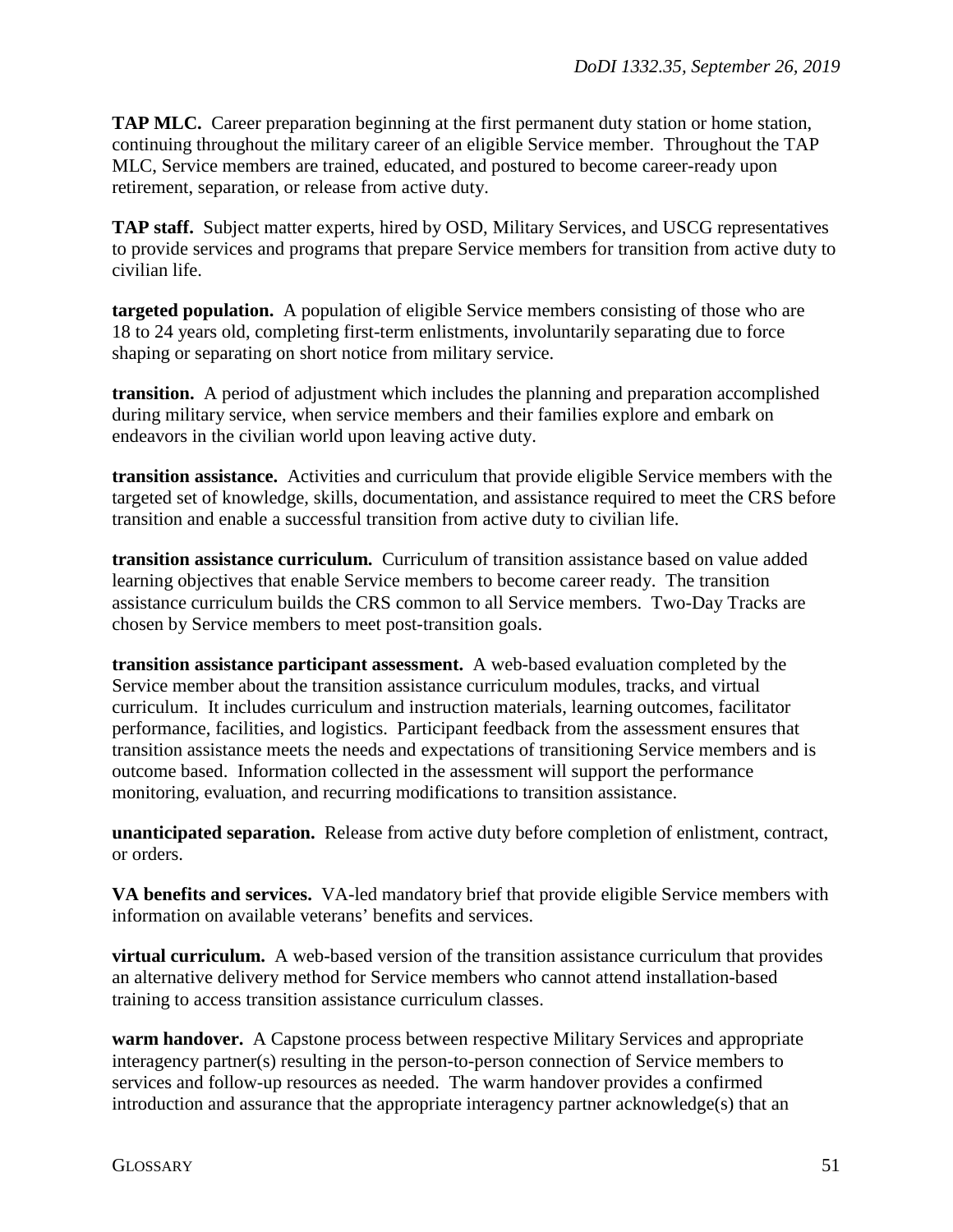eligible Service member requires post-military assistance and the interagency partner follows through on providing assistance to meet the needs of Service members, mitigate risk, and assist them in attaining their post-transition goals and a successful transition.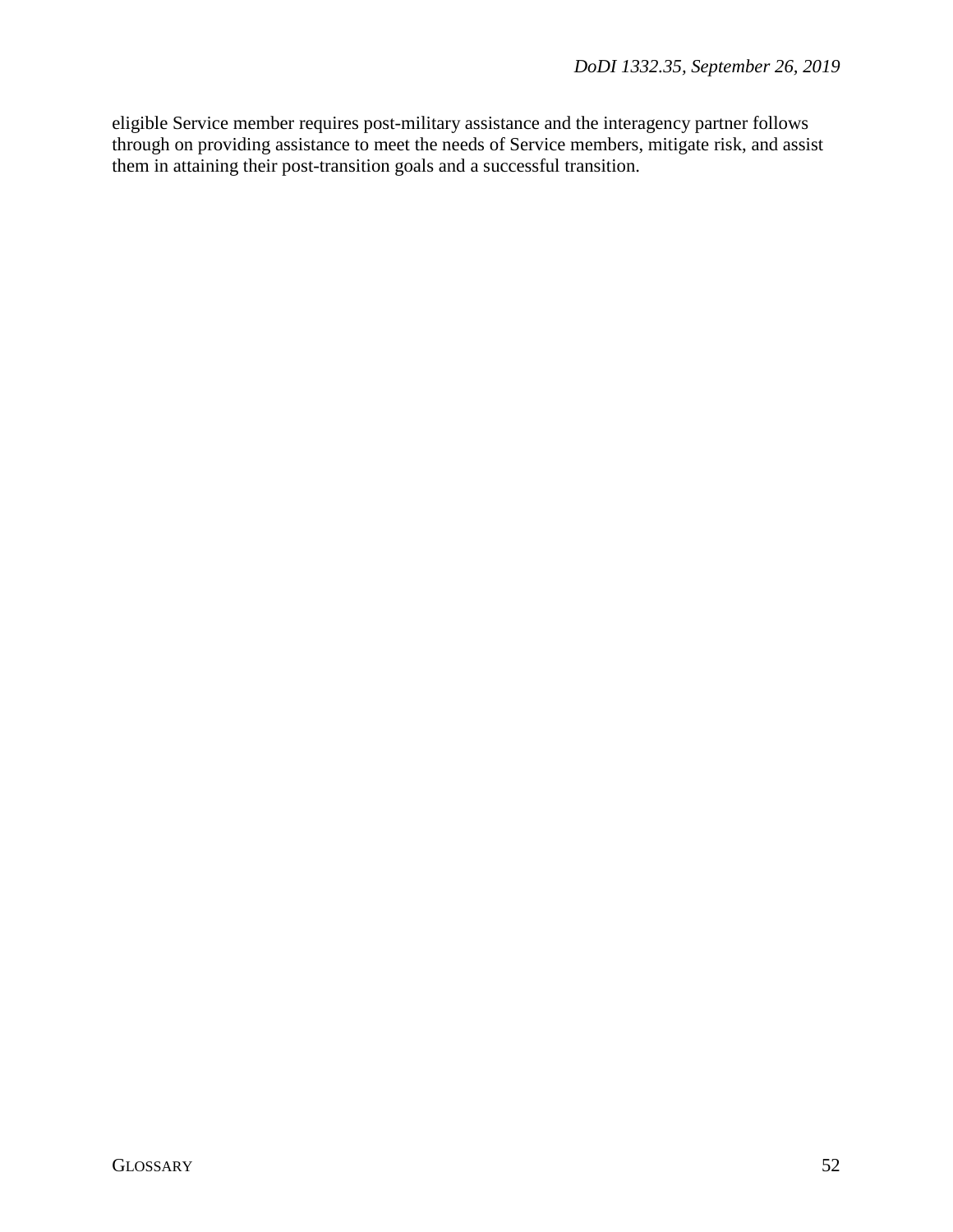### **REFERENCES**

- <span id="page-52-0"></span>Department of Defense/Department of Veterans Affairs Wounded, Ill, and Injured Senior Oversight Committee Memorandum, "Implementation of Wounded, Ill and Injured-Related Standard Definitions," December 10, 2008
- DoD 5400.11-R, "Department of Defense Privacy Program," May 14, 2007
- DoD 5500.07-R, "Joint Ethics Regulation (JER)," August 30, 1993, as amended
- DoD Directive 5124.02, "Under Secretary of Defense for Personnel and Readiness (USD(P&R))," June 23, 2008
- DoD Instruction 1000.15, "Procedures and Support for Non-Federal Entities Authorized to Operate on DoD Installations," October 24, 2008
- DoD Instruction 1322.19, "Voluntary Education Program in Overseas Areas," March 14, 2013
- DoD Instruction 1322.25, "Voluntary Education Program," March 15, 2011, as amended
- DoD Instruction 1332.14, "Enlisted Administrative Separations," January 27, 2014, as amended
- DoD Instruction 1332.30, "Commissioned Officer Administrative Separations," May 11, 2018, as amended
- DoD Instruction 1342.22, "Military Family Readiness," July 3, 2012, as amended
- DoD Instruction 1342.28, "DoD Yellow Ribbon Reintegration Program (YRRP)," February 25, 2019
- DoD Instruction 1344.07, "Personal Commercial Solicitation on DoD Installations," March 30, 2006
- DoD Instruction 5105.18, "DoD Intergovernmental and Intragovernmental Committee Management Program," July 10, 2009, as amended
- DoD Instruction 6040.46, "The Separation History and Physical Examination (SHPE) for the DoD Separation Health Assessment (SHA) Program," April 14, 2016
- DoD Instruction 6490.10, "Continuity of Behavioral Health Care for Transferring and Transitioning Service Members," March 26, 2012, as amended
- DoD Instruction 6495.02, "Sexual Assault Prevention and Response (SAPR) Program Procedures," March 28, 2013 as amended
- DoD Manual 8910.01, Volume 1, "DoD Information Collections Manual: Procedures for DoD Internal Information Collections," June 30, 2014, as amended
- DoD Retaliation Prevention Response Strategy Implementation Plan.<sup>[1](#page-52-1)</sup>
- Interagency Statement of Intent, "Transition Assistance for Separating Service Members," August 15,  $2013^2$  $2013^2$
- Memorandum of Understanding Among the Department of Defense, Department of Veterans Affairs, Department of Labor, Department of Education, Department of Homeland Security (United States Coast Guard), United States Small Business Administration, United States

 $\overline{a}$ 

<span id="page-52-1"></span><sup>1</sup> DoD Retaliation Prevention Response Strategy Implementation Plan.

<span id="page-52-2"></span><sup>2</sup> Available at https://prhome.defense.gov/Readiness/TVPO/